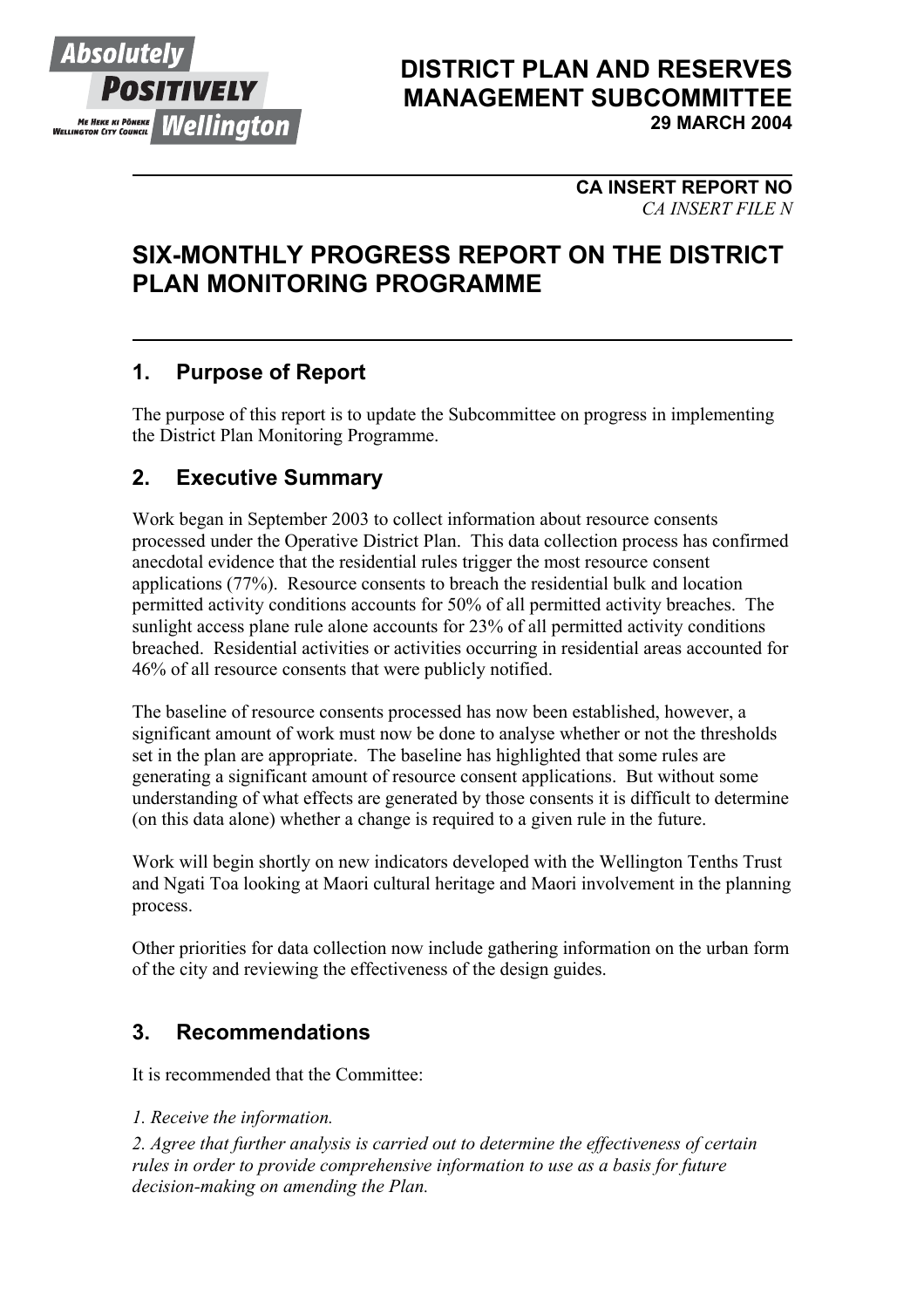# **4. Background**

Every council has an obligation under the Resource Management Act 1991(RMA) to monitor the efficiency and effectiveness of any plans developed under the RMA. This obligation was strengthened in the Resource Management Amendment Act 2003, which now requires councils to report on their plan monitoring activities every five years.

The District Plan Team developed a Monitoring Programme to outline how the Council will fulfil these obligations relating to the Wellington City District Plan. The Programme outlines the priority areas of the Plan to be monitored and details 112 indicators that will measure whether or not the Plan is achieving its stated objectives.

The District Plan Monitoring Programme was presented to the District Plan and Reserves Management Subcommittee in August 2003 for approval. The Subcommittee agreed that work should begin on collecting baseline information and that six-monthly progress reports should be presented to the Subcommittee. The Subcommittee also agreed that a full review of the appropriateness of the performance measures should be completed within the next 18 months.

# **5. Discussion**

### **5.1 Introduction**

This report presents information on three key areas of activity since the Programme was first presented to the Subcommittee in August 2003. These are:

- Analysis of resource consent information from TEAMwork,
- Analysis of notification and non-notification of resource consents,
- Working with the Tenths Trust and Ngati Toa to develop indicators relating to Maori cultural heritage and Maori involvement in the planning process generally.

The report also outlines proposed data collection and analysis for the next six month period.

## **5.2 Resource Consent Analysis**

While only some of the District Plan rules have been included in the District Plan Monitoring Programme (for more detailed analysis) it is important that some information is collected on all rules in the Plan to build a baseline of information on the use of the rules. There are 151 rules and 471 permitted activity conditions in the Plan.

The data below outlines the number of times a particular rule was triggered and/or breached (in the case of a permitted activity condition) by a resource consent application. Note that any one resource consent application may trigger several rules and breach a range of permitted activity conditions. This information is useful because it helps to identify the rules that are most commonly used and therefore may require further investigation into whether the threshold could be adjusted to reduce regulation (provided the level of effects remain acceptable).

Two different sets of data were collected from TEAMwork. One dataset relates to the number of times a permitted activity condition was breached. This provides an instant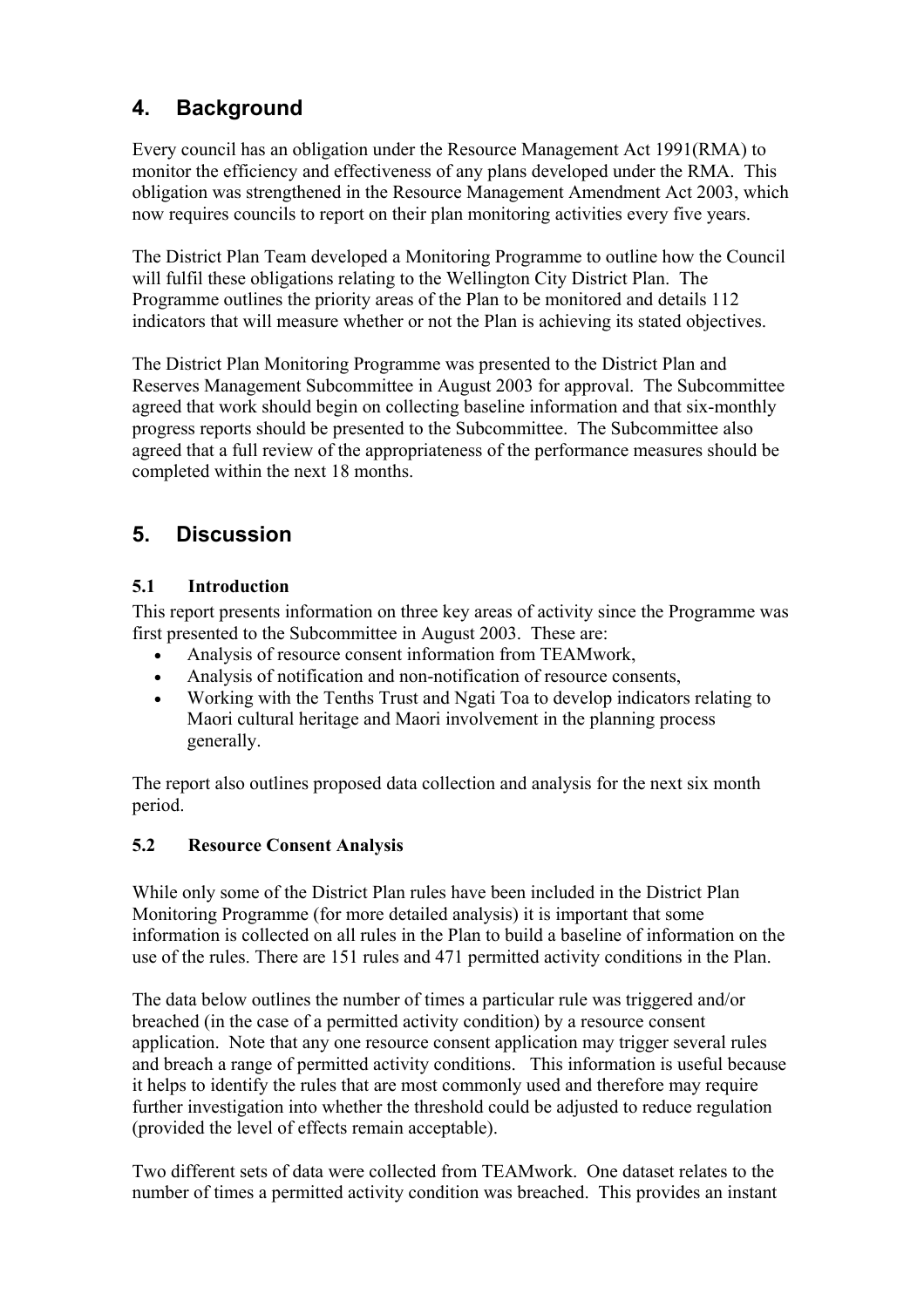indicator of the main areas of non-compliance with the Plan and why a resource consent is required. The other dataset collected relates to the number of times a rule is triggered (ie. controlled, discretionary, non-complying rules under which a resource consent is sought). This latter data generally needs more in-depth analysis to understand the environmental effects of activities, controls placed on those activities and effects on other people. The hierarchical nature of the rule structure adds complexity to the analysis of this data. Both sets of data are useful for different reasons, but care needs to be taken in interpreting the data.

The data study period is from July 2000 to August 2003. Appendix One contains a list of all rules in the District Plan and the number of times each rule was triggered (for controlled, discretionary or non-complying consents) or breached (for permitted activity conditions).

## *5.2.1 Data Highlights*

- Total number of resource consents processed in the study period (July 2000 to August 2003) was 3769.
- Controlled, discretionary and non-complying rules were triggered by resource consent applications 5254 times.
- Of these, Residential Area rules account for 77% of all rules triggered by resource consent applications.
- Central Area rules account for 9% and Suburban Centre Area rules account for 4%.

Figure 1 below illustrates this information showing the proportion (by Plan chapters) of time all rules in the District Plan are triggered by resource consent applications. This information is also shown in Table 1 alongside data relating to the breaches of permitted activity conditions.

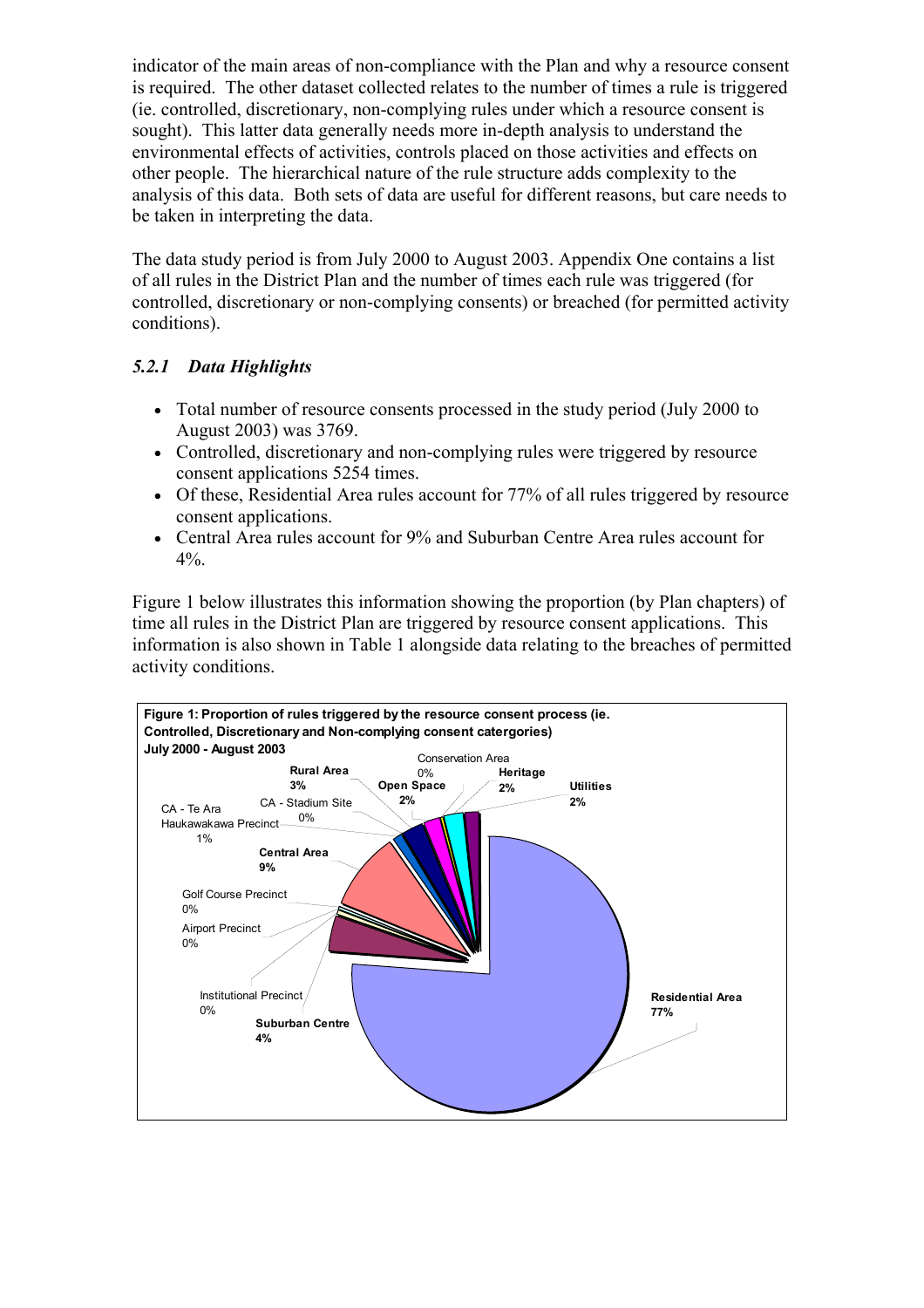|                                                                               | Total times a rule<br>was triggered by<br>r/c application | <b>Rules</b><br>triggered by<br>r/c<br>application -<br>℅ | <b>Total</b><br><b>Breaches</b><br>οf<br>permitted<br>activity<br>stds |
|-------------------------------------------------------------------------------|-----------------------------------------------------------|-----------------------------------------------------------|------------------------------------------------------------------------|
| <b>Residential Area</b>                                                       | 4005                                                      | 76.23                                                     | 4029                                                                   |
| <b>Suburban Centre</b>                                                        | 215                                                       | 4.09                                                      | 132                                                                    |
| <b>Institutional Precinct</b>                                                 | 26                                                        | 0.49                                                      |                                                                        |
| <b>Airport Precinct</b>                                                       | 10                                                        | 0.19                                                      | 12                                                                     |
| <b>Golf Course Precinct</b>                                                   | 4                                                         | 0.08                                                      |                                                                        |
| <b>Central Area (incl. Te</b><br><b>Haukawakawa and Stadium</b><br>Precincts) | 547                                                       | 10.4                                                      | 342                                                                    |
| <b>Rural Area</b>                                                             | 132                                                       | 2.51                                                      | 89                                                                     |
| <b>Open Space</b>                                                             | 91                                                        | 1.73                                                      | 47                                                                     |
| <b>Conservation Area</b>                                                      | 21                                                        | 0.40                                                      | 16                                                                     |
| Heritage                                                                      | 120                                                       | 2.28                                                      | 6                                                                      |
| <b>Utilities</b>                                                              | 83                                                        | 1.58                                                      | 58                                                                     |
| Total                                                                         | 5254                                                      | 100                                                       | 4741                                                                   |

#### **Table 1: Number of times Rules were triggered and permitted activity conditions were breached, by Plan Chapter July 2000 – August 2003**

#### *5.2.2 Residential Area*

- Almost 77% of all rules triggered by a resource consent application were for rules in the Residential Area.
- Breaches of the residential building rules accounted for the largest proportion of all permitted activity breaches (56%). Earthworks is also significant at almost 12%.
- Of the bulk and location permitted activity conditions, the sunlight access plane rule is the most commonly breached permitted activity condition (almost 24%).
- Breaches of site coverage in the Outer Residential Area and side and rear yards also accounted for a significant proportion of breached permitted activity conditions (11% and 10% respectively).

Table 2 summarises the breaches of the permitted activity conditions in the Residential Areas. Table 3 expands on information from Table 2 and focuses on the bulk and location permitted activity conditions.

| <b>Category of activities</b> | No. of times<br>permitted<br>activity std<br>breached | $%$ of all<br>permitted<br>activity<br>breaches | Rule           |
|-------------------------------|-------------------------------------------------------|-------------------------------------------------|----------------|
| Noise                         | 6                                                     | 0.12                                            | Brea           |
| <b>Vehicle Parking</b>        | 176                                                   | 3.71                                            | 5.1.3          |
| <b>Vehicle Access</b>         | 291                                                   | 6.13                                            | 5.1.3          |
| Hazardous Substances          | 2                                                     | 0.04                                            | 5.1.3<br>5.1.3 |
| Subdivision                   | 235                                                   | 4.95                                            | 5.1.3          |
| Work from home activities     | 7                                                     | 0.14                                            | 5.1.3          |
| Residential buildings         | 2652                                                  | 55.93                                           | 5.1.3          |
| Signs                         | 62                                                    | 1.30                                            | 5.1.3<br>5.1.3 |
| Earthworks                    | 597                                                   | 12.59                                           | 5.1.3          |
| Other                         |                                                       | 0.02                                            | 5.1.3          |
| TOTAL                         | 4029                                                  | 84.93                                           | 5.1.3          |

**Table 2: Residential Rules Data Summary ie.** 

**permitted activity rule breaches** 

**Table 3: Residential Bulk and Location Statistics - permitted activity breaches (ie. these make up a large proportion of breaches in the residential buildings category from Table 2)**   $\mathbf{r}$ 

| Rule<br><b>Breached</b> | <b>Rule Description</b>          | No. of<br>times<br>permitted<br>activity<br>std<br>breached | $%$ of all<br>permitted<br>activity<br>breaches |
|-------------------------|----------------------------------|-------------------------------------------------------------|-------------------------------------------------|
| 5.1.3.2.1               | Front Yards - Inner Res.         | 12                                                          | 0.25                                            |
| 5.1.3.2.2               | Front Yards - Inner Res.         | 6                                                           | 0.13                                            |
| 5.1.3.2.3               | Front Yards - Outer Res.         | 71                                                          | 1.50                                            |
| 5.1.3.2.4               | Front Yards - Outer Res.         | 36                                                          | 0.76                                            |
| 5.1.3.2.5               | Side and Rear Yards              | 477                                                         | 10.06                                           |
| 5.1.3.2.6               | Side and Rear Yards              | 2                                                           | 0.04                                            |
| 5.1.3.2.7               | Yards (Waterbody/Coastal Marine) | 11                                                          | 0.23                                            |
| 5.1.3.2.8               | Yards (Waterbody/Coastal Marine) | 2                                                           | 0.04                                            |
| 5.1.3.3.1               | Site Coverage - Inner Res.       | 45                                                          | 0.95                                            |
| 5.1.3.3.2               | Site Coverage - - Outer Res.     | 532                                                         | 11.22                                           |
| 5.1.3.4.1               | Building Height - Inner Res.     | 16                                                          | 0.34                                            |
| 5.1.3.4.2               | Building Height - Outer Res.     | 123                                                         | 2.59                                            |
| 5.1.3.5                 | <b>Sunlight Access</b>           | 1117                                                        | 23.56                                           |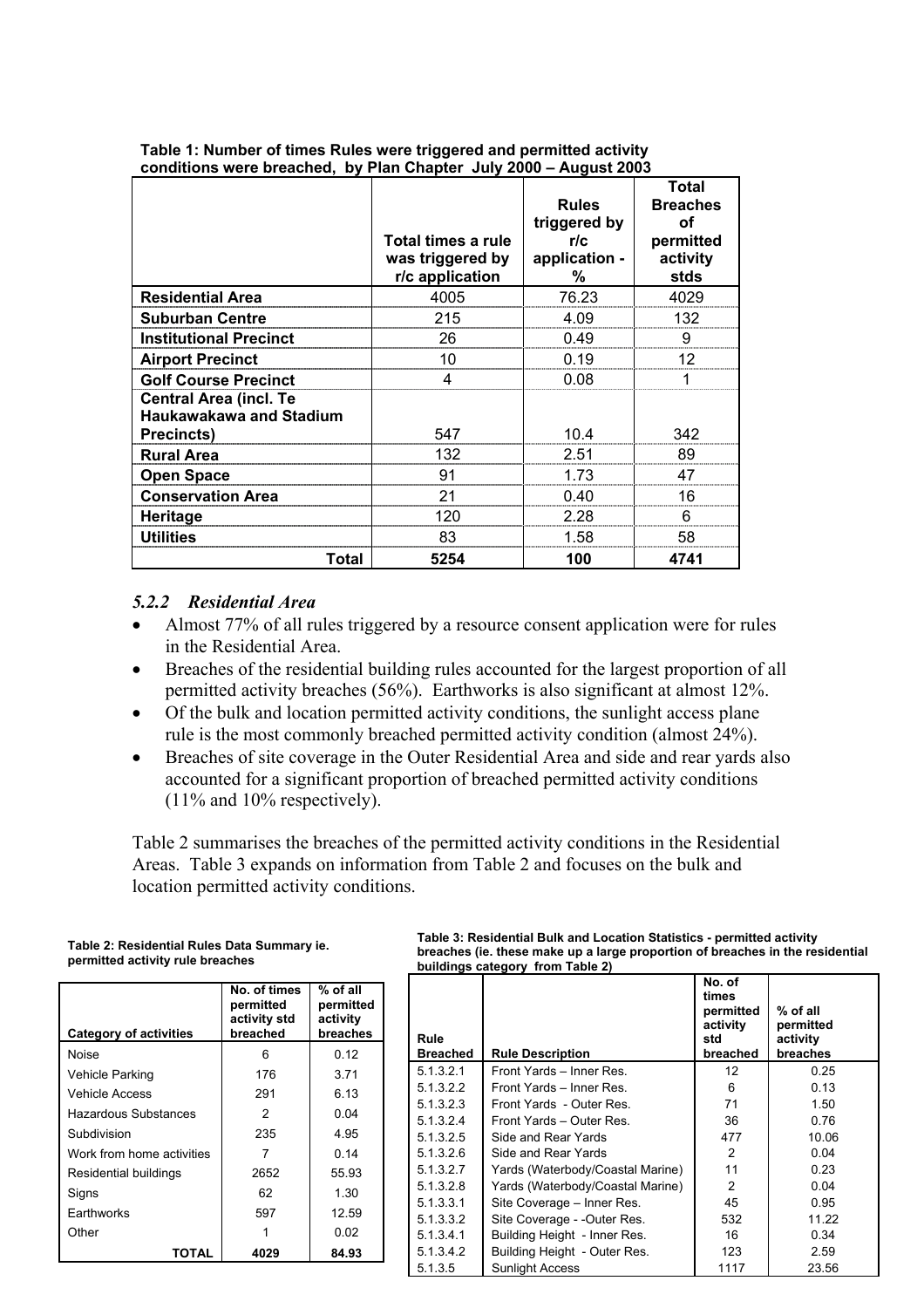From the data outlined in the table above it is clear that the *sunlight access plane rule* is the most commonly breached condition and is triggering a vast number of resource consents (n=1117 or 23% of all permitted activity breaches). Site coverage and side and rear yard encroachments are also significant. Breaches of the building height permitted activity condition does not appear to be significant, particularly in the Inner Residential Area (0.34%).

Table 4 summarises categories of activities that required resource consents. Not surprisingly residential buildings account for the majority of resource consents in the Residential Area (29%). Subdivision is also significant at 23%. Non-complying activities account for 21% (Rule 5.5). Based on the level of analysis carried out to date,

| Category of<br>activities     | No of times rule<br>triggered by a<br>resource consent<br>application | % of all<br>rules<br>triggered<br>in the Res.<br>Area |
|-------------------------------|-----------------------------------------------------------------------|-------------------------------------------------------|
| Subdivision                   | 956                                                                   | 23.87                                                 |
| Residential buildings         |                                                                       |                                                       |
| (incl. multi-units)           | 1188                                                                  | 29.66                                                 |
| <b>Residential Activities</b> | 245                                                                   | 6.12                                                  |
| Earthworks                    | 358                                                                   | 8.94                                                  |
| Non-residential               |                                                                       |                                                       |
| activities                    | 148                                                                   | 3.70                                                  |
| Non-complying                 | 862                                                                   | 21.52                                                 |
| Other                         | 248                                                                   | 6.19                                                  |
| Total                         | 4005                                                                  | 100.00                                                |

**Table 4: Residential Area activities requiring consent**

the range of activities included in the noncomplying category is not known. The raw data for the Residential Area (in Appendix 1) shows that the most commonly triggered rule in this area is *Rule 5.3.3 (Discretionary (Restricted) Activity for residential buildings)* which accounted for 26% of the 29% figure mentioned above.

Based on the information that is available, it is clear that there are some rules (sunlight access planes, site coverage and yards) that should be investigated further to see whether the permitted activity threshold continues to be appropriate. A wide range of other information needs to be gathered as part of the investigation. This includes:

- information on the extent of the breaches
- the nature of the environmental effects
- involvement of affected parties
- types of conditions attached to the approved consent

This level of analysis will be done as part of a second phase in analysing the resource consent information, the methodology for which is detailed in section 5.2.7 of this report. This level of analysis will also be required for many of the rules in the following sections of this report (ie. sections  $5.2.3 - 5.2.6$ ).

## *5.2.3 Central Area*

- 10% of all rules triggered by resource consents were from the Central Area (including the Te Ara Haukawakawa and Stadium Precincts).
- The permitted activity conditions for vehicle parking, servicing and site access (Rules 13.1.1.7.1-9) accounts for 2.9% of all permitted activity conditions breached  $(n= 139)$ . Of these, Rule 13.1.1.7.6, being the provision of one or more loading areas on each site was most commonly breached (n=74).
- Rule 13.2.1 (Construction and alterations and additions to buildings as a Controlled Activity) triggered the most resource consent applications (n=148, 30% of all resource consents in the Central Area).
- Rule 13.3.1 (Discretionary (Restricted) Activity for activities not meeting permitted activity conditions) is also significant at  $27\%$  (n=131). At this time it is assumed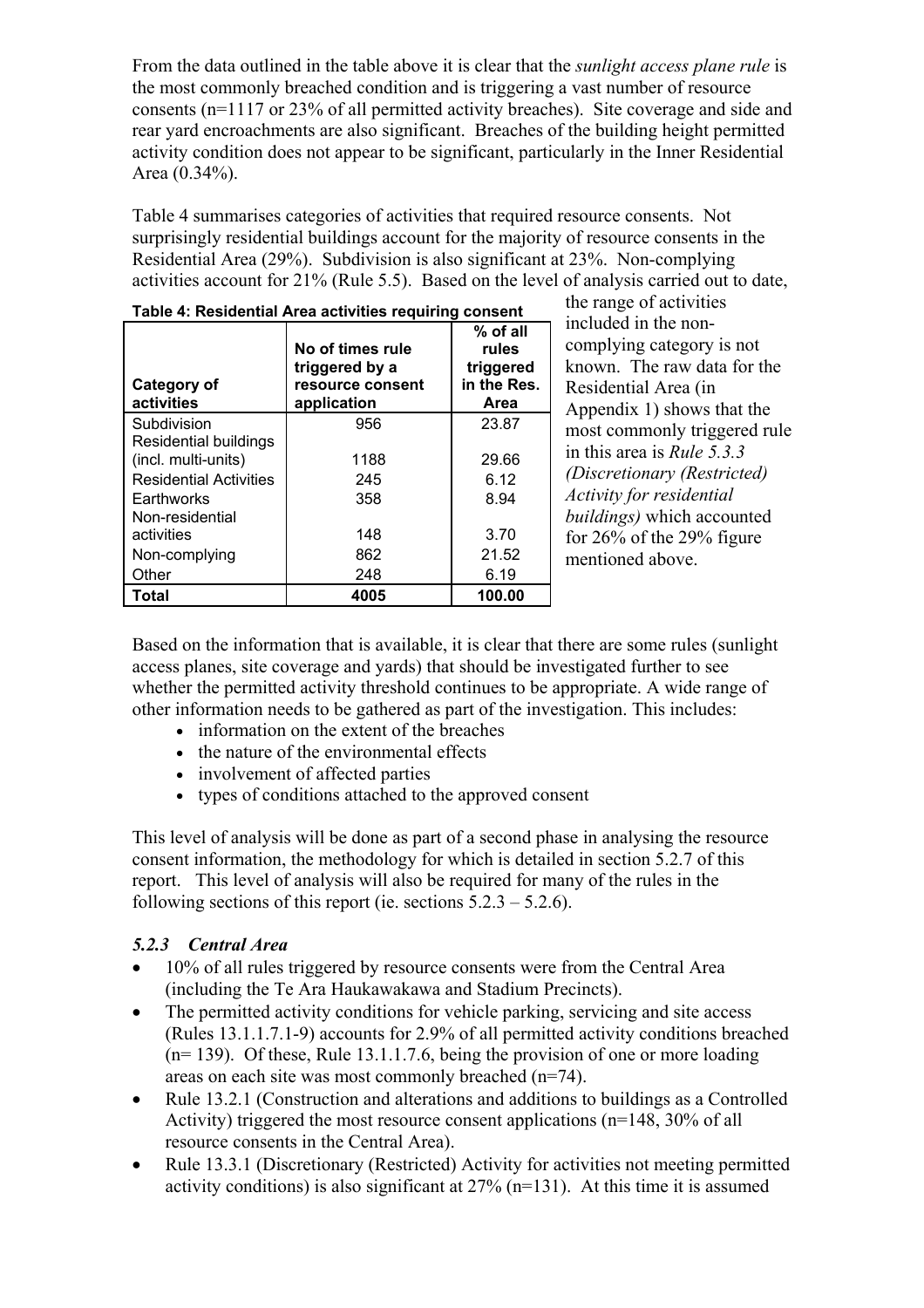that consents under this Rule are largely made up from breaches of the vehicle parking and access standards and permitted activities conditions for signs.

The vehicle parking, and access servicing rules are a key element of the 'accessibility' topic area in the Monitoring Programme. These rules and permitted activity conditions are to be looked at in more detail later in the monitoring programme.

## *5.2.4 Suburban Centre*

- 4% of all rules triggered by resource consent applications were from the Suburban Centres. Of these, Rule 7.3.1 (Discretionary (Restricted) Activities) for those activities not meeting permitted activity conditions and Rule 7.4.5 (subdivision) were most commonly triggered.
- Rule 7.1.1.7 concerning vehicle parking, servicing and site access was the most commonly breached permitted activity condition (n=59).
- Rules 7.1.2.1 (building height), 7.1.2.2.1 and 7.1.2.2.2 (building height adjoining Residential Areas) were also prominent (n=8, n=15 and n=4 respectively).

The rules regarding building height (particularly heights adjoining residential areas) are to be actively monitored in the next stage of the monitoring programme as part of the Mixed Use and Boundary Effects topic area.

## *5.2.5 Rural Area*

- Rules triggered by resource consents in the Rural Area account for 2.74%.
- Prominent rules that were triggered include:
	- o Rule 15.4.1 (non-rural activities, buildings and structures etc as an Unrestricted Discretionary Activity): triggered 38 times
	- o Rule 15.4.2 (structures/earthworks on ridgelines and hilltops): triggered 25 times
	- o Rule 15.3.3 (construction, adds and alts not complying with permitted activity conditions): triggered 19 times
- The permitted activity condition for earthworks (Rule 15.1.10) was breached 32 times.

Buildings and structures in the rural area are included in the monitoring programme under the 'Urban Form' topic area. Information on these consents is currently being collated and will be presented alongside information from other indicators in this topic area in the next six-monthly report to the Subcommittee (see also section 5.5 of this report).

## *5.2.6 Remaining Chapters in the Plan*

Of the remaining chapters in the Plan (Heritage, Open Space, Conservation Areas, Utilities, Institutional and Airport Precincts), heritage and utilities rules were triggered most often.

- Of the heritage rules triggered, the most common were Rules 21.2.2 (Additions and Alterations to listed heritage items as a controlled activity, n=83) and Rule 21.2.1 (signs on listed heritage items, n=27).
- The controlled activity for structures in the Utilities section was commonly triggered (n=29) as well as the Discretionary (Unrestricted) Activity rule for utilities (n=25).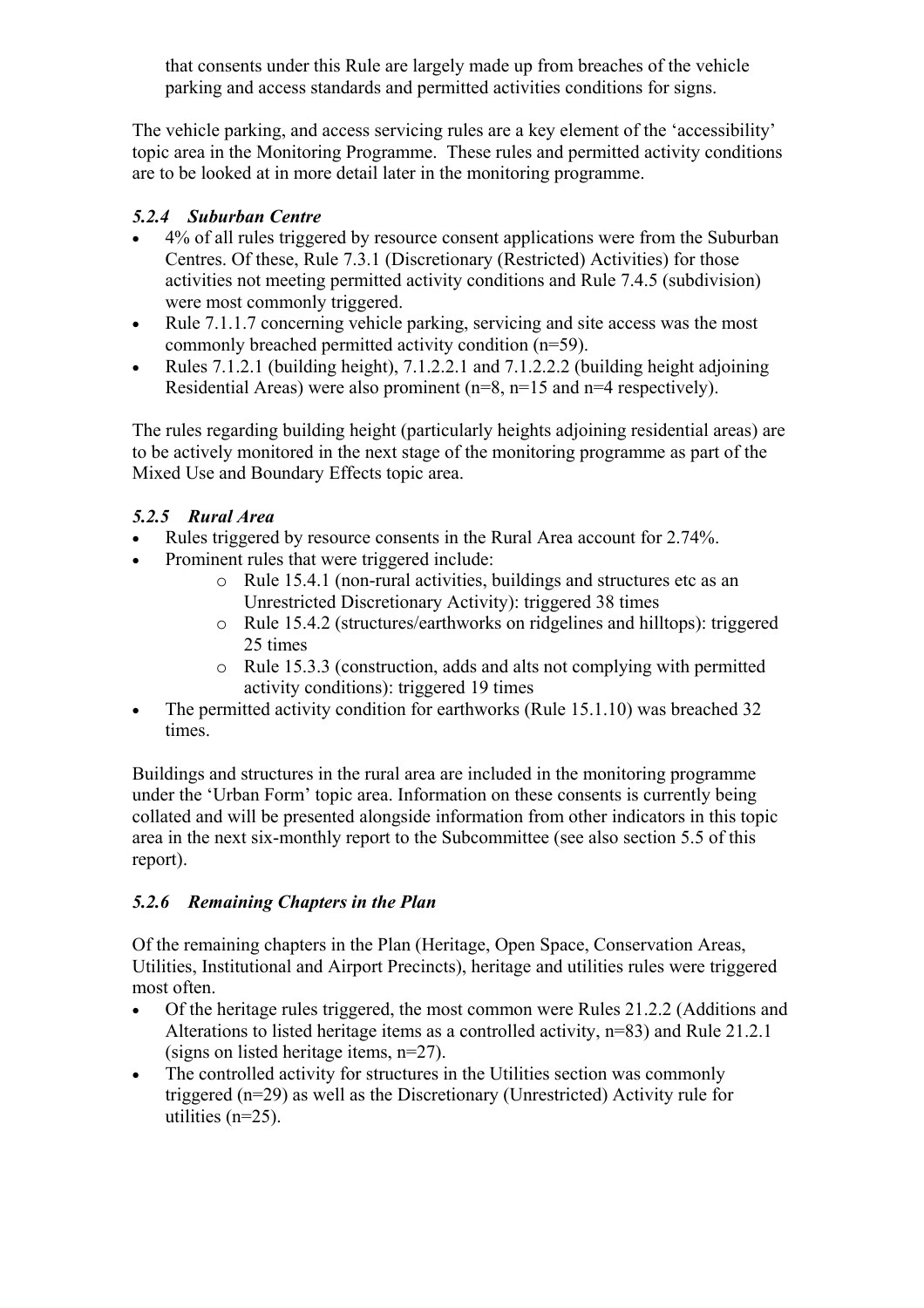### *5.2.7 Second phase of resource consent monitoring – random surveys of resource consents*

Now that the baseline resource consent data has been collected from TEAMwork, it is necessary to take a closer look at the results before determining whether changes are required as part of a future plan change. It is proposed that a random sample survey of a range of rules within each topic area will be conducted.

The random sampling will collect information on the type of activity, extent of breach and degree of environmental effect, conditions imposed on the consent, degree of neighbour/affected party involvement, and the reasons for approving or declining resource consent.

An example of this type of consents analysis has already been carried out as part of the monitoring on the Variation 14 initiatives in Mt Victoria and Thorndon. A report on those areas was presented to the Subcommittee in November 2003.

#### **5.3 Notification and Non-notification of resource consents – July 2000 – November 2003**

### *5.3.1 Information Highlights*

- 98 resource consents were publicly notified  $(2%)$ . The national average is  $6\%$ <sup>1</sup>.
- 2 resource consents were subject to limited notification  $(.04\%)^2$ .
- Almost 98% of consents were processed without notification.

## *5.3.2 Notified Resource Consents*

Figure 2 categorises publicly notified resource consents into generic activity groups. Residential activities make up the largest proportion of notified resource consents (28%). Consents for non-residential activities in Residential Areas account for a further

**Figure 2: Summary of Notified Consents, July 2000 - 28 Nov 2003** Subdivision and related landuses 20% Rural activities 5% Commercial and retail related activities in CA, SC etc Multi-units Utilities<br>20% 20% 2% 7% Non-residential activities in a Residential Area 18% Residential Area activities 28% 18% of all publicly notified resource consents. Therefore resource consents in Residential Areas accounted for 46% of all publicly notified resource consents. Commercial and retailing activities generally found in the Central Area and Suburban Centres totalled 20%. Subdivision and related land use consents accounted for a further 20%. Multi-unit

developments represented 7% of all publicly notified resource consents (occurring

 $\overline{a}$ 

<sup>&</sup>lt;sup>1</sup> MfE (2003) Two-yearly Survey of Local Authorities, MfE: Wellington. pg 6<br> $\frac{2}{\pi}$  The option of limited notification only became available ofter 1. Awayst 2003

 $2$  The option of limited notification only became available after 1 August 2003.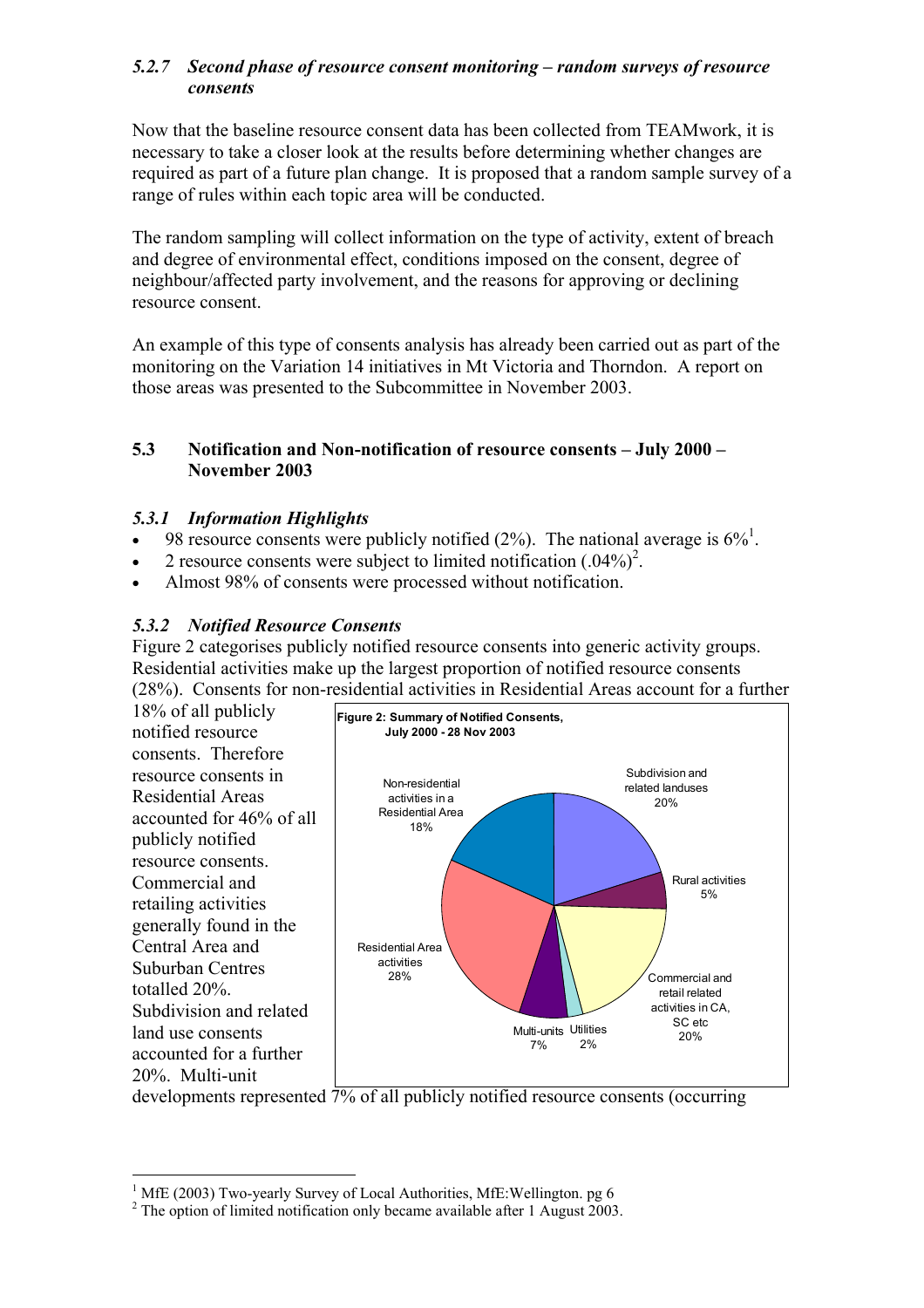anywhere in the City). While rural area activities account for only 5%, this does not include the many subdivisions that occurred in the Rural Area (these were counted in the Subdivision category).

The Resource Management Act (prior to the 2003 Amendment Act which significantly altered the notification/non-notification procedure) outlined that resource consents must be notified where:

- the approvals of affected parties could not be gained; and/or
- the effects of the activity were more than minor; or
- there were special circumstances that justified public notification of a consent.

Each publicly notified resource consent was analysed to determine the reasons for its public notification (Figure 3).



For residential activities the most common reason for public notification of the consent was the failure to gain affected party approvals (rather than the environmental effects being more than minor). That is, having determined that there is an effect on an affected party, the notification process requires the applicant to obtain approvals from that affected party. If the approval is not forthcoming the application is amended to more fully comply or publicly notified.

Many of the rules in the Residential Area chapter of the District Plan are included to maintain residential amenity. Of the Residential Area activities that were publicly notified, many of them were amenity related rules, for example, yard and sunlight access plane encroachments, and building height. While these environmental amenity effects are significant to residents immediately surrounding the proposed activity site, they are unlikely to be felt by the wider Wellington community. Consequently it is not surprising that the main reason for notification is because of a failure to gain affected party approvals rather than the environmental effects being of significance to the wider city.

The introduction of a 'Limited Notification' process in the Resource Management Amendment Act 2003 is expected to result in a decrease in the proportion of residential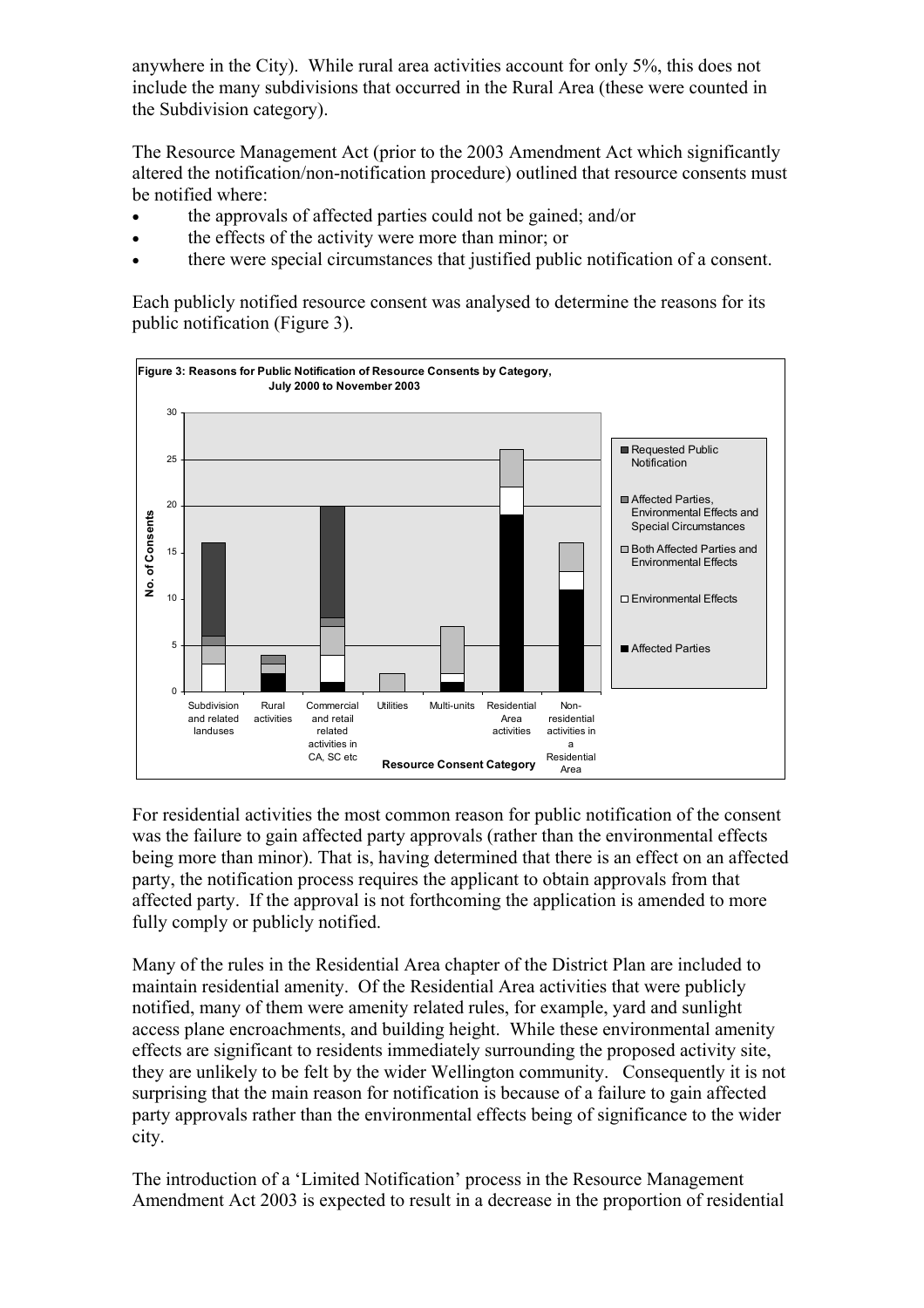consents that are publicly notified. This is because limited notification is available where the applicant is not able to get the approval of at least one of the affected parties and the effects are minor and localised. Instead of the council publicly notifying the consent, under Limited Notification the Council will only serve notice of the consent application on the affected parties and will seek submissions from those parties. This process is considered more appropriate for those applications where the effects of the activity are only felt in the immediate vicinity of the application site.

Interestingly, one of the main reasons for public notification of subdivision and commercial/retailing related consents was because the applicant requested and paid upfront for a publicly notified consent. Typically these consents have considerable environmental effects or are inconsistent with the Objectives and Policies of the District Plan. The issue of notification is usually discussed in pre-application meetings and as a result of these discussions some applicants chose to apply for notified consents. This avoids further uncertainty about how the application will be processed and also delays, while the decision about whether to notify or not is made. The scale of many of these developments is such that the fee for notification is likely to be a small percentage of total development costs, whereas delays in processing applications are of greater concern. High profile Council initiated consents were also typically notified by request (eg. Oriental Bay enhancement).

For subdivision and commercial/retailing consent applications where the consent planners had to decide whether the consent was to be notified or not, the main reasons for notification was that the environmental effects were likely to be more than minor, or a combination of environmental effects and lack of approvals from affected parties.

A combination of a failure to obtain affected party approvals and more than minor environmental effects were the main reason for notification in both multi-unit developments, rural activities (not including subdivision) and utilities.

In the section 94 reports prepared by consent planners, explicit consideration is given to whether there are any special circumstances justifying public notification. There were no consents that were publicly notified for the sole reason that 'special circumstances' existed. Many applications did, however, indicate that special circumstances existed in combination with another justification for notification.

## *5.3.3 Limited Notification of Resource Consents*

Only two resource consents were processed under this new process (introduced in August 2003) in the study period. Future analysis of the notification status of resource consents will investigate the degree to which this new process is adopted by the Council.

#### *5.3.4 Non-Notified Resource Consents*

98% of all resource consents processed by the Council in the past three years were processed on a non-notified basis. The main reasons for this are that the relevant parts of the District Plan expressly provided for applications to be processed without public notification, the effects were *de minimus* and no written approvals were required, or the effects were minor and all written approvals were obtained.

It is noted that the levels of non-notified consents is higher (at 98%) than that national average of (94%). Compared with other councils, the Wellington City District Plan contains a high number of rules that expressly provide for non-notification. It is not known yet what proportion of consent applications did not require notification because of a non-notification statement in the Plan. Determining how to gather this data will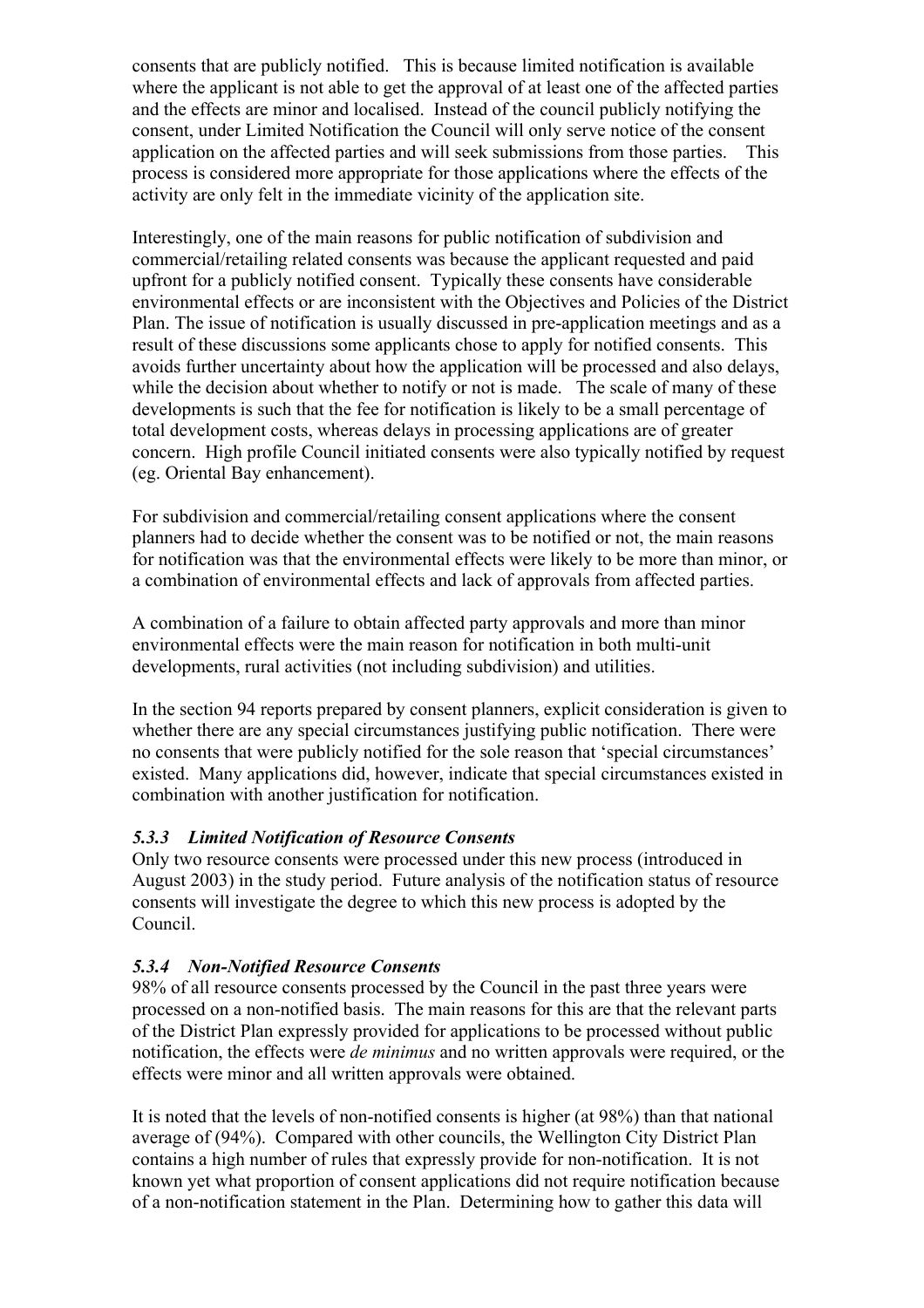take more time, but it is acknowledged that this information will be useful for a further review of the plan.

### **5.4 Developing indicators for Maori cultural heritage**

The District Plan Monitoring Programme currently contains one specific indicator relating to Maori involvement in the planning process (ie. separate from the existing indicators for Sites of Significance included in the Heritage Topic Area of the Programme). It was considered that this indicator was not sufficient and discussions began with the Wellington Tenths Trust and Ngati Toa on what type of indicators would be useful to them and the Council. The key areas of interest related to how effective the Plan has been in managing sites of significance and involving iwi in resource consent applications.

After a series of discussions (primarily with the Wellington Tenths Trust) the following indicators have been proposed. As with the other indicators in this Programme, they are not "final indicators" but will help the Council establish a baseline of data on the health of Maori cultural heritage and their involvement in the planning process. The three focus areas are:

- Consents for Sites of Significance (SoS)
- Consents for works in Maori Precincts
- Consultation generally in the resource consent process

The indicators are detailed in the following table. Information on these indicators will be collected and analysed in the next six months alongside the indicators in the Heritage Topic Area of the Monitoring Programme.

| <b>Proposed Indicator</b>                                                                        | <b>Explanation</b>                                                                                                                                                                                                                                                                                                           | <b>Data Source</b>                                                                                                                                                                          |
|--------------------------------------------------------------------------------------------------|------------------------------------------------------------------------------------------------------------------------------------------------------------------------------------------------------------------------------------------------------------------------------------------------------------------------------|---------------------------------------------------------------------------------------------------------------------------------------------------------------------------------------------|
| Number and type of<br>resource consents for                                                      | This indicator is currently included in the<br>District Plan Monitoring Programme.                                                                                                                                                                                                                                           | <b>TEAMwork</b>                                                                                                                                                                             |
| works to sites of<br>significance.                                                               | Information collected under Rule 21.3.1.<br>Need to determine which consents (of those<br>processed under rule 21.3.1) relate to sites<br>of significance, level of consultation carried<br>out, types of conditions imposed on an<br>approved consent, whether the approved<br>consent has affected the listing of the SoS. |                                                                                                                                                                                             |
| Number and type of<br>resource consents for<br>works in Maori<br><b>Precincts</b>                | Will provide same information as outlined for<br>previous indicator                                                                                                                                                                                                                                                          | <b>TEAMwork</b>                                                                                                                                                                             |
| Case studies (good<br>and bad for sites of<br>significance, and<br>precincts)                    | A chance to investigate some resource<br>consent applications (about 5-10) in more<br>detail to flesh out or illustrate certain issues.<br>Includes applications referred to iwi for<br>consultation.                                                                                                                        | Find case studies from consents<br>extracted as part of above two<br>indicators. Ask iwi if there are any<br>specific examples they'd like to have<br>investigated further as a case study? |
| <b>General feedback</b><br>(from Council and<br>iwi) on consultation<br>processes                | Helps to expand information gathered in<br>other indicators                                                                                                                                                                                                                                                                  | Qualitative information from interviews<br>with both iwi and resource consents<br>team on the results gathered from the<br>above indicators.                                                |
| Anecdotal<br>evidence/monitoring<br>on condition of wahi<br>tapu/Sites of<br><b>Significance</b> | Need to establish baseline data for each site<br>- i.e the existing state of each site. This can<br>then be used to compare change over time.<br>Need to establish 3-5 yearly monitoring<br>programme of visiting each site of<br>significance listed in the Plan and recording<br>notes about its condition.                | Project carried out by iwi as part of<br>the GIS project to register all Sites of<br>Significance?                                                                                          |
|                                                                                                  | Auckland Regional Council provide excellent<br>examples on how to do this.                                                                                                                                                                                                                                                   |                                                                                                                                                                                             |

**Proposed Maori Cultural Heritage Monitoring Indicators**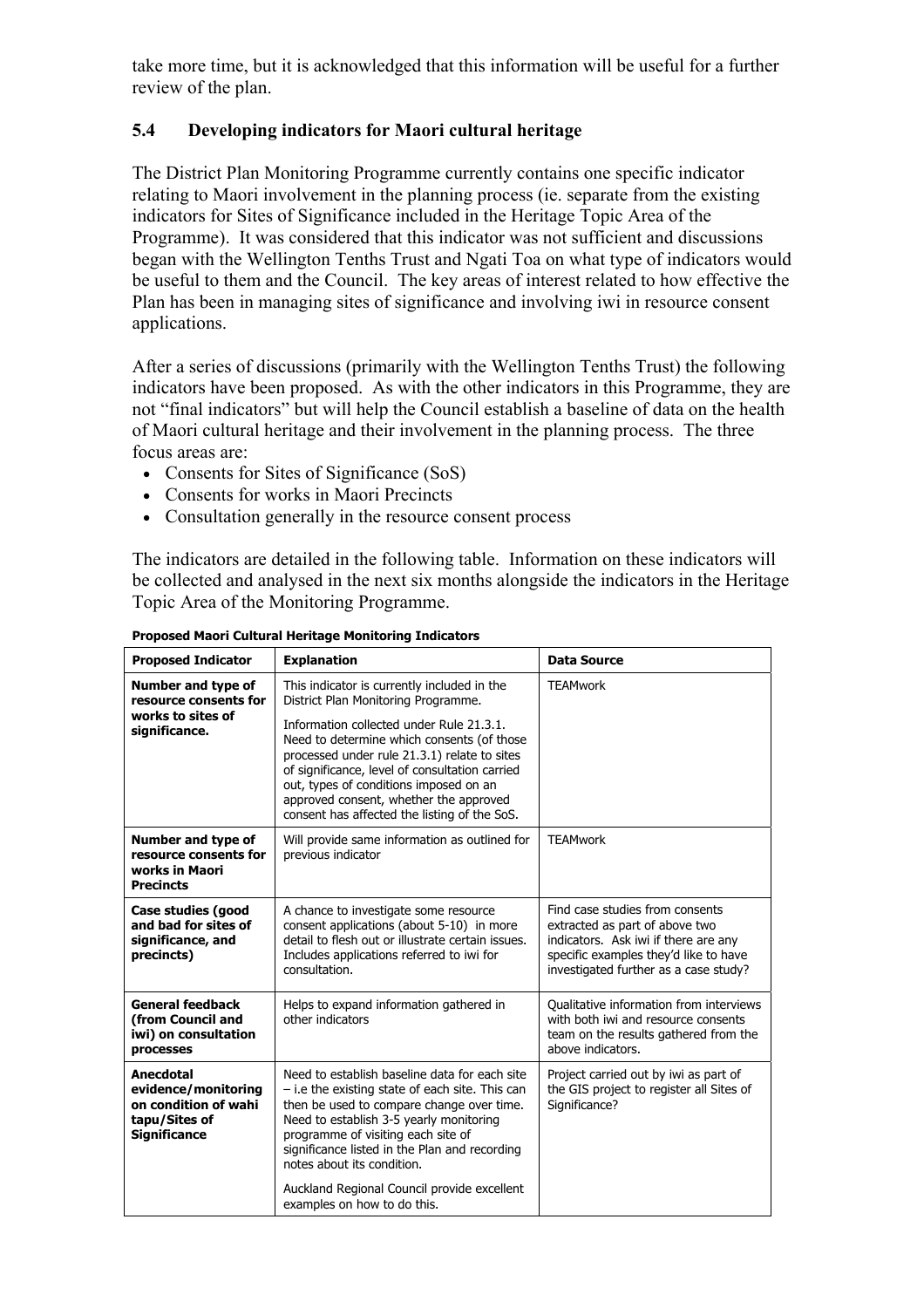## **5.5 Data collection and analysis during next 6 months (March – August 2004)**

As noted throughout this report, there is still a large amount of work to do in analysing resource consents to develop a better understanding of whether or not the thresholds set in the plan are appropriate (ie. permitted activities and discretionary thresholds). It is important, however, that information is also collected on other indicators in the Programme.

#### *Urban Form Indicators*

The first priority is the 'Urban Form' topic area. Information that needs to be collated includes:

- population and housing density changes since 1991,
- spatial location of approved survey plans under s224 of the RMA. Also of relevance is the spatial location of subdivision consents in the Rural Area and Residential Areas,
- the location and size of new property lots created (the size of lots will help with the residential infill research),
- area and location of land rezoned from Rural to Residential through district plan changes,
- Resource consents for new buildings in the rural area.

Much of this information is best displayed spatially to develop a fuller understanding of where urban growth is occurring (whether its growth permitted by the Plan or growth that is approved by resource consents). Now that TEAMwork is linked with the Council's GIS system it is possible to map this information more quickly than in the past. It is expected that much of this information can be produced and analysed in the following six months. This work can then provide reliable data to influence the development of Wellington and regional urban development strategies by the Forward Planning Team. This information will also influence any review of District Plan policies relating to urban containment, the Northern Growth Management Plan and residential infill.

Work is also due to begin on a review of the effectiveness of design guides that are most commonly used. Some of the key questions to be asked include:

- Are the design guides achieving their stated aims?
- Are the design guides and the rules used to implement them leading to improved design outcomes in the areas they cover?
- Are the design guides and existing rules an efficient and effective tool for achieving design outcomes?
- Do design guides or their implementation act to stifle innovation and creativity in the built environment? Have they been successful in encouraging innovation and creativity amongst those members of the industry that have been slow to consider urban design issues?
- Are there elements of the design guides that are ambiguous, commonly misinterpreted, or which regularly create disagreement with applicants?

## **6. Conclusion**

Work began on collecting information about the resource consents processed under the Operative District Plan in September 2003. This high level information has confirmed anecdotal evidence that the vast majority of resource consents processed are for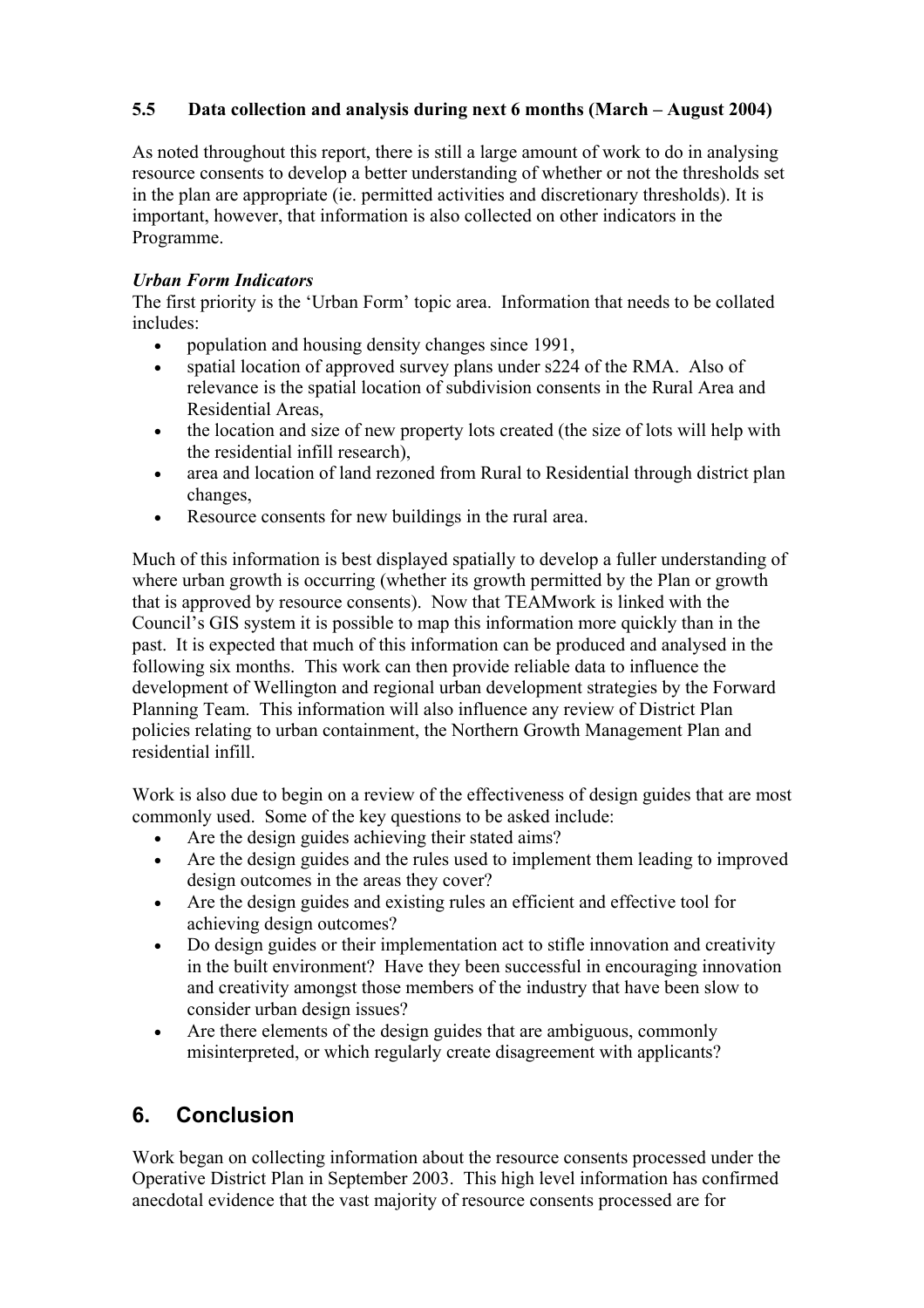residential activities. Similarly, residential activities or activities occurring in the residential area accounted for 46% of all resource consents that were publicly notified.

The baseline of resource consents processed has now been established, however, a significant amount of work still needs to be done in analysing whether the thresholds set in the Plan are appropriate. The baseline has highlighted that some rules are generating a significant number of resource consent applications (eg. sunlight access plane rule). Further detailed analysis of such rules will help to determine whether any change to the permitted activity conditions would be appropriate.

A series of discussions with the Wellington Tenths Trust and Ngati Toa have led to the development of five indicators to monitor Maori cultural heritage and general Maori involvement in the planning process. Work will begin in this area soon.

The other main priorities for data collection in the next six months include gathering information relating to the urban form of the city and reviewing the effectiveness of the design guides.

Contact Officer: *Liz Clark - District Plan Policy Advisor*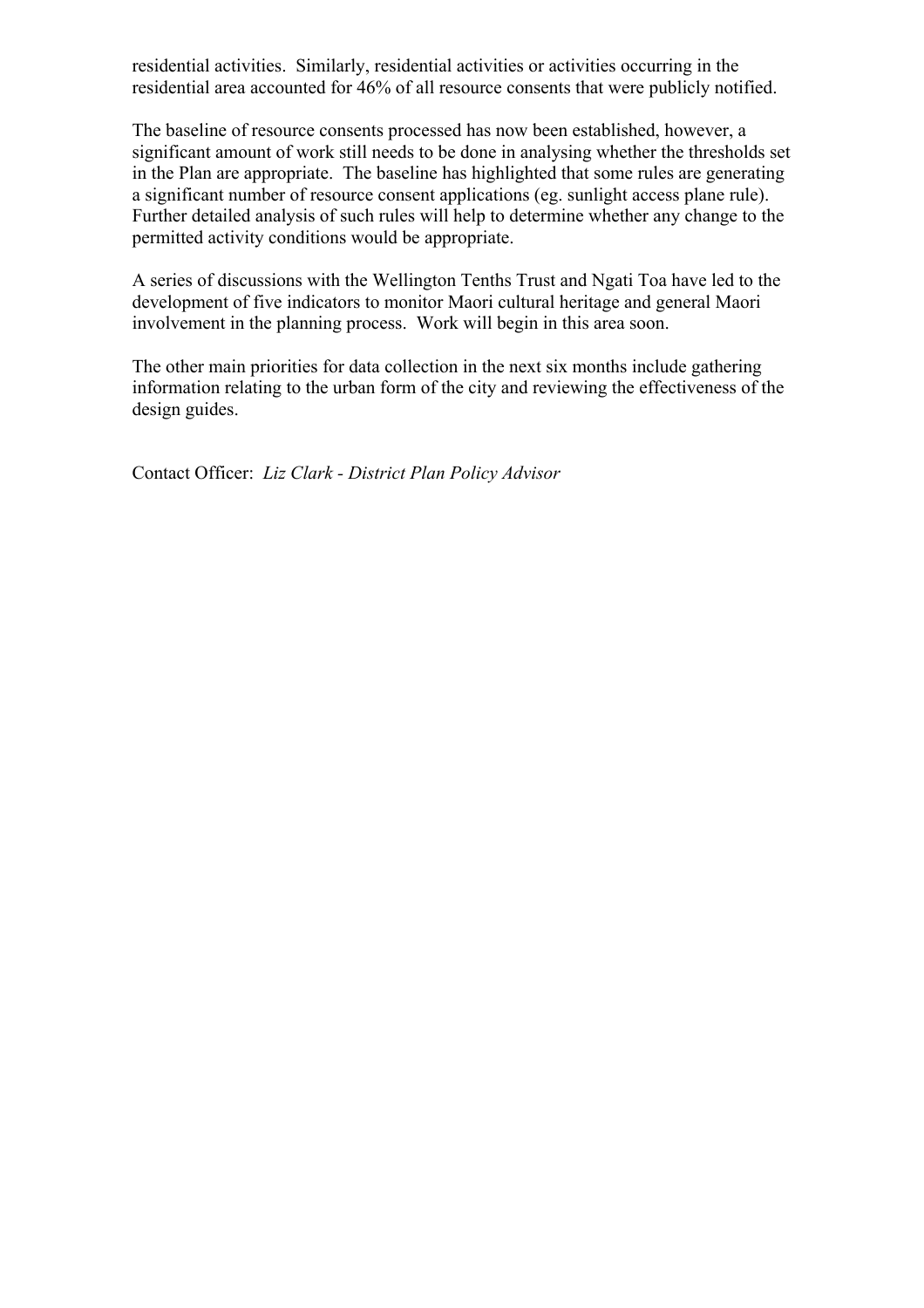## **Supporting Information**

### **1)Strategic Fit / Strategic Outcome**

The District Plan supports a wide range of strategic outcomes particularly under the Built Environment and Transport KAA's. The monitoring information presented in this report helps to determine whether or not the District Plan and other related Council policies are achieving their objectives.

## **2) LTCCP/Annual Plan reference and long term financial impact**

Project C533 – District Plan. The costs incurred by the Monitoring Programme are included in this project.

### **3) Treaty of Waitangi considerations**

All District Plan work is required to take account of the principles of the Treaty of Waitangi (refer: Section 8 Resource Management Act 1991). Also, the Wellington Tenths Trust and Ngati Toa have been consulted recently regarding a set of indicators for monitoring Maori cultural heritage and their involvement in the planning process.

#### **4) Decision-Making**

No decisions are required in this report. It is simply a progress report as required by the Subcommittee.

### **5) Consultation**

#### **a)General Consultation**

Consultation is not required for this progress report. The report has however been reviewed by both the Resource Consents team and the Compliance and Monitoring Team.

**b) Consultation with Maori**  Noted above.

#### **6) Legal Implications**  None.

**7) Consistency with existing policy**  N/A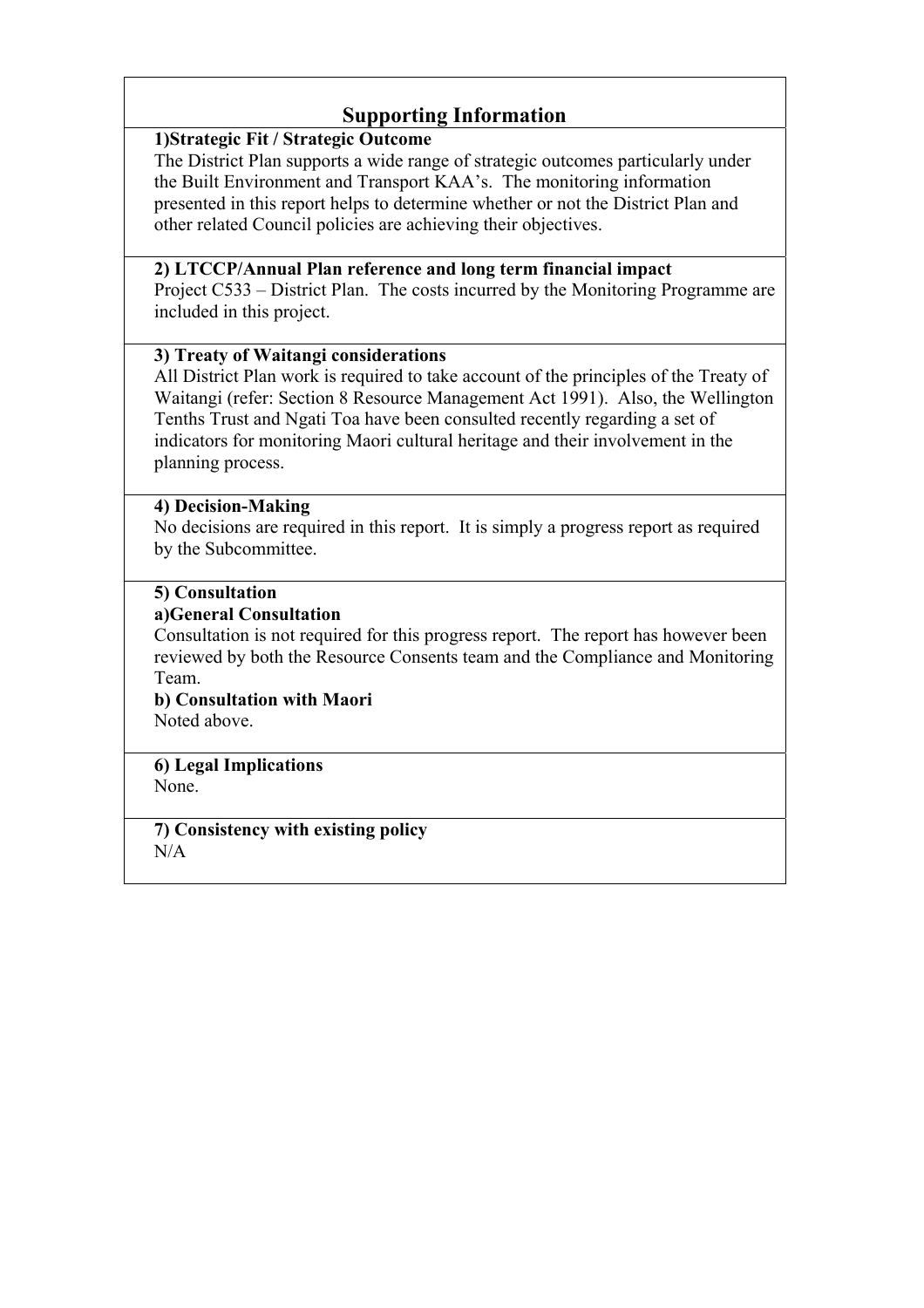## **Appendix 1:**

#### **Number of times permitted activity standard is breached or a rule triggers a resource consent application - July 2000 - August 2003**

| <b>Airport and Golf Course Precinct</b><br>data<br>11.1.1.1.1 Breached<br>Noise (General)<br>$\mathbf{0}$<br>11.1.1.1.2 Breached<br>$\boldsymbol{0}$<br>Noise (General)<br>11.1.1.1.2a Breached<br>Noise (General)<br>$\boldsymbol{0}$<br>$\overline{3}$<br>11.1.1.1.3 Breached<br>Noise (General)<br>$\boldsymbol{0}$<br>11.1.1.1.4 Breached<br>Noise (Night Flying)<br>Noise (Land Based Activities)<br>$\boldsymbol{0}$<br>11.1.1.1.7 Breached<br>11.1.1.1.8 Breached<br>Noise (GPUs/APUs)<br>$\boldsymbol{0}$<br>11.1.1.10 Breached<br>Discharges<br>$\boldsymbol{0}$<br>11.1.1.11 Breached<br><b>Electromagnetic Radiation</b><br>$\boldsymbol{0}$<br>Screening<br>$\boldsymbol{0}$<br>11.1.1.2 Breached<br>$\boldsymbol{0}$<br>Dust<br>11.1.1.3 Breached<br>Parking<br>11.1.1.4 Breached<br>$\boldsymbol{0}$<br>11.1.1.5 Breached<br>$\overline{4}$<br>Access<br>$\boldsymbol{0}$<br>11.1.1.6.1 Breached<br>Lighting |                     |          | Raw              |
|----------------------------------------------------------------------------------------------------------------------------------------------------------------------------------------------------------------------------------------------------------------------------------------------------------------------------------------------------------------------------------------------------------------------------------------------------------------------------------------------------------------------------------------------------------------------------------------------------------------------------------------------------------------------------------------------------------------------------------------------------------------------------------------------------------------------------------------------------------------------------------------------------------------------------|---------------------|----------|------------------|
|                                                                                                                                                                                                                                                                                                                                                                                                                                                                                                                                                                                                                                                                                                                                                                                                                                                                                                                            |                     |          |                  |
|                                                                                                                                                                                                                                                                                                                                                                                                                                                                                                                                                                                                                                                                                                                                                                                                                                                                                                                            |                     |          |                  |
|                                                                                                                                                                                                                                                                                                                                                                                                                                                                                                                                                                                                                                                                                                                                                                                                                                                                                                                            |                     |          |                  |
|                                                                                                                                                                                                                                                                                                                                                                                                                                                                                                                                                                                                                                                                                                                                                                                                                                                                                                                            |                     |          |                  |
|                                                                                                                                                                                                                                                                                                                                                                                                                                                                                                                                                                                                                                                                                                                                                                                                                                                                                                                            |                     |          |                  |
|                                                                                                                                                                                                                                                                                                                                                                                                                                                                                                                                                                                                                                                                                                                                                                                                                                                                                                                            |                     |          |                  |
|                                                                                                                                                                                                                                                                                                                                                                                                                                                                                                                                                                                                                                                                                                                                                                                                                                                                                                                            |                     |          |                  |
|                                                                                                                                                                                                                                                                                                                                                                                                                                                                                                                                                                                                                                                                                                                                                                                                                                                                                                                            |                     |          |                  |
|                                                                                                                                                                                                                                                                                                                                                                                                                                                                                                                                                                                                                                                                                                                                                                                                                                                                                                                            |                     |          |                  |
|                                                                                                                                                                                                                                                                                                                                                                                                                                                                                                                                                                                                                                                                                                                                                                                                                                                                                                                            |                     |          |                  |
|                                                                                                                                                                                                                                                                                                                                                                                                                                                                                                                                                                                                                                                                                                                                                                                                                                                                                                                            |                     |          |                  |
|                                                                                                                                                                                                                                                                                                                                                                                                                                                                                                                                                                                                                                                                                                                                                                                                                                                                                                                            |                     |          |                  |
|                                                                                                                                                                                                                                                                                                                                                                                                                                                                                                                                                                                                                                                                                                                                                                                                                                                                                                                            |                     |          |                  |
|                                                                                                                                                                                                                                                                                                                                                                                                                                                                                                                                                                                                                                                                                                                                                                                                                                                                                                                            |                     |          |                  |
|                                                                                                                                                                                                                                                                                                                                                                                                                                                                                                                                                                                                                                                                                                                                                                                                                                                                                                                            |                     |          |                  |
|                                                                                                                                                                                                                                                                                                                                                                                                                                                                                                                                                                                                                                                                                                                                                                                                                                                                                                                            | 11.1.1.6.2 Breached | Lighting | $\boldsymbol{0}$ |
| $\overline{2}$<br>11.1.1.7.1 Breached<br>Hazardous Substances Cum. Effects Ratio                                                                                                                                                                                                                                                                                                                                                                                                                                                                                                                                                                                                                                                                                                                                                                                                                                           |                     |          |                  |
| Hazardous Substances (Waste                                                                                                                                                                                                                                                                                                                                                                                                                                                                                                                                                                                                                                                                                                                                                                                                                                                                                                |                     |          |                  |
| 11.1.1.7.10 Breached<br>Management)<br>$\overline{0}$                                                                                                                                                                                                                                                                                                                                                                                                                                                                                                                                                                                                                                                                                                                                                                                                                                                                      |                     |          |                  |
| 11.1.1.7.11 Breached<br>Hazardous Substances (Other)<br>$\overline{0}$                                                                                                                                                                                                                                                                                                                                                                                                                                                                                                                                                                                                                                                                                                                                                                                                                                                     |                     |          |                  |
| 11.1.1.7.2 Breached<br>Hazardous Substances Sec. Containment<br>$\boldsymbol{0}$                                                                                                                                                                                                                                                                                                                                                                                                                                                                                                                                                                                                                                                                                                                                                                                                                                           |                     |          |                  |
| 11.1.1.7.3 Breached<br>Hazardous Substances Sec. Containment<br>$\boldsymbol{0}$                                                                                                                                                                                                                                                                                                                                                                                                                                                                                                                                                                                                                                                                                                                                                                                                                                           |                     |          |                  |
| 11.1.1.7.4 Breached<br>Hazardous Substances Accidental Release<br>$\overline{0}$                                                                                                                                                                                                                                                                                                                                                                                                                                                                                                                                                                                                                                                                                                                                                                                                                                           |                     |          |                  |
| 11.1.1.7.5 Breached<br>$\boldsymbol{0}$<br>Hazardous Substances (Marking)                                                                                                                                                                                                                                                                                                                                                                                                                                                                                                                                                                                                                                                                                                                                                                                                                                                  |                     |          |                  |
| 11.1.1.7.6 Breached<br>Hazardous Substances (Washdown Areas)<br>$\boldsymbol{0}$                                                                                                                                                                                                                                                                                                                                                                                                                                                                                                                                                                                                                                                                                                                                                                                                                                           |                     |          |                  |
| Hazardous Substances (Underground                                                                                                                                                                                                                                                                                                                                                                                                                                                                                                                                                                                                                                                                                                                                                                                                                                                                                          |                     |          |                  |
| Tanks)<br>11.1.1.7.7 Breached<br>$\overline{0}$                                                                                                                                                                                                                                                                                                                                                                                                                                                                                                                                                                                                                                                                                                                                                                                                                                                                            |                     |          |                  |
| 11.1.1.7.8 Breached<br>Hazardous Substances (Signage)<br>$\theta$                                                                                                                                                                                                                                                                                                                                                                                                                                                                                                                                                                                                                                                                                                                                                                                                                                                          |                     |          |                  |
| Hazardous Substances (Waste                                                                                                                                                                                                                                                                                                                                                                                                                                                                                                                                                                                                                                                                                                                                                                                                                                                                                                |                     |          |                  |
| 11.1.1.7.9 Breached<br>Management)<br>$\boldsymbol{0}$                                                                                                                                                                                                                                                                                                                                                                                                                                                                                                                                                                                                                                                                                                                                                                                                                                                                     |                     |          |                  |
| 11.1.1.8 Breached<br>Landscape Design<br>$\boldsymbol{0}$                                                                                                                                                                                                                                                                                                                                                                                                                                                                                                                                                                                                                                                                                                                                                                                                                                                                  |                     |          |                  |
| 11.1.1.9.1 Breached<br><b>Signs</b><br>1                                                                                                                                                                                                                                                                                                                                                                                                                                                                                                                                                                                                                                                                                                                                                                                                                                                                                   |                     |          |                  |
| 11.1.1.9.2 Breached<br>Signs<br>1                                                                                                                                                                                                                                                                                                                                                                                                                                                                                                                                                                                                                                                                                                                                                                                                                                                                                          |                     |          |                  |
| Building Heights (adj Residential Area)<br>11.1.2.2.1 Breached<br>$\mathbf{0}$                                                                                                                                                                                                                                                                                                                                                                                                                                                                                                                                                                                                                                                                                                                                                                                                                                             |                     |          |                  |
| Building Heights (adj Residential Area)<br>11.1.2.2.2 Breached<br>$\boldsymbol{0}$                                                                                                                                                                                                                                                                                                                                                                                                                                                                                                                                                                                                                                                                                                                                                                                                                                         |                     |          |                  |
| Subdivision (Services)<br>11.1.3.1 Breached<br>1                                                                                                                                                                                                                                                                                                                                                                                                                                                                                                                                                                                                                                                                                                                                                                                                                                                                           |                     |          |                  |
| 11.1.3.2 Breached<br>Subdivision (Access)<br>$\boldsymbol{0}$                                                                                                                                                                                                                                                                                                                                                                                                                                                                                                                                                                                                                                                                                                                                                                                                                                                              |                     |          |                  |
| Subdivision (Access/Parking)<br>11.1.3.3 Breached<br>$\overline{0}$                                                                                                                                                                                                                                                                                                                                                                                                                                                                                                                                                                                                                                                                                                                                                                                                                                                        |                     |          |                  |
| Subdivision (Earthworks)<br>11.1.3.4 Breached<br>$\boldsymbol{0}$                                                                                                                                                                                                                                                                                                                                                                                                                                                                                                                                                                                                                                                                                                                                                                                                                                                          |                     |          |                  |
| 11.1.3.5 Breached<br>Subdivision (Heritage)<br>$\boldsymbol{0}$                                                                                                                                                                                                                                                                                                                                                                                                                                                                                                                                                                                                                                                                                                                                                                                                                                                            |                     |          |                  |
| Subdivision (COC)<br>11.1.3.6 Breached<br>$\boldsymbol{0}$                                                                                                                                                                                                                                                                                                                                                                                                                                                                                                                                                                                                                                                                                                                                                                                                                                                                 |                     |          |                  |
| 11.2.1<br><b>Aviation Fuel</b><br>$\overline{0}$                                                                                                                                                                                                                                                                                                                                                                                                                                                                                                                                                                                                                                                                                                                                                                                                                                                                           |                     |          |                  |
| 11.2.2<br><b>Hazardous Substances</b><br>$\overline{0}$                                                                                                                                                                                                                                                                                                                                                                                                                                                                                                                                                                                                                                                                                                                                                                                                                                                                    |                     |          |                  |
| 11.3.1<br>Activities/Buildings<br>9                                                                                                                                                                                                                                                                                                                                                                                                                                                                                                                                                                                                                                                                                                                                                                                                                                                                                        |                     |          |                  |
| Subdivision<br>11.4.1<br>$\mathbf{1}$                                                                                                                                                                                                                                                                                                                                                                                                                                                                                                                                                                                                                                                                                                                                                                                                                                                                                      |                     |          |                  |
|                                                                                                                                                                                                                                                                                                                                                                                                                                                                                                                                                                                                                                                                                                                                                                                                                                                                                                                            |                     |          |                  |
| 11.5.1.1.1 Breached<br>Noise<br>$\overline{0}$                                                                                                                                                                                                                                                                                                                                                                                                                                                                                                                                                                                                                                                                                                                                                                                                                                                                             |                     |          |                  |
| 11.5.1.1.2 Breached<br>Noise<br>$\overline{0}$                                                                                                                                                                                                                                                                                                                                                                                                                                                                                                                                                                                                                                                                                                                                                                                                                                                                             |                     |          |                  |
| 11.5.1.2 Breached<br>$\boldsymbol{0}$<br>Dust                                                                                                                                                                                                                                                                                                                                                                                                                                                                                                                                                                                                                                                                                                                                                                                                                                                                              |                     |          |                  |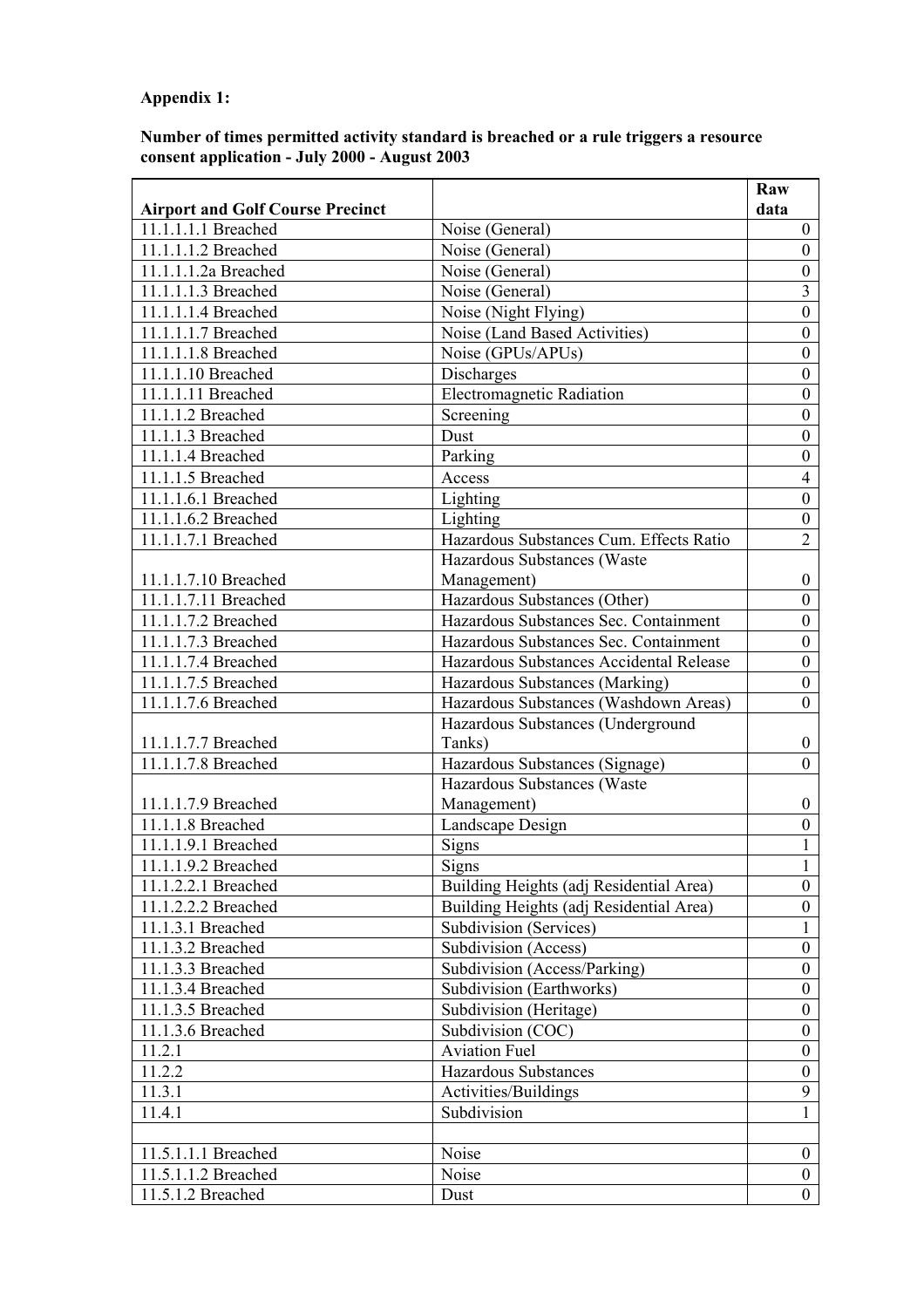| 11.5.1.3 Breached    | Parking                                  | 0 |
|----------------------|------------------------------------------|---|
| 11.5.1.5.1 Breached  | Lighting                                 | 0 |
| 11.5.1.5.2 Breached  | Lighting                                 | 0 |
| 11.5.1.6.1 Breached  | Hazardous Substance (Cum. Effects Ratio) |   |
| 11.5.1.6.10 Breached | Hazardous Substance Waste Management     | 0 |
| 11.5.1.6.11 Breached | Hazardous Substance Other                | 0 |
| 11.5.1.6.2 Breached  | Hazardous Substance (Sec. Containment)   | 0 |
| 11.5.1.6.3 Breached  | Hazardous Substance (Sec. Containment)   | 0 |
| 11.5.1.6.4 Breached  | Hazardous Substance Accidental Release   | 0 |
| 11.5.1.6.5 Breached  | Hazardous Substance Marking              | 0 |
| 11.5.1.6.6 Breached  | Hazardous Substance Washdown Areas       | 0 |
| 11.5.1.6.7 Breached  | Hazardous Substance Underground Tanks    | 0 |
| 11.5.1.6.8 Breached  | Hazardous Substance Signage              | 0 |
| 11.5.1.6.9 Breached  | Hazardous Substance Waste Management     | 0 |
| 11.5.1.7 Breached    | Landscaping                              | 0 |
| 11.5.1.8.2 Breached  | Signs                                    | 0 |
| 11.5.2.1Breached     | <b>Building Height</b>                   | 0 |
| 11.5.2.2.1Breached   | Building Height adj. Residential Areas   | 0 |
| 11.5.2.2.2 Breached  | Building Height adj. Residential Areas   | 0 |
| 11.6.1               | Activities/Buildings                     |   |
| 11.7.1               | Subdivision                              | 0 |
| 11.8                 | Noncompliant Activity Under DP 11.8      | 3 |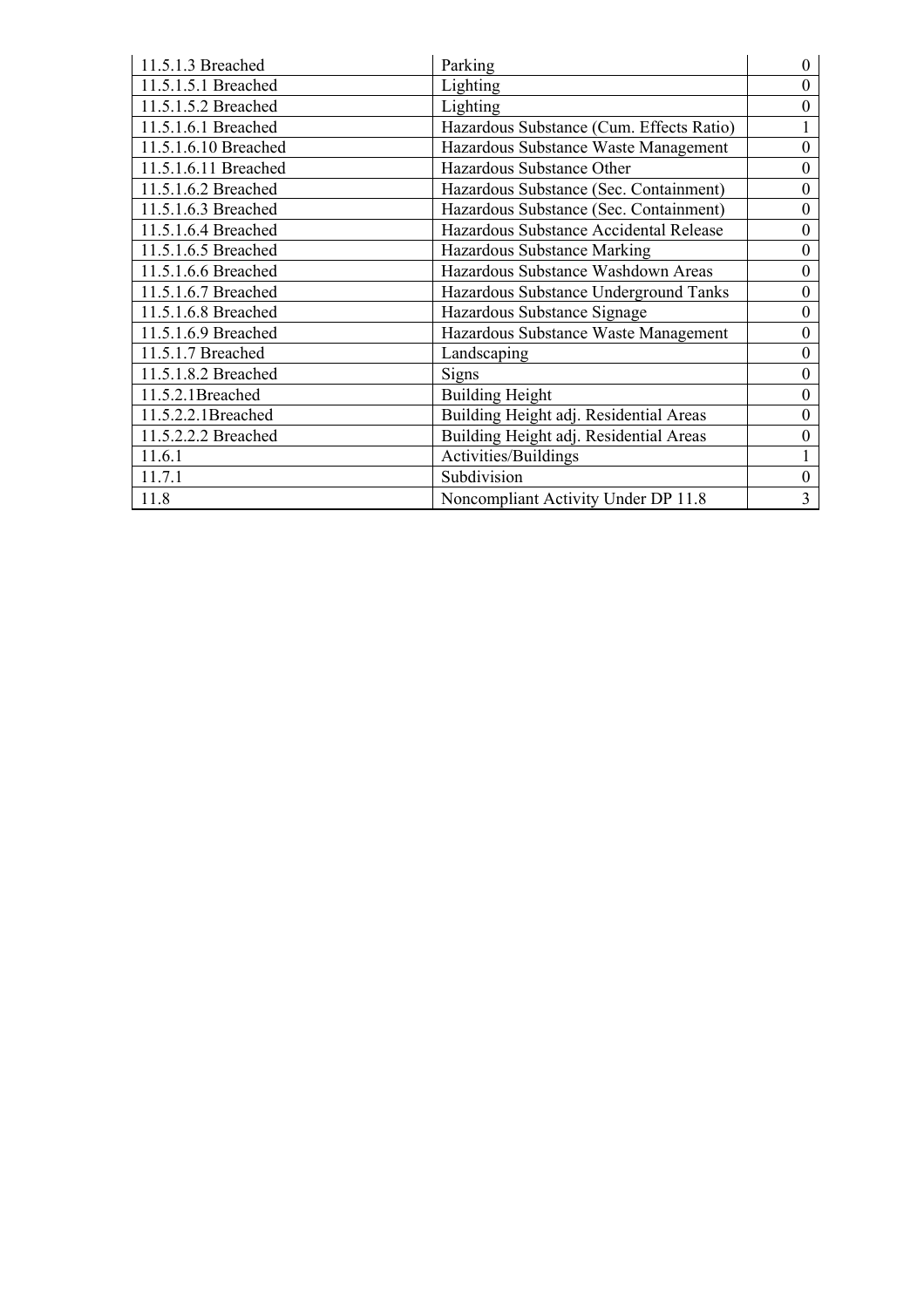| Noise<br>$\overline{2}$<br>13.1.1.1 Breached<br>Discharges<br>$\boldsymbol{0}$<br>13.1.1.2 Breached<br>13.1.1.3 Breached<br>Dust<br>$\boldsymbol{0}$<br>Lighting<br>13.1.1.4.1 Breached<br>$\boldsymbol{0}$<br>Lighting<br>$\boldsymbol{0}$<br>13.1.1.4.2 Breached<br>$\mathbf{1}$<br>13.1.1.5 Breached<br><b>Electromagnetic Radiation</b><br>$\overline{2}$<br>13.1.1.6 Breached<br>Screening<br>13.1.1.7.1 Breached<br>Vehicle parking<br>10<br>13.1.1.7.10 Breached<br><b>Site Access</b><br>10<br>$\boldsymbol{0}$<br>13.1.1.7.11 Breached<br><b>Site Access</b><br>13.1.1.7.12 Breached<br>6<br>Site Access<br>13.1.1.7.13 Breached<br><b>Site Access</b><br>1<br>18<br>13.1.1.7.2 Breached<br>Vehicle parking<br>$\overline{2}$<br>Vehicle parking<br>13.1.1.7.3 Breached<br>$\overline{2}$<br>Vehicle parking<br>13.1.1.7.4 Breached<br>13.1.1.7.5 Breached<br>$\mathbf{1}$<br>Vehicle parking<br>Servicing<br>74<br>13.1.1.7.6 Breached<br>13.1.1.7.7 Breached<br>$\overline{4}$<br><b>Site Access</b><br>$\overline{5}$<br>13.1.1.7.8 Breached<br><b>Site Access</b><br>$\overline{6}$<br>13.1.1.7.9 Breached<br><b>Site Access</b><br>35<br>13.1.1.8.1 Breached<br>Signs<br>13.1.1.8.2 Breached<br>Signs<br>16<br>13.1.1.8.3 Breached<br>Signs<br>14<br>13.1.1.9.1 Breached<br>6<br>Hazardous Substances (Cum. Effects Ratio<br>$\boldsymbol{0}$<br>Hazardous Substance Waste Management<br>13.1.1.9.10 Breached<br>13.1.1.9.11 Breached<br>Hazardous Substance Other<br>$\boldsymbol{0}$<br>13.1.1.9.2 Breached<br>Hazardous Substances (Sec. Containment)<br>$\boldsymbol{0}$<br>$\boldsymbol{0}$<br>13.1.1.9.3 Breached<br>Hazardous Substances (Sec. Containment)<br>Hazardous Substances Spill Containment<br>$\boldsymbol{0}$<br>13.1.1.9.4 Breached<br>13.1.1.9.5 Breached<br>Hazardous Substances Marking<br>$\boldsymbol{0}$<br>Hazardous Substance Washdown Areas<br>13.1.1.9.6 Breached<br>$\boldsymbol{0}$<br>$\overline{0}$<br>13.1.1.9.7 Breached<br>Hazardous Substance Underground Tanks<br>Hazardous Substance Signage<br>13.1.1.9.8 Breached<br>$\overline{0}$<br>13.1.1.9.9 Breached<br>Hazardous Substance Waste Management<br>$\boldsymbol{0}$<br><b>Building Height</b><br>13.1.2.1 Breached<br>11<br>13.1.2.10.1 Breached<br>Display Windows<br>6<br>13.1.2.10.2 Breached<br>Display Windows<br>$\mathbf{0}$<br>25<br>Wind<br>13.1.2.11.1 Breached<br>13.1.2.11.2 Breached<br>Wind<br>6<br>5<br>13.1.2.2.1 Breached<br>Building Height (adj. Residential Areas)<br>13.1.2.2.2 Breached<br>Building Height (adj. Residential Areas)<br>$\mathbf{1}$<br>13.1.2.3.1 Breached<br>Old St Pauls<br>$\boldsymbol{0}$<br>$\boldsymbol{0}$<br>Old St Pauls<br>13.1.2.3.2 Breached<br>Coastal Yards<br>$\boldsymbol{0}$<br>13.1.2.4 Breached<br>$\overline{2}$<br>13.1.2.5.1 Breached<br>Site Coverage<br>$\boldsymbol{0}$<br>13.1.2.5.2 Breached<br>Site Coverage<br>$\overline{2}$<br>13.1.2.6.1 Breached<br>View Protection<br>$\boldsymbol{0}$<br><b>View Protection</b><br>13.1.2.6.2 Breached<br><b>View Protection</b><br>$\boldsymbol{0}$<br>13.1.2.6.3 Breached<br><b>Sunlight Protection</b><br>$\boldsymbol{0}$<br>13.1.2.7 Breached<br>13.1.2.8 Breached<br>14<br>Verandahs<br>$\overline{2}$<br>Windows<br>13.1.2.9 Breached |                     | Raw  |
|-------------------------------------------------------------------------------------------------------------------------------------------------------------------------------------------------------------------------------------------------------------------------------------------------------------------------------------------------------------------------------------------------------------------------------------------------------------------------------------------------------------------------------------------------------------------------------------------------------------------------------------------------------------------------------------------------------------------------------------------------------------------------------------------------------------------------------------------------------------------------------------------------------------------------------------------------------------------------------------------------------------------------------------------------------------------------------------------------------------------------------------------------------------------------------------------------------------------------------------------------------------------------------------------------------------------------------------------------------------------------------------------------------------------------------------------------------------------------------------------------------------------------------------------------------------------------------------------------------------------------------------------------------------------------------------------------------------------------------------------------------------------------------------------------------------------------------------------------------------------------------------------------------------------------------------------------------------------------------------------------------------------------------------------------------------------------------------------------------------------------------------------------------------------------------------------------------------------------------------------------------------------------------------------------------------------------------------------------------------------------------------------------------------------------------------------------------------------------------------------------------------------------------------------------------------------------------------------------------------------------------------------------------------------------------------------------------------------------------------------------------------------------------------------------------------------------------------------------------------------------------------------------------------------------------------------------------------------------------------------------------------------------------------------------------------------------------------------------------------------------------------------------------------------------------------------------------------------------------------------------------------------|---------------------|------|
|                                                                                                                                                                                                                                                                                                                                                                                                                                                                                                                                                                                                                                                                                                                                                                                                                                                                                                                                                                                                                                                                                                                                                                                                                                                                                                                                                                                                                                                                                                                                                                                                                                                                                                                                                                                                                                                                                                                                                                                                                                                                                                                                                                                                                                                                                                                                                                                                                                                                                                                                                                                                                                                                                                                                                                                                                                                                                                                                                                                                                                                                                                                                                                                                                                                                   | <b>Central Area</b> | Data |
|                                                                                                                                                                                                                                                                                                                                                                                                                                                                                                                                                                                                                                                                                                                                                                                                                                                                                                                                                                                                                                                                                                                                                                                                                                                                                                                                                                                                                                                                                                                                                                                                                                                                                                                                                                                                                                                                                                                                                                                                                                                                                                                                                                                                                                                                                                                                                                                                                                                                                                                                                                                                                                                                                                                                                                                                                                                                                                                                                                                                                                                                                                                                                                                                                                                                   |                     |      |
|                                                                                                                                                                                                                                                                                                                                                                                                                                                                                                                                                                                                                                                                                                                                                                                                                                                                                                                                                                                                                                                                                                                                                                                                                                                                                                                                                                                                                                                                                                                                                                                                                                                                                                                                                                                                                                                                                                                                                                                                                                                                                                                                                                                                                                                                                                                                                                                                                                                                                                                                                                                                                                                                                                                                                                                                                                                                                                                                                                                                                                                                                                                                                                                                                                                                   |                     |      |
|                                                                                                                                                                                                                                                                                                                                                                                                                                                                                                                                                                                                                                                                                                                                                                                                                                                                                                                                                                                                                                                                                                                                                                                                                                                                                                                                                                                                                                                                                                                                                                                                                                                                                                                                                                                                                                                                                                                                                                                                                                                                                                                                                                                                                                                                                                                                                                                                                                                                                                                                                                                                                                                                                                                                                                                                                                                                                                                                                                                                                                                                                                                                                                                                                                                                   |                     |      |
|                                                                                                                                                                                                                                                                                                                                                                                                                                                                                                                                                                                                                                                                                                                                                                                                                                                                                                                                                                                                                                                                                                                                                                                                                                                                                                                                                                                                                                                                                                                                                                                                                                                                                                                                                                                                                                                                                                                                                                                                                                                                                                                                                                                                                                                                                                                                                                                                                                                                                                                                                                                                                                                                                                                                                                                                                                                                                                                                                                                                                                                                                                                                                                                                                                                                   |                     |      |
|                                                                                                                                                                                                                                                                                                                                                                                                                                                                                                                                                                                                                                                                                                                                                                                                                                                                                                                                                                                                                                                                                                                                                                                                                                                                                                                                                                                                                                                                                                                                                                                                                                                                                                                                                                                                                                                                                                                                                                                                                                                                                                                                                                                                                                                                                                                                                                                                                                                                                                                                                                                                                                                                                                                                                                                                                                                                                                                                                                                                                                                                                                                                                                                                                                                                   |                     |      |
|                                                                                                                                                                                                                                                                                                                                                                                                                                                                                                                                                                                                                                                                                                                                                                                                                                                                                                                                                                                                                                                                                                                                                                                                                                                                                                                                                                                                                                                                                                                                                                                                                                                                                                                                                                                                                                                                                                                                                                                                                                                                                                                                                                                                                                                                                                                                                                                                                                                                                                                                                                                                                                                                                                                                                                                                                                                                                                                                                                                                                                                                                                                                                                                                                                                                   |                     |      |
|                                                                                                                                                                                                                                                                                                                                                                                                                                                                                                                                                                                                                                                                                                                                                                                                                                                                                                                                                                                                                                                                                                                                                                                                                                                                                                                                                                                                                                                                                                                                                                                                                                                                                                                                                                                                                                                                                                                                                                                                                                                                                                                                                                                                                                                                                                                                                                                                                                                                                                                                                                                                                                                                                                                                                                                                                                                                                                                                                                                                                                                                                                                                                                                                                                                                   |                     |      |
|                                                                                                                                                                                                                                                                                                                                                                                                                                                                                                                                                                                                                                                                                                                                                                                                                                                                                                                                                                                                                                                                                                                                                                                                                                                                                                                                                                                                                                                                                                                                                                                                                                                                                                                                                                                                                                                                                                                                                                                                                                                                                                                                                                                                                                                                                                                                                                                                                                                                                                                                                                                                                                                                                                                                                                                                                                                                                                                                                                                                                                                                                                                                                                                                                                                                   |                     |      |
|                                                                                                                                                                                                                                                                                                                                                                                                                                                                                                                                                                                                                                                                                                                                                                                                                                                                                                                                                                                                                                                                                                                                                                                                                                                                                                                                                                                                                                                                                                                                                                                                                                                                                                                                                                                                                                                                                                                                                                                                                                                                                                                                                                                                                                                                                                                                                                                                                                                                                                                                                                                                                                                                                                                                                                                                                                                                                                                                                                                                                                                                                                                                                                                                                                                                   |                     |      |
|                                                                                                                                                                                                                                                                                                                                                                                                                                                                                                                                                                                                                                                                                                                                                                                                                                                                                                                                                                                                                                                                                                                                                                                                                                                                                                                                                                                                                                                                                                                                                                                                                                                                                                                                                                                                                                                                                                                                                                                                                                                                                                                                                                                                                                                                                                                                                                                                                                                                                                                                                                                                                                                                                                                                                                                                                                                                                                                                                                                                                                                                                                                                                                                                                                                                   |                     |      |
|                                                                                                                                                                                                                                                                                                                                                                                                                                                                                                                                                                                                                                                                                                                                                                                                                                                                                                                                                                                                                                                                                                                                                                                                                                                                                                                                                                                                                                                                                                                                                                                                                                                                                                                                                                                                                                                                                                                                                                                                                                                                                                                                                                                                                                                                                                                                                                                                                                                                                                                                                                                                                                                                                                                                                                                                                                                                                                                                                                                                                                                                                                                                                                                                                                                                   |                     |      |
|                                                                                                                                                                                                                                                                                                                                                                                                                                                                                                                                                                                                                                                                                                                                                                                                                                                                                                                                                                                                                                                                                                                                                                                                                                                                                                                                                                                                                                                                                                                                                                                                                                                                                                                                                                                                                                                                                                                                                                                                                                                                                                                                                                                                                                                                                                                                                                                                                                                                                                                                                                                                                                                                                                                                                                                                                                                                                                                                                                                                                                                                                                                                                                                                                                                                   |                     |      |
|                                                                                                                                                                                                                                                                                                                                                                                                                                                                                                                                                                                                                                                                                                                                                                                                                                                                                                                                                                                                                                                                                                                                                                                                                                                                                                                                                                                                                                                                                                                                                                                                                                                                                                                                                                                                                                                                                                                                                                                                                                                                                                                                                                                                                                                                                                                                                                                                                                                                                                                                                                                                                                                                                                                                                                                                                                                                                                                                                                                                                                                                                                                                                                                                                                                                   |                     |      |
|                                                                                                                                                                                                                                                                                                                                                                                                                                                                                                                                                                                                                                                                                                                                                                                                                                                                                                                                                                                                                                                                                                                                                                                                                                                                                                                                                                                                                                                                                                                                                                                                                                                                                                                                                                                                                                                                                                                                                                                                                                                                                                                                                                                                                                                                                                                                                                                                                                                                                                                                                                                                                                                                                                                                                                                                                                                                                                                                                                                                                                                                                                                                                                                                                                                                   |                     |      |
|                                                                                                                                                                                                                                                                                                                                                                                                                                                                                                                                                                                                                                                                                                                                                                                                                                                                                                                                                                                                                                                                                                                                                                                                                                                                                                                                                                                                                                                                                                                                                                                                                                                                                                                                                                                                                                                                                                                                                                                                                                                                                                                                                                                                                                                                                                                                                                                                                                                                                                                                                                                                                                                                                                                                                                                                                                                                                                                                                                                                                                                                                                                                                                                                                                                                   |                     |      |
|                                                                                                                                                                                                                                                                                                                                                                                                                                                                                                                                                                                                                                                                                                                                                                                                                                                                                                                                                                                                                                                                                                                                                                                                                                                                                                                                                                                                                                                                                                                                                                                                                                                                                                                                                                                                                                                                                                                                                                                                                                                                                                                                                                                                                                                                                                                                                                                                                                                                                                                                                                                                                                                                                                                                                                                                                                                                                                                                                                                                                                                                                                                                                                                                                                                                   |                     |      |
|                                                                                                                                                                                                                                                                                                                                                                                                                                                                                                                                                                                                                                                                                                                                                                                                                                                                                                                                                                                                                                                                                                                                                                                                                                                                                                                                                                                                                                                                                                                                                                                                                                                                                                                                                                                                                                                                                                                                                                                                                                                                                                                                                                                                                                                                                                                                                                                                                                                                                                                                                                                                                                                                                                                                                                                                                                                                                                                                                                                                                                                                                                                                                                                                                                                                   |                     |      |
|                                                                                                                                                                                                                                                                                                                                                                                                                                                                                                                                                                                                                                                                                                                                                                                                                                                                                                                                                                                                                                                                                                                                                                                                                                                                                                                                                                                                                                                                                                                                                                                                                                                                                                                                                                                                                                                                                                                                                                                                                                                                                                                                                                                                                                                                                                                                                                                                                                                                                                                                                                                                                                                                                                                                                                                                                                                                                                                                                                                                                                                                                                                                                                                                                                                                   |                     |      |
|                                                                                                                                                                                                                                                                                                                                                                                                                                                                                                                                                                                                                                                                                                                                                                                                                                                                                                                                                                                                                                                                                                                                                                                                                                                                                                                                                                                                                                                                                                                                                                                                                                                                                                                                                                                                                                                                                                                                                                                                                                                                                                                                                                                                                                                                                                                                                                                                                                                                                                                                                                                                                                                                                                                                                                                                                                                                                                                                                                                                                                                                                                                                                                                                                                                                   |                     |      |
|                                                                                                                                                                                                                                                                                                                                                                                                                                                                                                                                                                                                                                                                                                                                                                                                                                                                                                                                                                                                                                                                                                                                                                                                                                                                                                                                                                                                                                                                                                                                                                                                                                                                                                                                                                                                                                                                                                                                                                                                                                                                                                                                                                                                                                                                                                                                                                                                                                                                                                                                                                                                                                                                                                                                                                                                                                                                                                                                                                                                                                                                                                                                                                                                                                                                   |                     |      |
|                                                                                                                                                                                                                                                                                                                                                                                                                                                                                                                                                                                                                                                                                                                                                                                                                                                                                                                                                                                                                                                                                                                                                                                                                                                                                                                                                                                                                                                                                                                                                                                                                                                                                                                                                                                                                                                                                                                                                                                                                                                                                                                                                                                                                                                                                                                                                                                                                                                                                                                                                                                                                                                                                                                                                                                                                                                                                                                                                                                                                                                                                                                                                                                                                                                                   |                     |      |
|                                                                                                                                                                                                                                                                                                                                                                                                                                                                                                                                                                                                                                                                                                                                                                                                                                                                                                                                                                                                                                                                                                                                                                                                                                                                                                                                                                                                                                                                                                                                                                                                                                                                                                                                                                                                                                                                                                                                                                                                                                                                                                                                                                                                                                                                                                                                                                                                                                                                                                                                                                                                                                                                                                                                                                                                                                                                                                                                                                                                                                                                                                                                                                                                                                                                   |                     |      |
|                                                                                                                                                                                                                                                                                                                                                                                                                                                                                                                                                                                                                                                                                                                                                                                                                                                                                                                                                                                                                                                                                                                                                                                                                                                                                                                                                                                                                                                                                                                                                                                                                                                                                                                                                                                                                                                                                                                                                                                                                                                                                                                                                                                                                                                                                                                                                                                                                                                                                                                                                                                                                                                                                                                                                                                                                                                                                                                                                                                                                                                                                                                                                                                                                                                                   |                     |      |
|                                                                                                                                                                                                                                                                                                                                                                                                                                                                                                                                                                                                                                                                                                                                                                                                                                                                                                                                                                                                                                                                                                                                                                                                                                                                                                                                                                                                                                                                                                                                                                                                                                                                                                                                                                                                                                                                                                                                                                                                                                                                                                                                                                                                                                                                                                                                                                                                                                                                                                                                                                                                                                                                                                                                                                                                                                                                                                                                                                                                                                                                                                                                                                                                                                                                   |                     |      |
|                                                                                                                                                                                                                                                                                                                                                                                                                                                                                                                                                                                                                                                                                                                                                                                                                                                                                                                                                                                                                                                                                                                                                                                                                                                                                                                                                                                                                                                                                                                                                                                                                                                                                                                                                                                                                                                                                                                                                                                                                                                                                                                                                                                                                                                                                                                                                                                                                                                                                                                                                                                                                                                                                                                                                                                                                                                                                                                                                                                                                                                                                                                                                                                                                                                                   |                     |      |
|                                                                                                                                                                                                                                                                                                                                                                                                                                                                                                                                                                                                                                                                                                                                                                                                                                                                                                                                                                                                                                                                                                                                                                                                                                                                                                                                                                                                                                                                                                                                                                                                                                                                                                                                                                                                                                                                                                                                                                                                                                                                                                                                                                                                                                                                                                                                                                                                                                                                                                                                                                                                                                                                                                                                                                                                                                                                                                                                                                                                                                                                                                                                                                                                                                                                   |                     |      |
|                                                                                                                                                                                                                                                                                                                                                                                                                                                                                                                                                                                                                                                                                                                                                                                                                                                                                                                                                                                                                                                                                                                                                                                                                                                                                                                                                                                                                                                                                                                                                                                                                                                                                                                                                                                                                                                                                                                                                                                                                                                                                                                                                                                                                                                                                                                                                                                                                                                                                                                                                                                                                                                                                                                                                                                                                                                                                                                                                                                                                                                                                                                                                                                                                                                                   |                     |      |
|                                                                                                                                                                                                                                                                                                                                                                                                                                                                                                                                                                                                                                                                                                                                                                                                                                                                                                                                                                                                                                                                                                                                                                                                                                                                                                                                                                                                                                                                                                                                                                                                                                                                                                                                                                                                                                                                                                                                                                                                                                                                                                                                                                                                                                                                                                                                                                                                                                                                                                                                                                                                                                                                                                                                                                                                                                                                                                                                                                                                                                                                                                                                                                                                                                                                   |                     |      |
|                                                                                                                                                                                                                                                                                                                                                                                                                                                                                                                                                                                                                                                                                                                                                                                                                                                                                                                                                                                                                                                                                                                                                                                                                                                                                                                                                                                                                                                                                                                                                                                                                                                                                                                                                                                                                                                                                                                                                                                                                                                                                                                                                                                                                                                                                                                                                                                                                                                                                                                                                                                                                                                                                                                                                                                                                                                                                                                                                                                                                                                                                                                                                                                                                                                                   |                     |      |
|                                                                                                                                                                                                                                                                                                                                                                                                                                                                                                                                                                                                                                                                                                                                                                                                                                                                                                                                                                                                                                                                                                                                                                                                                                                                                                                                                                                                                                                                                                                                                                                                                                                                                                                                                                                                                                                                                                                                                                                                                                                                                                                                                                                                                                                                                                                                                                                                                                                                                                                                                                                                                                                                                                                                                                                                                                                                                                                                                                                                                                                                                                                                                                                                                                                                   |                     |      |
|                                                                                                                                                                                                                                                                                                                                                                                                                                                                                                                                                                                                                                                                                                                                                                                                                                                                                                                                                                                                                                                                                                                                                                                                                                                                                                                                                                                                                                                                                                                                                                                                                                                                                                                                                                                                                                                                                                                                                                                                                                                                                                                                                                                                                                                                                                                                                                                                                                                                                                                                                                                                                                                                                                                                                                                                                                                                                                                                                                                                                                                                                                                                                                                                                                                                   |                     |      |
|                                                                                                                                                                                                                                                                                                                                                                                                                                                                                                                                                                                                                                                                                                                                                                                                                                                                                                                                                                                                                                                                                                                                                                                                                                                                                                                                                                                                                                                                                                                                                                                                                                                                                                                                                                                                                                                                                                                                                                                                                                                                                                                                                                                                                                                                                                                                                                                                                                                                                                                                                                                                                                                                                                                                                                                                                                                                                                                                                                                                                                                                                                                                                                                                                                                                   |                     |      |
|                                                                                                                                                                                                                                                                                                                                                                                                                                                                                                                                                                                                                                                                                                                                                                                                                                                                                                                                                                                                                                                                                                                                                                                                                                                                                                                                                                                                                                                                                                                                                                                                                                                                                                                                                                                                                                                                                                                                                                                                                                                                                                                                                                                                                                                                                                                                                                                                                                                                                                                                                                                                                                                                                                                                                                                                                                                                                                                                                                                                                                                                                                                                                                                                                                                                   |                     |      |
|                                                                                                                                                                                                                                                                                                                                                                                                                                                                                                                                                                                                                                                                                                                                                                                                                                                                                                                                                                                                                                                                                                                                                                                                                                                                                                                                                                                                                                                                                                                                                                                                                                                                                                                                                                                                                                                                                                                                                                                                                                                                                                                                                                                                                                                                                                                                                                                                                                                                                                                                                                                                                                                                                                                                                                                                                                                                                                                                                                                                                                                                                                                                                                                                                                                                   |                     |      |
|                                                                                                                                                                                                                                                                                                                                                                                                                                                                                                                                                                                                                                                                                                                                                                                                                                                                                                                                                                                                                                                                                                                                                                                                                                                                                                                                                                                                                                                                                                                                                                                                                                                                                                                                                                                                                                                                                                                                                                                                                                                                                                                                                                                                                                                                                                                                                                                                                                                                                                                                                                                                                                                                                                                                                                                                                                                                                                                                                                                                                                                                                                                                                                                                                                                                   |                     |      |
|                                                                                                                                                                                                                                                                                                                                                                                                                                                                                                                                                                                                                                                                                                                                                                                                                                                                                                                                                                                                                                                                                                                                                                                                                                                                                                                                                                                                                                                                                                                                                                                                                                                                                                                                                                                                                                                                                                                                                                                                                                                                                                                                                                                                                                                                                                                                                                                                                                                                                                                                                                                                                                                                                                                                                                                                                                                                                                                                                                                                                                                                                                                                                                                                                                                                   |                     |      |
|                                                                                                                                                                                                                                                                                                                                                                                                                                                                                                                                                                                                                                                                                                                                                                                                                                                                                                                                                                                                                                                                                                                                                                                                                                                                                                                                                                                                                                                                                                                                                                                                                                                                                                                                                                                                                                                                                                                                                                                                                                                                                                                                                                                                                                                                                                                                                                                                                                                                                                                                                                                                                                                                                                                                                                                                                                                                                                                                                                                                                                                                                                                                                                                                                                                                   |                     |      |
|                                                                                                                                                                                                                                                                                                                                                                                                                                                                                                                                                                                                                                                                                                                                                                                                                                                                                                                                                                                                                                                                                                                                                                                                                                                                                                                                                                                                                                                                                                                                                                                                                                                                                                                                                                                                                                                                                                                                                                                                                                                                                                                                                                                                                                                                                                                                                                                                                                                                                                                                                                                                                                                                                                                                                                                                                                                                                                                                                                                                                                                                                                                                                                                                                                                                   |                     |      |
|                                                                                                                                                                                                                                                                                                                                                                                                                                                                                                                                                                                                                                                                                                                                                                                                                                                                                                                                                                                                                                                                                                                                                                                                                                                                                                                                                                                                                                                                                                                                                                                                                                                                                                                                                                                                                                                                                                                                                                                                                                                                                                                                                                                                                                                                                                                                                                                                                                                                                                                                                                                                                                                                                                                                                                                                                                                                                                                                                                                                                                                                                                                                                                                                                                                                   |                     |      |
|                                                                                                                                                                                                                                                                                                                                                                                                                                                                                                                                                                                                                                                                                                                                                                                                                                                                                                                                                                                                                                                                                                                                                                                                                                                                                                                                                                                                                                                                                                                                                                                                                                                                                                                                                                                                                                                                                                                                                                                                                                                                                                                                                                                                                                                                                                                                                                                                                                                                                                                                                                                                                                                                                                                                                                                                                                                                                                                                                                                                                                                                                                                                                                                                                                                                   |                     |      |
|                                                                                                                                                                                                                                                                                                                                                                                                                                                                                                                                                                                                                                                                                                                                                                                                                                                                                                                                                                                                                                                                                                                                                                                                                                                                                                                                                                                                                                                                                                                                                                                                                                                                                                                                                                                                                                                                                                                                                                                                                                                                                                                                                                                                                                                                                                                                                                                                                                                                                                                                                                                                                                                                                                                                                                                                                                                                                                                                                                                                                                                                                                                                                                                                                                                                   |                     |      |
|                                                                                                                                                                                                                                                                                                                                                                                                                                                                                                                                                                                                                                                                                                                                                                                                                                                                                                                                                                                                                                                                                                                                                                                                                                                                                                                                                                                                                                                                                                                                                                                                                                                                                                                                                                                                                                                                                                                                                                                                                                                                                                                                                                                                                                                                                                                                                                                                                                                                                                                                                                                                                                                                                                                                                                                                                                                                                                                                                                                                                                                                                                                                                                                                                                                                   |                     |      |
|                                                                                                                                                                                                                                                                                                                                                                                                                                                                                                                                                                                                                                                                                                                                                                                                                                                                                                                                                                                                                                                                                                                                                                                                                                                                                                                                                                                                                                                                                                                                                                                                                                                                                                                                                                                                                                                                                                                                                                                                                                                                                                                                                                                                                                                                                                                                                                                                                                                                                                                                                                                                                                                                                                                                                                                                                                                                                                                                                                                                                                                                                                                                                                                                                                                                   |                     |      |
|                                                                                                                                                                                                                                                                                                                                                                                                                                                                                                                                                                                                                                                                                                                                                                                                                                                                                                                                                                                                                                                                                                                                                                                                                                                                                                                                                                                                                                                                                                                                                                                                                                                                                                                                                                                                                                                                                                                                                                                                                                                                                                                                                                                                                                                                                                                                                                                                                                                                                                                                                                                                                                                                                                                                                                                                                                                                                                                                                                                                                                                                                                                                                                                                                                                                   |                     |      |
|                                                                                                                                                                                                                                                                                                                                                                                                                                                                                                                                                                                                                                                                                                                                                                                                                                                                                                                                                                                                                                                                                                                                                                                                                                                                                                                                                                                                                                                                                                                                                                                                                                                                                                                                                                                                                                                                                                                                                                                                                                                                                                                                                                                                                                                                                                                                                                                                                                                                                                                                                                                                                                                                                                                                                                                                                                                                                                                                                                                                                                                                                                                                                                                                                                                                   |                     |      |
|                                                                                                                                                                                                                                                                                                                                                                                                                                                                                                                                                                                                                                                                                                                                                                                                                                                                                                                                                                                                                                                                                                                                                                                                                                                                                                                                                                                                                                                                                                                                                                                                                                                                                                                                                                                                                                                                                                                                                                                                                                                                                                                                                                                                                                                                                                                                                                                                                                                                                                                                                                                                                                                                                                                                                                                                                                                                                                                                                                                                                                                                                                                                                                                                                                                                   |                     |      |
|                                                                                                                                                                                                                                                                                                                                                                                                                                                                                                                                                                                                                                                                                                                                                                                                                                                                                                                                                                                                                                                                                                                                                                                                                                                                                                                                                                                                                                                                                                                                                                                                                                                                                                                                                                                                                                                                                                                                                                                                                                                                                                                                                                                                                                                                                                                                                                                                                                                                                                                                                                                                                                                                                                                                                                                                                                                                                                                                                                                                                                                                                                                                                                                                                                                                   |                     |      |
|                                                                                                                                                                                                                                                                                                                                                                                                                                                                                                                                                                                                                                                                                                                                                                                                                                                                                                                                                                                                                                                                                                                                                                                                                                                                                                                                                                                                                                                                                                                                                                                                                                                                                                                                                                                                                                                                                                                                                                                                                                                                                                                                                                                                                                                                                                                                                                                                                                                                                                                                                                                                                                                                                                                                                                                                                                                                                                                                                                                                                                                                                                                                                                                                                                                                   |                     |      |
|                                                                                                                                                                                                                                                                                                                                                                                                                                                                                                                                                                                                                                                                                                                                                                                                                                                                                                                                                                                                                                                                                                                                                                                                                                                                                                                                                                                                                                                                                                                                                                                                                                                                                                                                                                                                                                                                                                                                                                                                                                                                                                                                                                                                                                                                                                                                                                                                                                                                                                                                                                                                                                                                                                                                                                                                                                                                                                                                                                                                                                                                                                                                                                                                                                                                   |                     |      |
|                                                                                                                                                                                                                                                                                                                                                                                                                                                                                                                                                                                                                                                                                                                                                                                                                                                                                                                                                                                                                                                                                                                                                                                                                                                                                                                                                                                                                                                                                                                                                                                                                                                                                                                                                                                                                                                                                                                                                                                                                                                                                                                                                                                                                                                                                                                                                                                                                                                                                                                                                                                                                                                                                                                                                                                                                                                                                                                                                                                                                                                                                                                                                                                                                                                                   |                     |      |
|                                                                                                                                                                                                                                                                                                                                                                                                                                                                                                                                                                                                                                                                                                                                                                                                                                                                                                                                                                                                                                                                                                                                                                                                                                                                                                                                                                                                                                                                                                                                                                                                                                                                                                                                                                                                                                                                                                                                                                                                                                                                                                                                                                                                                                                                                                                                                                                                                                                                                                                                                                                                                                                                                                                                                                                                                                                                                                                                                                                                                                                                                                                                                                                                                                                                   |                     |      |
|                                                                                                                                                                                                                                                                                                                                                                                                                                                                                                                                                                                                                                                                                                                                                                                                                                                                                                                                                                                                                                                                                                                                                                                                                                                                                                                                                                                                                                                                                                                                                                                                                                                                                                                                                                                                                                                                                                                                                                                                                                                                                                                                                                                                                                                                                                                                                                                                                                                                                                                                                                                                                                                                                                                                                                                                                                                                                                                                                                                                                                                                                                                                                                                                                                                                   |                     |      |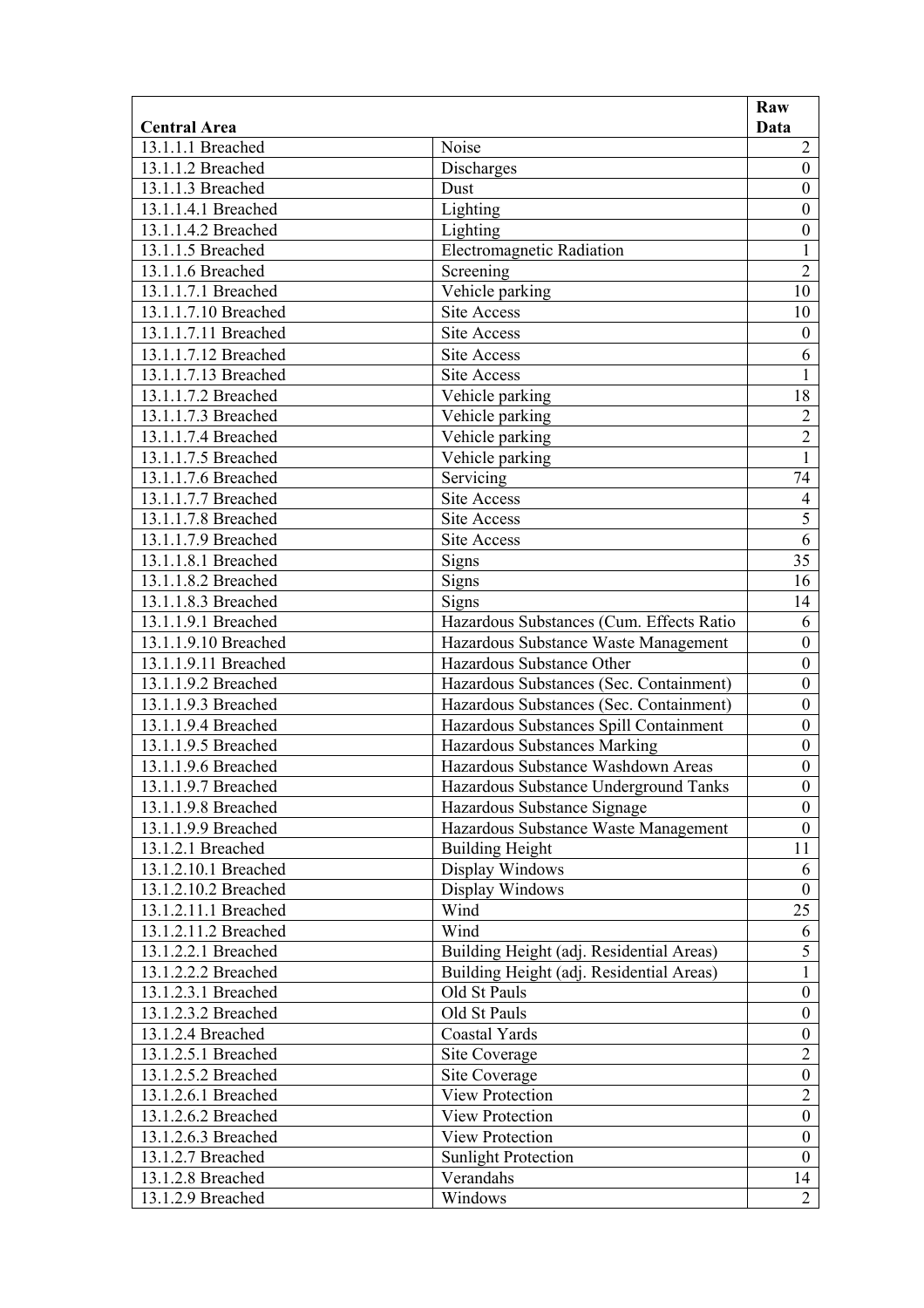| 13.1.3.2 Breached | <b>Street Car Races</b>                  | $\boldsymbol{0}$ |
|-------------------|------------------------------------------|------------------|
| 13.1.3.3 Breached | <b>Street Car Races</b>                  | $\overline{0}$   |
| 13.1.4.1 Breached | Subdivision (rule 13.1.2)                | 13               |
| 13.1.4.2 Breached | Subdivision (Services)                   | $\boldsymbol{0}$ |
| 13.1.4.4 Breached | Subdivision (Access/Parking)             | $\overline{3}$   |
| 13.1.4.5 Breached | Subdivision (Earthworks)                 | $\boldsymbol{0}$ |
| 13.1.4.6 Breached | Subdivision (20M MHWS)                   |                  |
| 13.1.4.7 Breached | Subdivision (Heritage)                   | $\overline{2}$   |
| 13.1.4.8 Breached | Subdivision (Other)                      | $\overline{5}$   |
| 13.2.1            | <b>Buildings</b>                         | 148              |
| 13.2.2            | Subdivision (Company Lease etc.)         | 37               |
| 13.2.3            | <b>Hazardous Substances</b>              | $\Omega$         |
| 13.3.1            | Activities Not Meeting Permitted Condns. | 131              |
| 13.3.2            | Buildings Not Meeting Permitted Condns.  | 49               |
| 13.3.3            | >70 Vehicle Parking Spaces               | 6                |
| 13.3.4            | <b>Critical Facilities</b>               | $\boldsymbol{0}$ |
| 13.3.5            | Hazard (Fault Line) Area                 |                  |
| 13.4.1            | <b>Buildings Over Street</b>             | $\overline{2}$   |
| 13.4.2            | Creation of Vacant Land etc.             | 5                |
| 13.4.3            | <b>Contaminated Sites</b>                | $\overline{0}$   |
| 13.4.4            | Subdivision                              | 56               |
| 13.4.5            | <b>Helicopter Landing Sites</b>          | $\theta$         |
| 13.5              | Noncompliant Activity Under DP 13.5      | 46               |

| Central Area - Te Haukawakawa |                                          | Raw              |
|-------------------------------|------------------------------------------|------------------|
| Precinct                      |                                          | Data             |
| 13.14.1.1 Breached            | Noise                                    | $\boldsymbol{0}$ |
| 13.14.1.2 Breached            | Discharges                               | $\boldsymbol{0}$ |
| 13.14.1.3 Breached            | Dust                                     | $\boldsymbol{0}$ |
| 13.14.1.4.1 Breached          | Lighting                                 | $\boldsymbol{0}$ |
| 13.14.1.4.2 Breached          | Lighting                                 | $\boldsymbol{0}$ |
| 13.14.1.5 Breached            | <b>Electromagnetic Radiation</b>         | $\boldsymbol{0}$ |
| 13.14.1.6 Breached            | Screening                                | $\boldsymbol{0}$ |
| 13.14.1.7.1 Breached          | <b>Vehicle Parking</b>                   | $\mathbf{1}$     |
| 13.14.1.7.10 Breached         | <b>Site Access</b>                       | $\boldsymbol{0}$ |
| 13.14.1.7.11 Breached         | <b>Site Access</b>                       | $\boldsymbol{0}$ |
| 13.14.1.7.12 Breached         | <b>Site Access</b>                       | $\boldsymbol{0}$ |
| 13.14.1.7.13 Breached         | <b>Site Access</b>                       | $\boldsymbol{0}$ |
| 13.14.1.7.14 Breached         | <b>Site Access</b>                       | $\boldsymbol{0}$ |
| 13.14.1.7.2 Breached          | <b>Vehicle Parking</b>                   | $\overline{2}$   |
| 13.14.1.7.3 Breached          | Vehicle Parking                          | $\boldsymbol{0}$ |
| 13.14.1.7.4 Breached          | Vehicle Parking                          | 1                |
| 13.14.1.7.5 Breached          | Servicing                                | $\overline{8}$   |
| 13.14.1.7.6 Breached          | <b>Servicing Hours</b>                   | $\mathbf{0}$     |
| 13.14.1.7.7 Breached          | <b>Site Access</b>                       | $\overline{2}$   |
| 13.14.1.7.8 Breached          | <b>Site Access</b>                       | $\overline{2}$   |
| 13.14.1.7.9 Breached          | <b>Site Access</b>                       | 1                |
| 13.14.1.8.1 Breached          | Hazardous Substance (Cum. Effects Ratio) | $\boldsymbol{0}$ |
| 13.14.1.8.10 Breached         | Hazardous Substance Washdown Areas       | $\boldsymbol{0}$ |
| 13.14.1.8.11 Breached         | Hazardous Substance Underground Tanks    | $\boldsymbol{0}$ |
| 13.14.1.8.12 Breached         | Hazardous Substance Sec. Containment     | $\boldsymbol{0}$ |
| 13.14.1.8.13 Breached         | Hazardous Substance Signage              | $\overline{0}$   |
| 13.14.1.8.14 Breached         | Hazardous Substance Waste Mangement      | $\boldsymbol{0}$ |
| 13.14.1.8.15 Breached         | Hazardous Substance Waste Mangement      | $\boldsymbol{0}$ |
| 13.14.1.8.17 Breached         | Hazardous Substance Other                | $\boldsymbol{0}$ |
| 13.14.1.8.2 Breached          | Hazardous Substance (Cum. Effects Ratio) | $\overline{0}$   |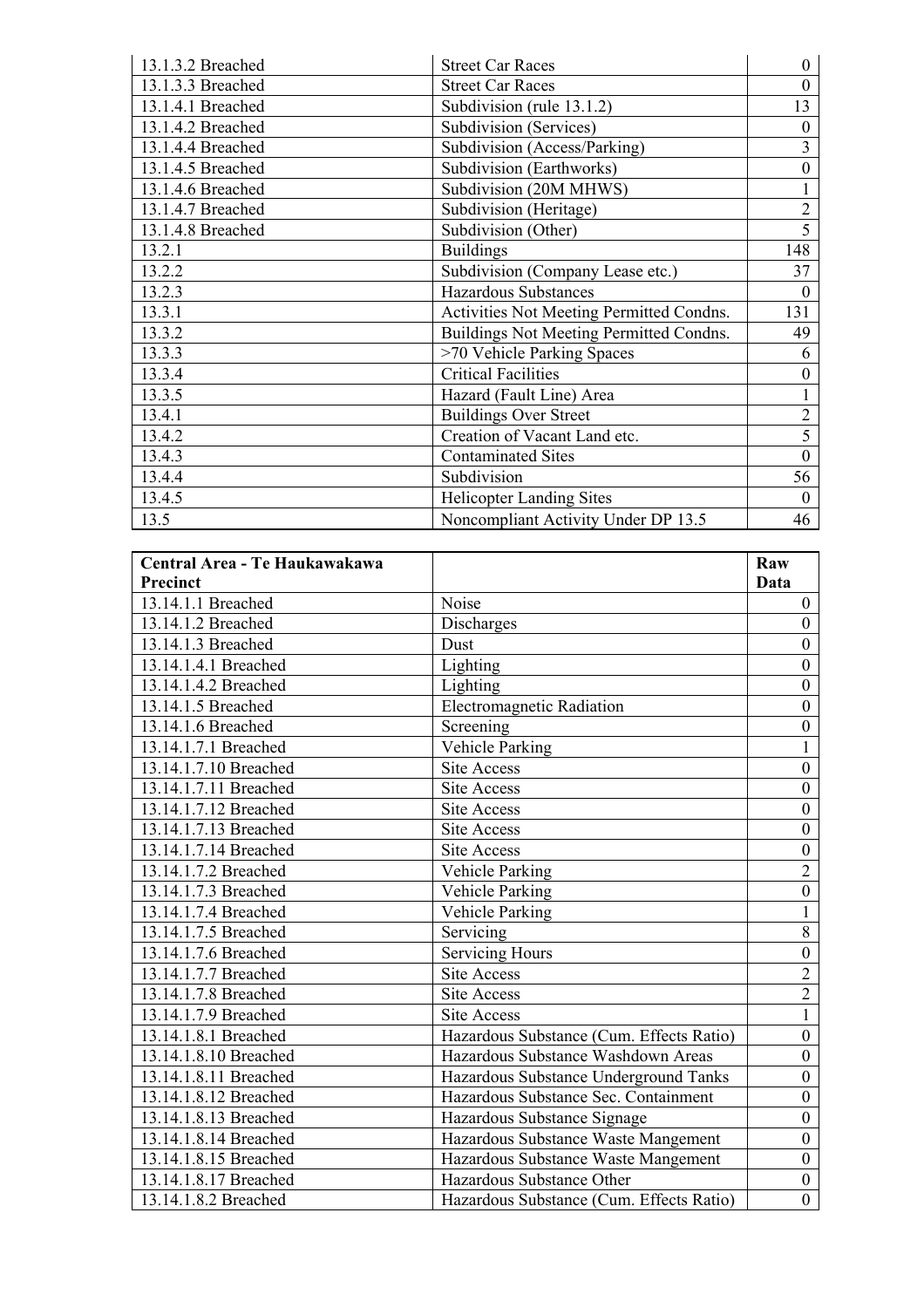| 13.14.1.8.3 Breached                   | Hazardous Substance (Cum. Effects Ratio) | $\overline{0}$   |
|----------------------------------------|------------------------------------------|------------------|
| 13.14.1.8.4 Breached                   | Hazardous Substance (Cum. Effects Ratio) | $\overline{0}$   |
| 13.14.1.8.5 Breached                   | Hazardous Substance (Sec. Containment)   | $\overline{0}$   |
| 13.14.1.8.6 Breached                   | Hazardous Substance (Sec. Containment)   | $\overline{0}$   |
| 13.14.1.8.7 Breached                   | Hazardous Substance (Sec. Containment)   | $\overline{0}$   |
| 13.14.1.8.8 Breached                   | Hazardous Substance Accidental Release   | $\overline{0}$   |
| 13.14.1.8.9 Breached                   | Hazardous Substance Marking              | $\overline{0}$   |
| 13.14.1.9.1 Breached                   | Signs                                    | $\overline{2}$   |
| 13.14.1.9.2 Breached                   | Signs                                    | $\overline{0}$   |
| 13.14.1.9.3 Breached                   | Signs                                    | $\overline{0}$   |
| 13.14.2.1 Breached                     | <b>Building Height</b>                   | $\mathbf{1}$     |
| 13.14.2.2.1 Breached                   | Building Height (adj. Residential Areas) | $\overline{2}$   |
| 13.14.2.2.2 Breached                   | Building Height (adj. Residential Areas) | $\overline{0}$   |
| 13.14.2.3 Breached                     | Windows                                  | $\overline{0}$   |
| 13.14.2.4 Breached                     | <b>View Protection</b>                   | $\overline{0}$   |
| 13.14.2.5.1 Breached                   | Wind                                     | $\mathbf{1}$     |
| 13.14.2.5.2 Breached                   | Wind                                     | $\boldsymbol{0}$ |
| 13.14.3.1 Breached                     | Subdivision (rule 13.14.2)               | $\overline{2}$   |
| 13.14.3.2 Breached                     | Subdivision (Services)                   | $\overline{0}$   |
| 13.14.3.3 Breached                     | Subdivision (Access)                     | $\boldsymbol{0}$ |
| 13.14.3.4 Breached                     | Subdivision (Access)                     | $\overline{2}$   |
| 13.14.3.5 Breached                     | Subdivision (Earthworks)                 | $\overline{0}$   |
| 13.14.3.6 Breached                     | Subdivision (Heritage)                   | $\overline{0}$   |
| 13.14.3.7 Breached                     | Subdivision (Other)                      | $\overline{0}$   |
| 13.15.1                                | <b>Building</b>                          | $\overline{4}$   |
| 13.15.2                                | Subdivision (Company Lease etc.)         | $\overline{8}$   |
| 13.15.3                                | <b>Hazardous Substances</b>              | $\overline{0}$   |
| 13.16.1                                | Activities                               | 5                |
| 13.16.2                                | <b>Buildings</b>                         | 6                |
| 13.16.3                                | <b>Buildings</b>                         | 1                |
| 13.16.4                                | $>70$ Carparks                           | $\overline{2}$   |
| 13.16.5                                | Carparking (Railyards)                   | $\overline{0}$   |
| 13.16.6                                | <b>Critical Facilities</b>               | $\overline{0}$   |
| 13.16.7                                | Hazard (Fault Line) Area                 | 1                |
| 13.16.8                                | Subdivision                              | $\mathbf{1}$     |
| 13.16.9                                | Hazardous Substances                     | $\overline{2}$   |
| 13.17.1                                | <b>Buildings</b>                         | $\overline{2}$   |
| 13.17.2                                | <b>Buildings Over Street</b>             | $\overline{0}$   |
| 13.17.3                                | Vacant Land                              | $\overline{2}$   |
| 13.17.4                                | Subdivision                              | 19               |
| 13.17.5                                | <b>Contaminated Sites</b>                | 1                |
| 13.18                                  | Noncompliant Activity Under DP 13.18     | 6                |
|                                        |                                          | Raw              |
| <b>Central Area - Stadium Precinct</b> |                                          | Data             |
| 13.20.1.1 Breached                     | Noise (General)                          | $\mathbf{1}$     |
| 13.20.1.2.1 Breached                   | Noise (Special)                          | $\mathbf{1}$     |
| 13.20.1.2.2 Breached                   | Noise (Special)                          | $\overline{0}$   |
| 13.20.1.2.3 Breached                   | Noise (Special)                          | $\overline{0}$   |
| 13.20.1.2.4 Breached                   | Noise (Special)                          | $\boldsymbol{0}$ |
| 13.20.1.3.1 Breached                   | Lighting                                 | $\boldsymbol{0}$ |
| 13.20.1.3.2 Breached                   | Lighting                                 | $\boldsymbol{0}$ |
| 13.20.1.4.1 Breached                   | Vehicle Parking                          | $\overline{0}$   |
| 13.20.1.4.2 Breached                   | <b>Vehicle Parking</b>                   | $\overline{0}$   |
| 13.20.1.4.3 Breached                   | Vehicle Parking                          | $\overline{0}$   |
| 13.20.1.4.4 Breached                   | <b>Vehicle Parking</b>                   | $\boldsymbol{0}$ |
| 13.20.1.4.5 Breached                   | Vehicle Parking                          | $\overline{0}$   |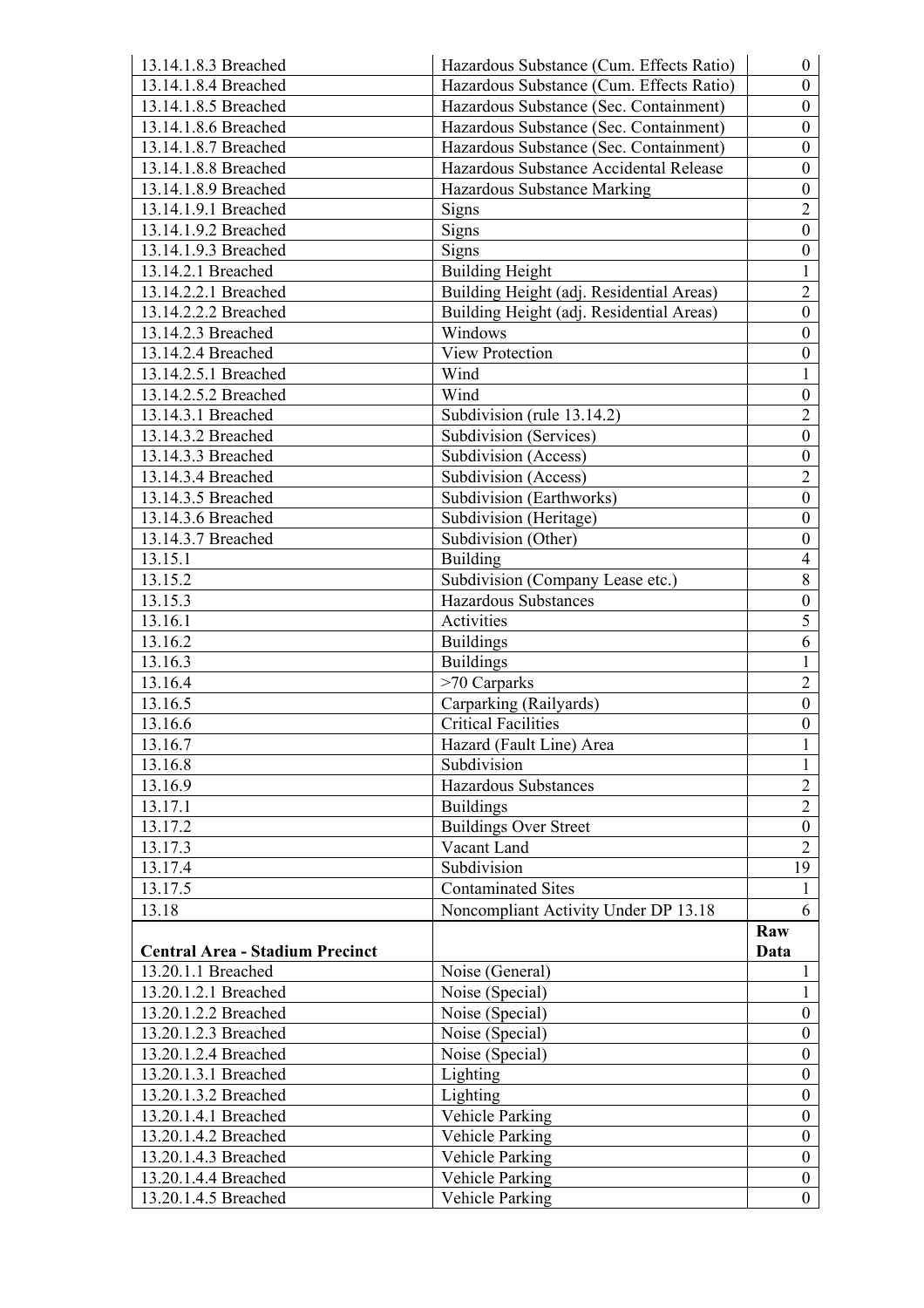| 13.20.1.4.7 Breached | Site Access                          |                |
|----------------------|--------------------------------------|----------------|
| 13.20.1.4.8 Breached | Site Access                          |                |
| 13.20.2.1 Breached   | <b>Signs</b>                         |                |
| 13.20.2.2 Breached   | <b>Building Height</b>               | 0              |
| 13.20.2.3 Breached   | <b>View Protection</b>               | 0              |
| 13.20.3.1 Breached   | Subdivision (Services)               | 0              |
| 13.20.3.2 Breached   | Subdivision (Access)                 | $\Omega$       |
| 13.20.3.3 Breached   | Subdivision (Access)                 | 0              |
| 13.21.1              | Stadium                              | 3              |
| 13.22.1              | Activities                           |                |
| 13.22.2              | <b>Buildings</b>                     | $\overline{2}$ |
| 13.23                | Noncompliant Activity Under DP 13.23 |                |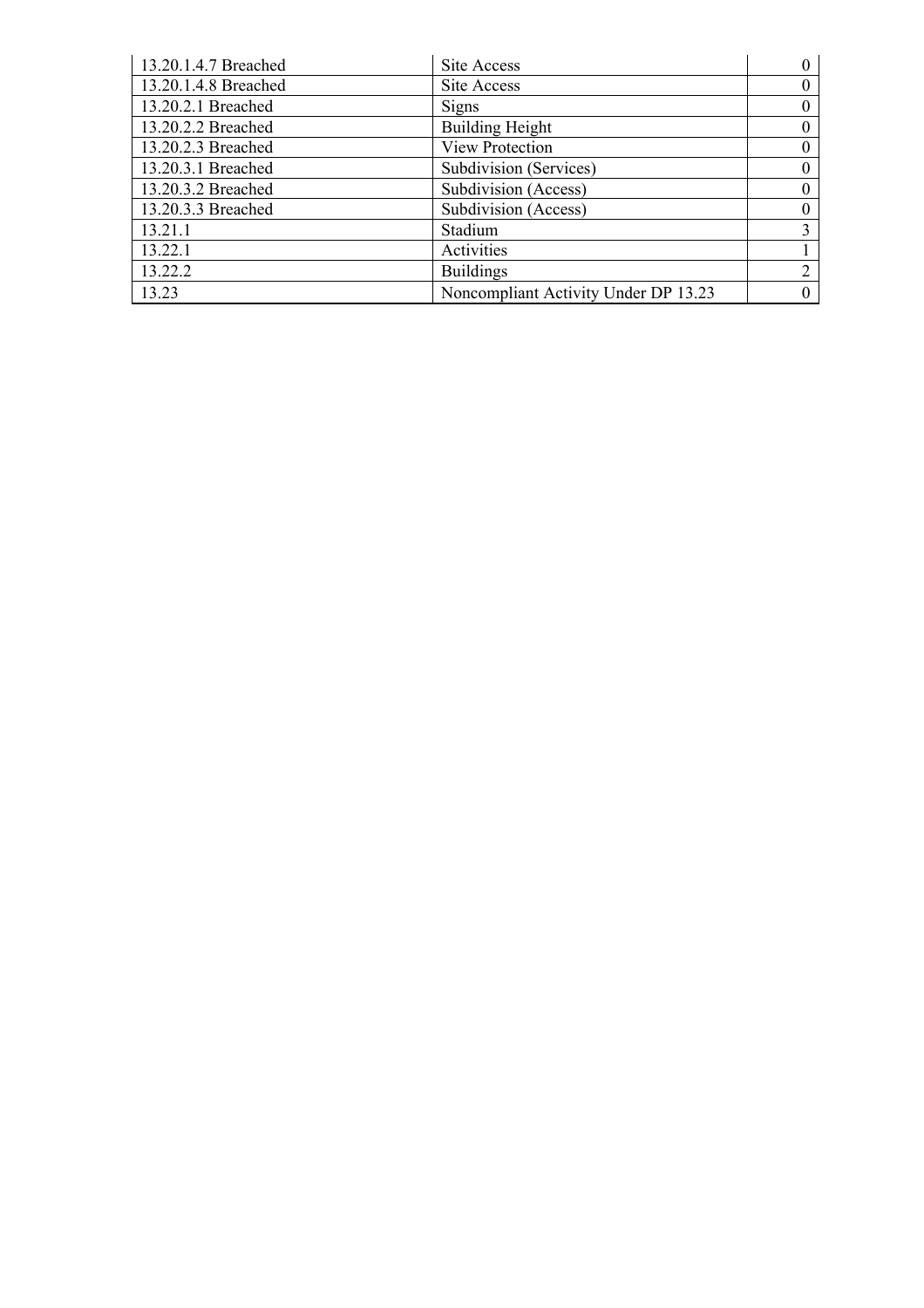|                            |                                         | Raw                            |
|----------------------------|-----------------------------------------|--------------------------------|
| <b>Rural Area</b>          |                                         | Data                           |
| 15.1.1.1 Breached          | Noise                                   | $\overline{0}$                 |
| 15.1.1.2 Breached          | Discharge of Contaminants               | $\boldsymbol{0}$               |
| 15.1.10.1 Breached         | Earthworks (2.5M Vertically)            | 19                             |
| 15.1.10.2 Breached         | Earthworks (Ridgelines/Hilltops)        | 13                             |
| 15.1.10.3 Breached         | Earthworks (Flooding)                   | $\mathbf{1}$                   |
| 15.1.10.4 Breached         | Earthworks (45o)                        | $\overline{2}$                 |
| 15.1.10.5 Breached         | Earthworks (Waterbody/CMA)              | 5                              |
| 15.1.10.6 Breached         | Earthworks (Waterbody/CMA)              | $\overline{2}$                 |
| 15.1.11.1 Breached         | Hazardous Substance (Cum. Effects Ratio | $\boldsymbol{0}$               |
| 15.1.11.10 Breached        | Hazardous Substance Waste Management    | $\boldsymbol{0}$               |
| 15.1.11.11 Breached        | Hazardous Substance Other               | $\boldsymbol{0}$               |
| 15.1.11.2 Breached         | Hazardous Substance (Sec. Containment)  | $\boldsymbol{0}$               |
| 15.1.11.3 Breached         | Hazardous Substance (Sec. Containment)  | $\boldsymbol{0}$               |
| 15.1.11.4 Breached         | Hazardous Substance Spill Containment   | $\boldsymbol{0}$               |
| 15.1.11.5 Breached         | Hazardous Substance (Sec. Containment)  | $\boldsymbol{0}$               |
| 15.1.11.6 Breached         | Hazardous Substance Marking             | $\boldsymbol{0}$               |
| 15.1.11.7 Breached         | Hazardous Substance Washdown Areas      | $\boldsymbol{0}$               |
| 15.1.11.8 Breached         | Hazardous Substance Underground Tanks   | $\boldsymbol{0}$               |
| 15.1.11.9 Breached         | Hazardous Substance Signage             | $\boldsymbol{0}$               |
| 15.1.2.1 Breached          | Residential Building/Occupancy          | $\overline{2}$                 |
| 15.1.2.10 Breached         | Discharges                              | $\boldsymbol{0}$               |
| 15.1.2.11 Breached         | Noise                                   | $\boldsymbol{0}$               |
| 15.1.2.2 Breached          | Gross Floor area                        | $\mathbf{0}$                   |
| 15.1.2.3 Breached          | <b>Staff Numbers</b>                    | $\boldsymbol{0}$               |
| 15.1.2.4 Breached          | Residential Appearance                  | $\boldsymbol{0}$               |
| 15.1.2.5 Breached          | Dust                                    | $\boldsymbol{0}$               |
| 15.1.2.6 Breached          | Screening of External Storage           | $\boldsymbol{0}$               |
| 15.1.2.7 Breached          | Trucks/Heavy Vehicles                   | $\boldsymbol{0}$               |
| 15.1.2.8 Breached          | Parking                                 | $\boldsymbol{0}$               |
| 15.1.2.9 Breached          | Retailing                               | $\boldsymbol{0}$               |
| 15.1.3.1 Breached          | Number of Household Units               | 32                             |
| 15.1.3.2 Breached          | Makara                                  | $\boldsymbol{0}$               |
|                            |                                         |                                |
| 15.1.3.3 (Height) Breached | Height<br>Yards                         | $\mathbf{1}$<br>$\overline{5}$ |
| 15.1.3.3 (Yards) Breached  |                                         |                                |
| 15.1.3.4 Breached          | Hazard (Fault Line) Area                | $\boldsymbol{0}$               |
| 15.1.3.5 Breached          | Hazard (Flooding) Area                  | $\overline{0}$                 |
| 15.1.3.6 Breached          | Septic Tanks                            | $\boldsymbol{0}$               |
| 15.1.3.7 Breached          | High Voltage Transmission Lines         | $\boldsymbol{0}$               |
| 15.1.4.2 (Height) Breached | Height                                  | $\mathbf{1}$                   |
| 15.1.4.2 (Yards) Breached  | Yards                                   | $\overline{2}$                 |
| 15.1.8 Breached            | Cleanfills                              | $\overline{2}$                 |
| 15.1.9.1 Breached          | Permanent Signs                         | $\mathbf{1}$                   |
| 15.1.9.2 Breached          | <b>Temporary Signs</b>                  | $\mathbf{1}$                   |
| 15.2.1                     | <b>Factory Farming</b>                  | $\boldsymbol{0}$               |
| 15.2.2                     | Goat Farming                            | $\boldsymbol{0}$               |
| 15.3.1                     | <b>Rural Activities</b>                 | $\overline{2}$                 |
| 15.3.2                     | Home Occupation                         | 1                              |
| 15.3.3                     | Residential Building*                   | $\tau$                         |
| 15.3.4                     | Signs                                   | 1                              |
| 15.3.5                     | Hazard (Fault Line) Area                | 1                              |
| 15.3.6                     | <b>High Voltage Lines</b>               | $\overline{0}$                 |
| 15.3.7                     | Earthworks                              | 25                             |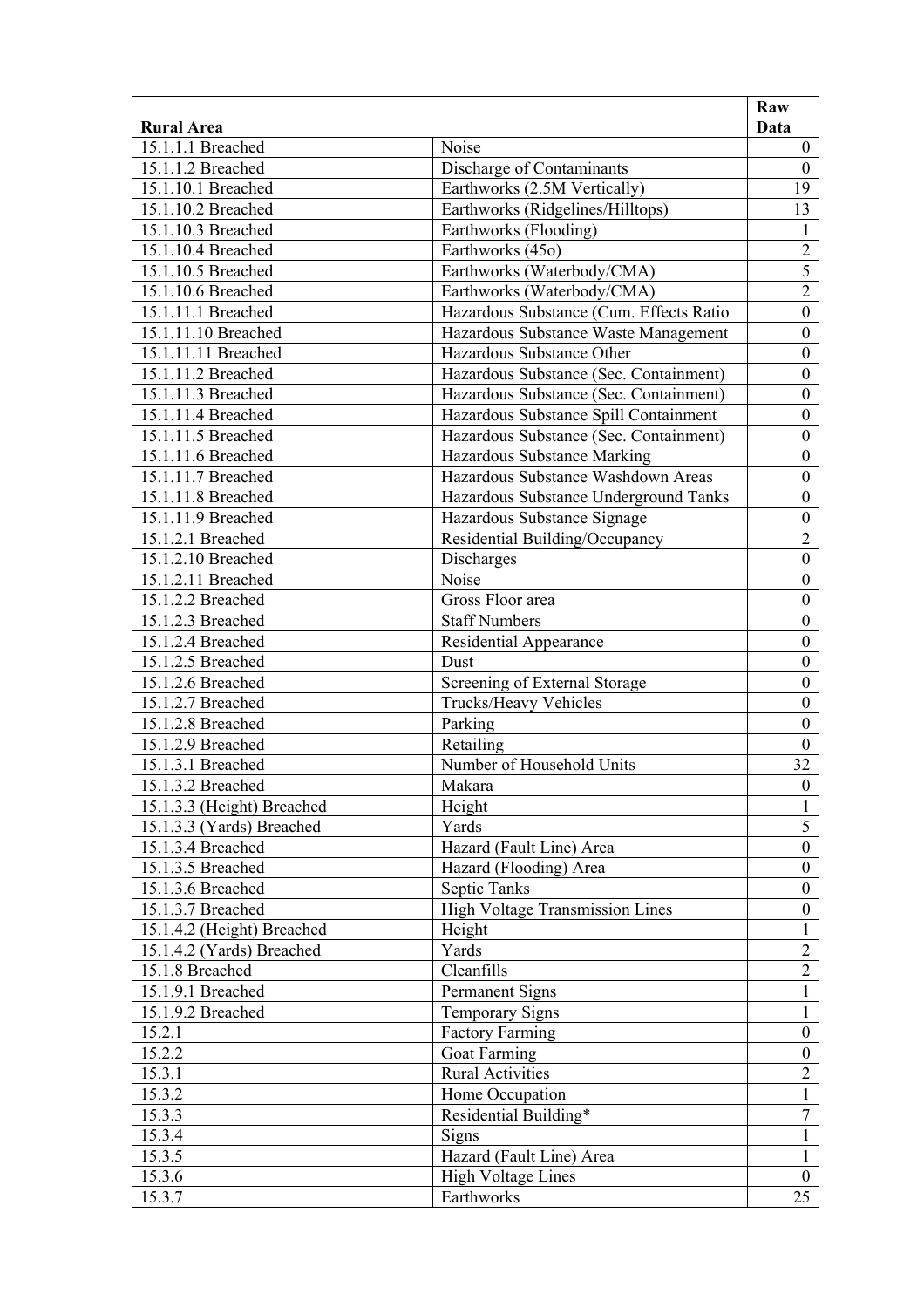| 15.4.1                                                                                                                                                                  | Non Rural                           | 38  |
|-------------------------------------------------------------------------------------------------------------------------------------------------------------------------|-------------------------------------|-----|
| 15.4.2                                                                                                                                                                  | Ridgelines/Hilltops                 | 25  |
| 15.4.3                                                                                                                                                                  | <b>Hazardous Substances</b>         |     |
| 15.4.4                                                                                                                                                                  | <b>Contaminated Sites</b>           |     |
| 15.4.5                                                                                                                                                                  | Subdivision                         |     |
| 15.5                                                                                                                                                                    | Noncompliant Activity Under DP 15.5 | -25 |
| *some data found to be incorrectly attributed to 15.3.3 (12 r/c should have been recorded as 5.3.3)<br>or 5.3.5) this figure is adjusted for this, but raw data is not! |                                     |     |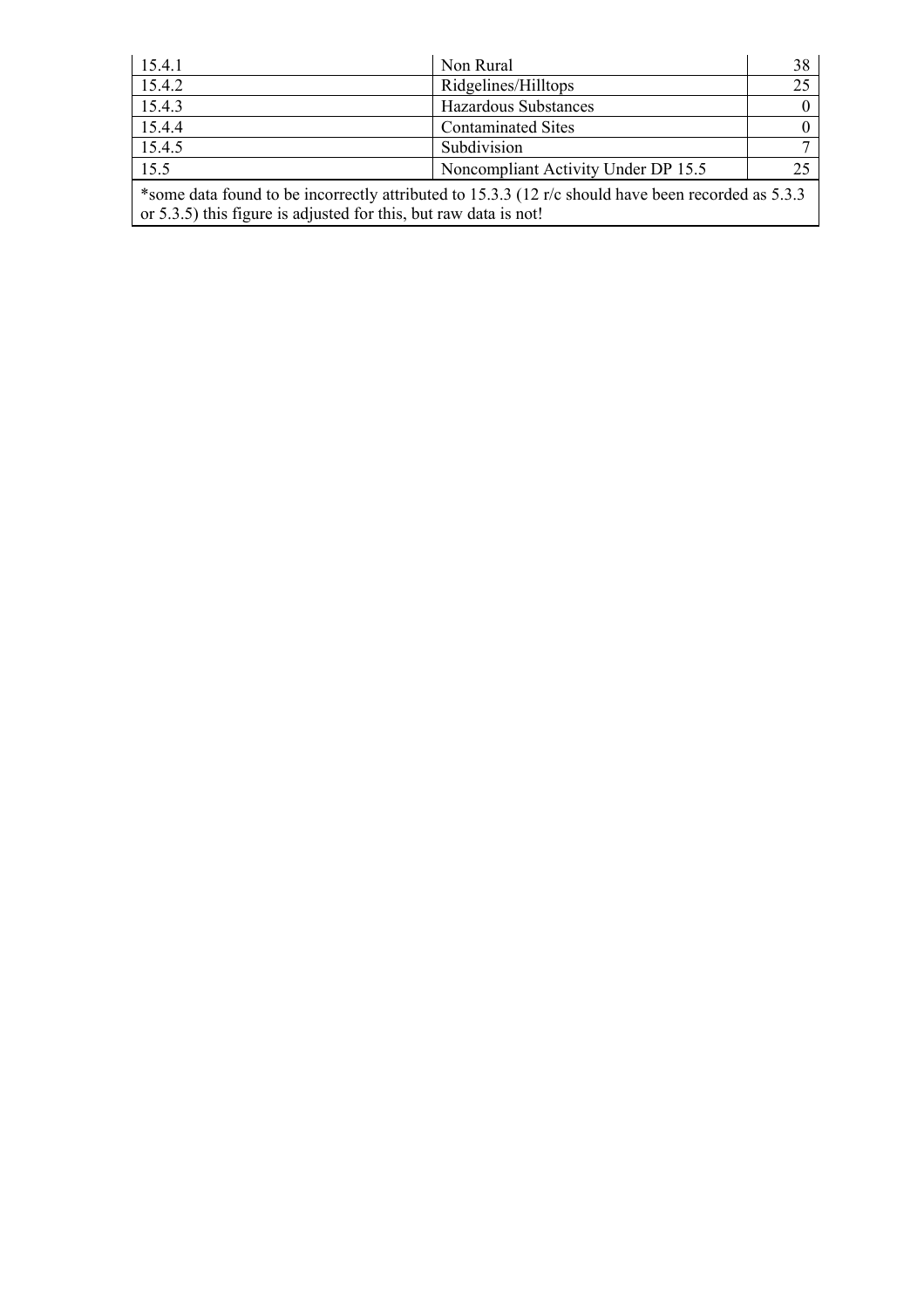|                     |                                               | Raw                     |
|---------------------|-----------------------------------------------|-------------------------|
| <b>Open Space</b>   |                                               | Data                    |
| 17.1.1.1 Breached   | Noise                                         | 1                       |
| 17.1.1.2 Breached   | Discharges                                    | $\boldsymbol{0}$        |
| 17.1.1.3 Breached   | Dust                                          | $\overline{0}$          |
| 17.1.1.4 Breached   | Lighting                                      | $\overline{3}$          |
| 17.1.1.5 Breached   | <b>Electromagnetic Effects</b>                | $\overline{0}$          |
| 17.1.10.1 Breached  | Site Coverage                                 | $\overline{\mathbf{3}}$ |
| 17.1.10.2 Breached  | Yards (Residential)                           | $\mathbf{1}$            |
| 17.1.10.3 Breached  | Yards (Conservation Sites)                    | $\boldsymbol{0}$        |
| 17.1.11.1 Breached  | Carparking/Access Drives                      | $\boldsymbol{0}$        |
| 17.1.12.1 Breached  | Carparking/Access Drives                      | $\boldsymbol{0}$        |
| 17.1.12.2 Breached  | Carparking/Access Drives                      | $\boldsymbol{0}$        |
| 17.1.13.1 Breached  | Hazardous Substance (Cum. Effects Ratio)      | $\overline{0}$          |
| 17.1.13.10 Breached | Hazardous Substance Waste Management          | $\boldsymbol{0}$        |
| 17.1.13.11 Breached | Hazardous Substance Waste Management          | $\boldsymbol{0}$        |
| 17.1.13.2 Breached  | Hazardous Substance (Sec. Containment)        | $\boldsymbol{0}$        |
| 17.1.13.3 Breached  | Hazardous Substance (Sec. Containment)        | $\boldsymbol{0}$        |
| 17.1.13.4 Breached  | Hazardous Substance (Spill Containment)       | $\overline{0}$          |
| 17.1.13.5 Breached  | Hazardous Substance Accidental Release        | $\boldsymbol{0}$        |
| 17.1.13.6 Breached  | Hazardous Substance Marking                   | $\boldsymbol{0}$        |
| 17.1.13.7 Breached  | Hazardous Substance Washdown Areas            | $\boldsymbol{0}$        |
| 17.1.13.8 Breached  | Hazardous Substance Underground Tanks         | $\boldsymbol{0}$        |
| 17.1.13.9 Breached  | Hazardous Substance Signage                   | $\overline{0}$          |
| 17.1.15.1 Breached  | Indigenous Vegetation (Cons Act 1987)         | $\boldsymbol{0}$        |
| 17.1.15.2 Breached  | <b>Indigenous Vegetation (Natural Causes)</b> | $\boldsymbol{0}$        |
| 17.1.15.3 Breached  | Indigenous Vegetation (100m2)                 | $\boldsymbol{0}$        |
| 17.1.15.4 Breached  | Indigenous Vegetation (Tracks)                | $\boldsymbol{0}$        |
| 17.1.15.5 Breached  | <b>Indigenous Vegetation (Pruning)</b>        | $\boldsymbol{0}$        |
| 17.1.4.1 Breached   | Signs                                         | $\overline{4}$          |
| 17.1.4.2 Breached   | <b>Signs</b>                                  | $\overline{2}$          |
| 17.1.6.1 Breached   | Earthworks (1.5M Vertically)                  | 10                      |
| 17.1.6.2 Breached   | Earthworks (100m2 Area)                       | $8\,$                   |
| 17.1.6.3 Breached   | Earthworks (Flooding)                         | $\overline{0}$          |
| 17.1.6.4 Breached   | Earthworks (45o)                              | $\overline{2}$          |
| 17.1.6.5 Breached   | Earthworks (Waterbody/CMA)                    | $\overline{2}$          |
| 17.1.6.6 Breached   | Earthworks (Waterbody/CMA)                    | $\boldsymbol{0}$        |
| 17.1.9.1 Breached   | Yards (Residential)                           | $\overline{\mathbf{3}}$ |
| 17.1.9.2 Breached   | Sunlight Access (Residential)                 | $\boldsymbol{0}$        |
| 17.1.9.3 Breached   | Site Coverage                                 | $\overline{\mathbf{3}}$ |
| 17.1.9.4 Breached   | Floor Area                                    | $\overline{2}$          |
| 17.1.9.5 Breached   | <b>Building Height</b>                        | $\overline{3}$          |
| 17.2.1              | <b>Recreation Activities</b>                  | $\overline{2}$          |
| 17.2.2              | Signs                                         | $\overline{2}$          |
| 17.2.3              | <b>Buildings</b>                              | $\boldsymbol{0}$        |
| 17.2.4              | <b>Indigenous Vegetation</b>                  | $\overline{\mathbf{3}}$ |
| 17.3.1              | Activities (Open Space A)                     | $\overline{7}$          |
| 17.3.2              | Activities (Open Space A/B)                   | 29                      |
| 17.3.3              | Earthworks                                    | 15                      |
| 17.3.4              | Subdivision                                   | 14                      |
| 17.3.5              | Hazardous Substances                          | $\mathbf{0}$            |
| 17.4                | Noncompliant Activity Under DP 17.4           | 19                      |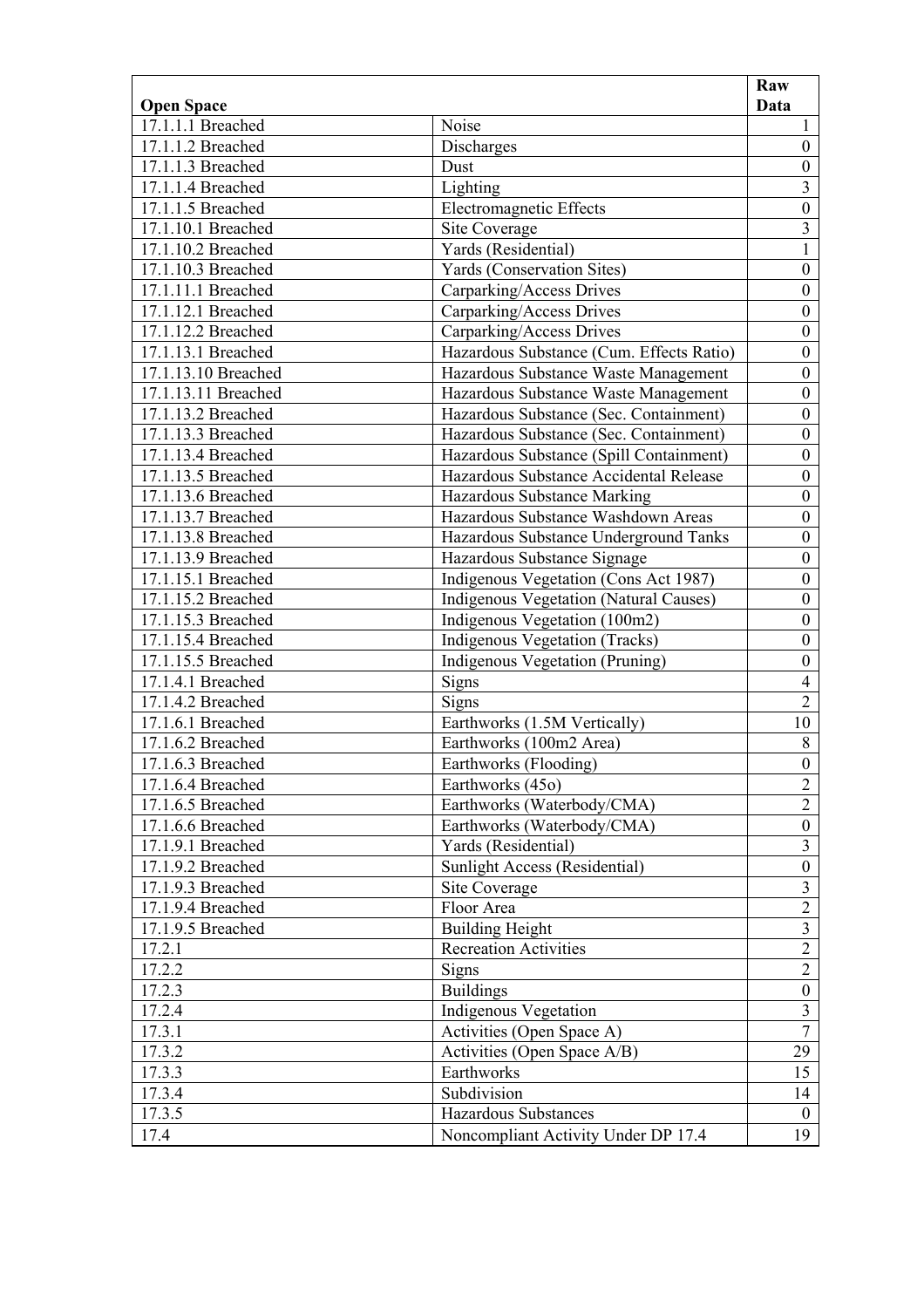|                          |                                               | Raw              |
|--------------------------|-----------------------------------------------|------------------|
| <b>Conservation Area</b> |                                               | Data             |
| 19.1.3.1 Breached        | Signs                                         | 4                |
| 19.1.3.2 Breached        | Signs                                         |                  |
| 19.1.5.1 Breached        | Earthworks (1.5m Vertically)                  |                  |
| 19.1.5.2 Breached        | Earthworks (100m2 Area)                       | $\overline{2}$   |
| 19.1.5.3 Breached        | Earthworks (Flooding)                         | $\overline{0}$   |
| 19.1.5.4 Breached        | Earthworks (45o)                              |                  |
| 19.1.5.5 Breached        | Earthworks (Waterbody/CMA)                    |                  |
| 19.1.5.6 Breached        | Earthworks (Waterbody/CMA)                    |                  |
| 19.1.7.1 Breached        | Indigenous Vegetation (Cons Act 1987)         |                  |
| 19.1.7.2 Breached        | <b>Indigenous Vegetation (Natural Causes)</b> |                  |
| 19.1.7.3 Breached        | Indigenous Vegetation (100m2)                 | $\overline{2}$   |
| 19.1.7.4 Breached        | Indigenous Vegetation (Tracks)                |                  |
| 19.1.7.5 Breached        | Indigenous Vegetation (Pruning)               | $\boldsymbol{0}$ |
| 19.2.1                   | <b>Exotic Vegetation</b>                      | $\theta$         |
| 19.3.1                   | Signs                                         |                  |
| 19.3.2                   | Parking Area                                  |                  |
| 19.3.3                   | <b>Indigenous Vegetation</b>                  | $\overline{2}$   |
| 19.4.1                   | Activities                                    | $\overline{4}$   |
| 19.4.2                   | Earthworks                                    | $\overline{2}$   |
| 19.5                     | Noncompliant Activity Under DP 19.5           | 11               |

|                 |                                    | <b>Raw</b> |
|-----------------|------------------------------------|------------|
| Heritage        |                                    | Data       |
| 21.1.3 Breached | Signs less than half metre squared |            |
| 21.2.1          | Signs on Listed Heritage Items     |            |
| 21.2.2          | <b>Additions and Alterations</b>   |            |
| 21.3.1          | Demolition Destruction or Removal  |            |
| 21.3.2          | Listed Tree                        |            |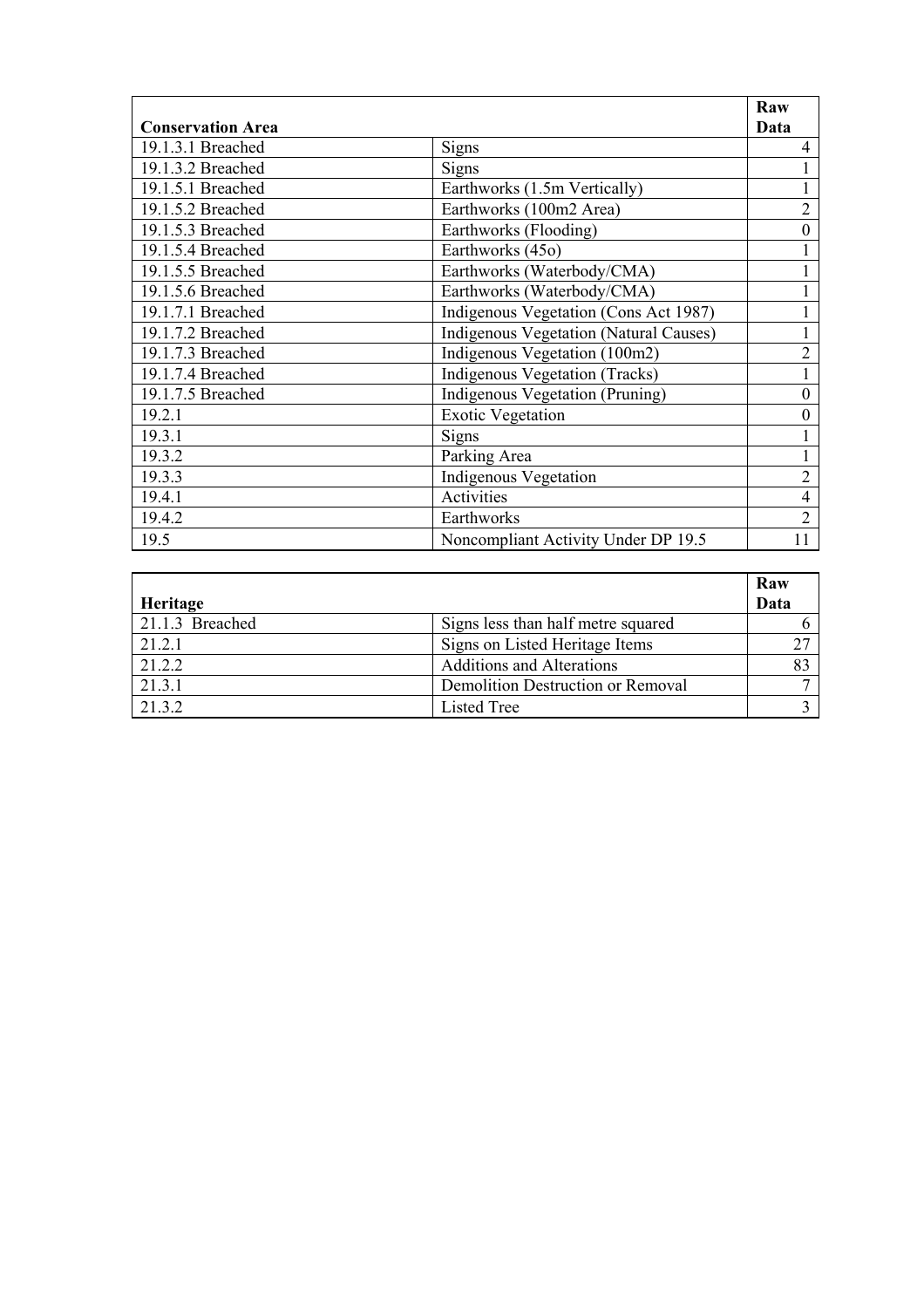|                    |                                   | Raw                                  |
|--------------------|-----------------------------------|--------------------------------------|
| <b>Utilities</b>   |                                   | Data                                 |
| 23.1.1.1 Breached  | Utilities (Reinstatement)         | 1                                    |
| 23.1.1.2 Breached  | Utilities (2000 Kilopascals)      | $\boldsymbol{0}$                     |
| 23.1.1.3 Breached  | Utilities (Seatoun)               | $\mathbf{1}$                         |
| 23.1.10.1 Breached | Heritage                          | $\overline{2}$                       |
| 23.1.10.2 Breached | Heritage (Tree)                   | $\mathbf{0}$                         |
| 23.1.10.3 Breached | Heritage (Hardstanding)           | $\boldsymbol{0}$                     |
| 23.1.11.1 Breached | Lines (Distance to Road)          | $\mathbf{1}$                         |
| 23.1.11.2 Breached | Lines (Ridgelines and Hilltops)   | $\boldsymbol{0}$                     |
| 23.1.11.3 Breached | Lines (Waterbody/CMA)             | $\boldsymbol{0}$                     |
| 23.1.12.1 Breached | <b>Overhead Lines</b>             | $\boldsymbol{0}$                     |
| 23.1.12.2 Breached | Overhead Lines                    | $\boldsymbol{0}$                     |
| 23.1.12.3 Breached | Overhead Lines                    | $\boldsymbol{0}$                     |
| 23.1.13.1 Breached | Antennae (NZS 2772)               | $\boldsymbol{0}$                     |
| 23.1.13.2 Breached | Antennae (Residential Yards)      | $\boldsymbol{0}$                     |
| 23.1.13.3 Breached | Antennae (Area)                   | $\overline{\mathbf{3}}$              |
| 23.1.13.4 Breached | Antennae (Area)                   | $\overline{2}$                       |
| 23.1.14.1 Breached | Antennae (NZS 2772)               | $\boldsymbol{0}$                     |
| 23.1.14.2 Breached | Antennae (Area)                   | 1                                    |
| 23.1.14.3 Breached | Antennae (Area)                   | $\overline{2}$                       |
| 23.1.14.4 Breached | Antennae (Area)                   | $\mathbf{1}$                         |
| 23.1.14.5 Breached | Antennae (Area)                   | 1                                    |
| 23.1.15.1 Breached | Antennae (NZS 2772)               | $\boldsymbol{0}$                     |
| 23.1.15.2 Breached | Antennae (Area)                   | $\boldsymbol{0}$                     |
| 23.1.15.3 Breached | Antennae (Area)                   | $\mathbf{1}$                         |
| 23.1.15.4 Breached | Antennae (Area)                   | $\boldsymbol{0}$                     |
| 23.1.16.1 Breached | Antennae (Heritage)               | $\overline{2}$                       |
| 23.1.16.2 Breached | Antennae (Heritage)               | $\boldsymbol{0}$                     |
| 23.1.16.3 Breached | Antennae (Heritage)               | $\boldsymbol{0}$                     |
| 23.1.16.4 Breached | Antennae (Heritage)               | $\boldsymbol{0}$                     |
| 23.1.16.4 Breached | Antennae (Heritage)               | $\boldsymbol{0}$                     |
| 23.1.3.1 Breached  | Lines (Reinstatement)             | $\boldsymbol{0}$                     |
| 23.1.4.1 Breached  | Structures (Size)                 | 36                                   |
| 23.1.4.2 Breached  | Yards (Waterbody/CMA)             | $\boldsymbol{0}$                     |
| 23.1.5.1 Breached  | Aerials (NZS 2772)                | $\boldsymbol{0}$                     |
|                    |                                   |                                      |
| 23.1.8.1 Breached  | Masts (Antennae etc)              | $\boldsymbol{0}$<br>$\boldsymbol{0}$ |
| 23.1.8.2 Breached  | Masts (Ridgelines and Hilltops)   |                                      |
| 23.1.8.3 Breached  | Masts (Waterbody/CMA)             | 1                                    |
| 23.1.8.4 Breached  | Masts (Guy Wires)                 | $\boldsymbol{0}$                     |
| 23.1.8.5 Breached  | Masts (Residential Yards)         | $\boldsymbol{0}$                     |
| 23.1.8.6 Breached  | Masts (Rural Area)                | $\boldsymbol{0}$                     |
| 23.1.8.7 Breached  | Masts (Height/Diameter)           | 3                                    |
| 23.1.8.8 Breached  | Masts (Height/Diameter)           | $\boldsymbol{0}$                     |
| 23.1.8.9 Breached  | Masts (Utility Network Apparatus) | $\boldsymbol{0}$                     |
| 23.2.1             | <b>Utility Structures</b>         | 29                                   |
| 23.2.2             | <b>Water Reservoirs</b>           | $\overline{2}$                       |
| 23.2.3             | Subdivision                       | $\overline{2}$                       |
| 23.2.4             | Antennae                          | $\boldsymbol{0}$                     |
| 23.2.5             | Masts                             | $\overline{2}$                       |
| 23.3.1             | Antennae/Masts                    | 12                                   |
| 23.3.2             | Antennae                          | $\overline{4}$                       |
| 23.3.3             | Undergrounding                    | 5                                    |
| 23.3.4             | Overhead Lines                    | $\overline{2}$                       |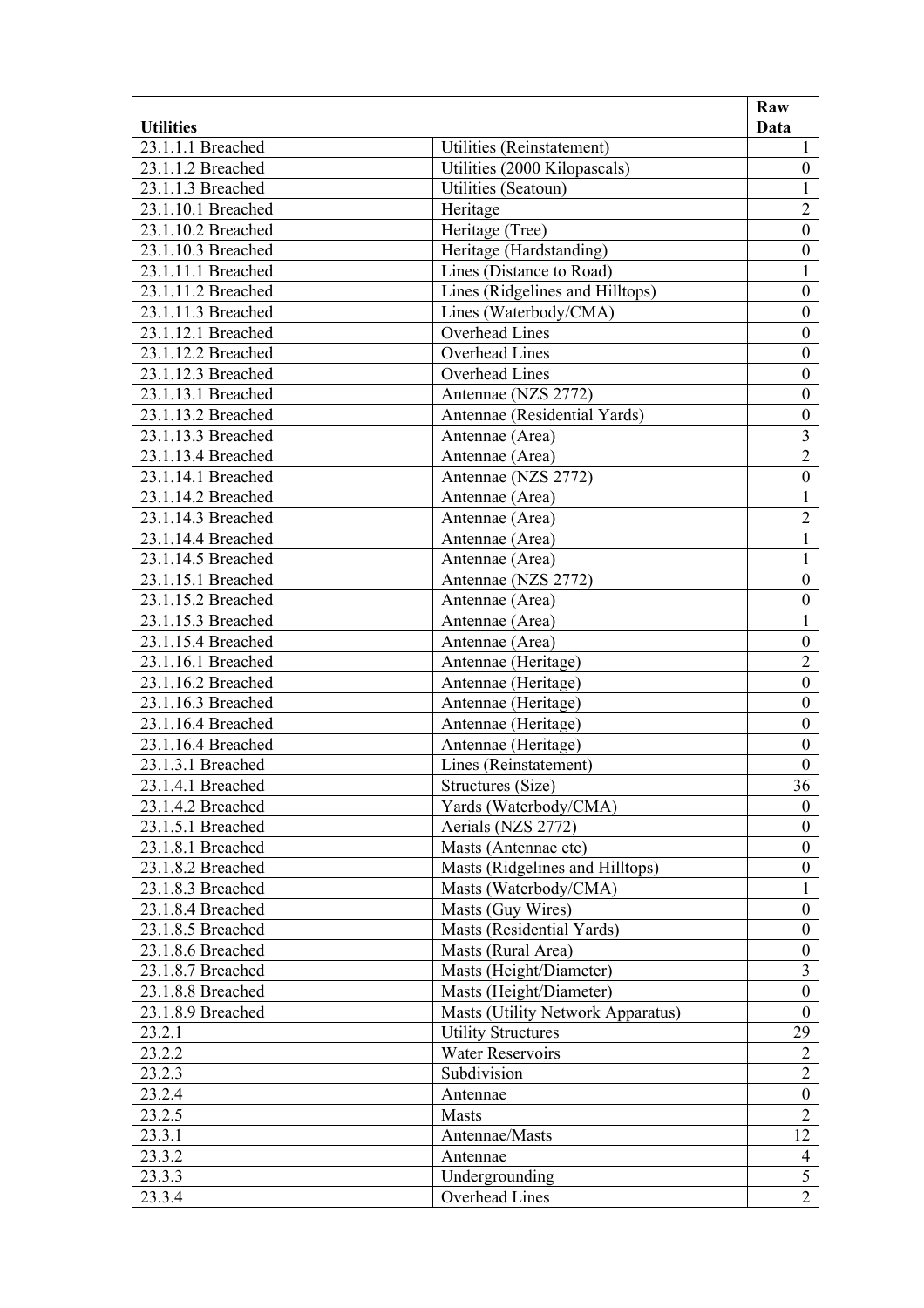| 23.4.1 | $\mathbf{v}$ , $\mathbf{v}$ , $\mathbf{v}$ , $\mathbf{v}$<br>Jtilities | $\sim$<br>∼ |
|--------|------------------------------------------------------------------------|-------------|
| 23.4.2 | <b>Diverhead Lines</b>                                                 |             |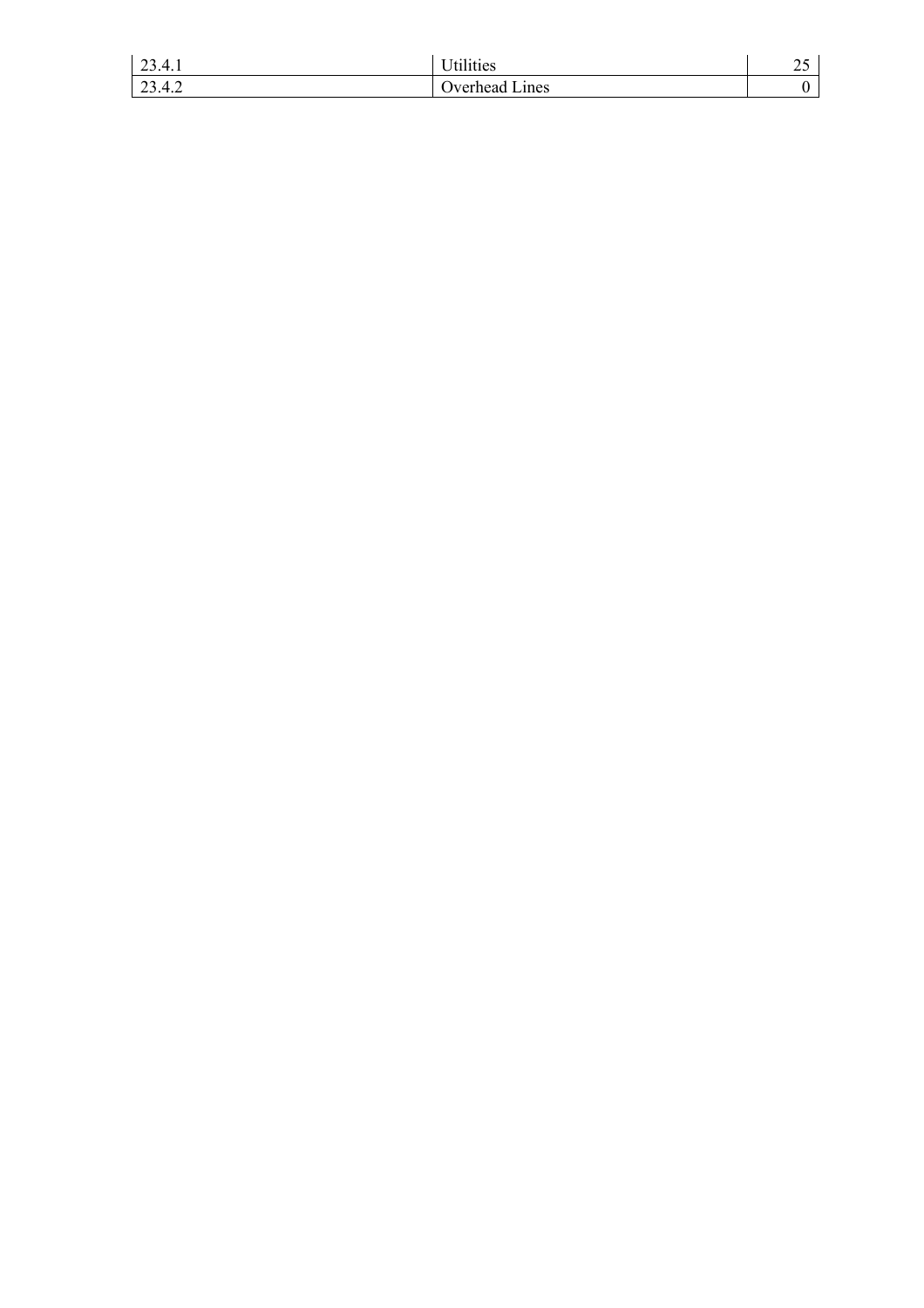| Noise<br>5.1.1.1 Breached<br>6<br>176<br>Vehicle Parking<br>5.1.1.2 Breached<br>5.1.1.3 Breached<br>Vehicle Access (not an actual rule)<br>$\boldsymbol{0}$<br>5.1.1.3.1 Breached<br>$\overline{4}$<br>Vehicle Access<br>114<br>5.1.1.3.2 Breached<br>Vehicle Access<br>84<br>5.1.1.3.3 Breached<br>Vehicle Access<br>52<br>5.1.1.3.4 Breached<br>Vehicle Access<br>15<br>5.1.1.3.5 Breached<br>Vehicle Access<br>5.1.1.3.6 Breached<br>Vehicle Access<br>22<br>$\overline{2}$<br>Haz. Substance (Cum. Effects Ratio)<br>5.1.10.1 Breached<br>5.1.10.10 Breached<br>$\boldsymbol{0}$<br>Haz. Substance (Waste Management)<br>$\boldsymbol{0}$<br>5.1.10.11 Breached<br>Haz. Substance (Waste Management)<br>$\boldsymbol{0}$ |                         |                        | Raw  |
|------------------------------------------------------------------------------------------------------------------------------------------------------------------------------------------------------------------------------------------------------------------------------------------------------------------------------------------------------------------------------------------------------------------------------------------------------------------------------------------------------------------------------------------------------------------------------------------------------------------------------------------------------------------------------------------------------------------------------|-------------------------|------------------------|------|
|                                                                                                                                                                                                                                                                                                                                                                                                                                                                                                                                                                                                                                                                                                                              | <b>Residential Area</b> |                        | Data |
|                                                                                                                                                                                                                                                                                                                                                                                                                                                                                                                                                                                                                                                                                                                              |                         |                        |      |
|                                                                                                                                                                                                                                                                                                                                                                                                                                                                                                                                                                                                                                                                                                                              |                         |                        |      |
|                                                                                                                                                                                                                                                                                                                                                                                                                                                                                                                                                                                                                                                                                                                              |                         |                        |      |
|                                                                                                                                                                                                                                                                                                                                                                                                                                                                                                                                                                                                                                                                                                                              |                         |                        |      |
|                                                                                                                                                                                                                                                                                                                                                                                                                                                                                                                                                                                                                                                                                                                              |                         |                        |      |
|                                                                                                                                                                                                                                                                                                                                                                                                                                                                                                                                                                                                                                                                                                                              |                         |                        |      |
|                                                                                                                                                                                                                                                                                                                                                                                                                                                                                                                                                                                                                                                                                                                              |                         |                        |      |
|                                                                                                                                                                                                                                                                                                                                                                                                                                                                                                                                                                                                                                                                                                                              |                         |                        |      |
|                                                                                                                                                                                                                                                                                                                                                                                                                                                                                                                                                                                                                                                                                                                              |                         |                        |      |
|                                                                                                                                                                                                                                                                                                                                                                                                                                                                                                                                                                                                                                                                                                                              |                         |                        |      |
|                                                                                                                                                                                                                                                                                                                                                                                                                                                                                                                                                                                                                                                                                                                              |                         |                        |      |
|                                                                                                                                                                                                                                                                                                                                                                                                                                                                                                                                                                                                                                                                                                                              |                         |                        |      |
|                                                                                                                                                                                                                                                                                                                                                                                                                                                                                                                                                                                                                                                                                                                              | 5.1.10.12 Breached      | Haz. Substance (Other) |      |
| $\boldsymbol{0}$<br>Haz. Substance (Sec. Containment)<br>5.1.10.2 Breached                                                                                                                                                                                                                                                                                                                                                                                                                                                                                                                                                                                                                                                   |                         |                        |      |
| $\boldsymbol{0}$<br>5.1.10.3 Breached<br>Haz. Substance (Sec. Containment)                                                                                                                                                                                                                                                                                                                                                                                                                                                                                                                                                                                                                                                   |                         |                        |      |
| $\boldsymbol{0}$<br>5.1.10.4 Breached<br>Haz. Substance (Spill Containment)                                                                                                                                                                                                                                                                                                                                                                                                                                                                                                                                                                                                                                                  |                         |                        |      |
| Haz. Substance (Accidental Release)<br>5.1.10.5 Breached<br>$\boldsymbol{0}$                                                                                                                                                                                                                                                                                                                                                                                                                                                                                                                                                                                                                                                 |                         |                        |      |
| 5.1.10.6 Breached<br>$\boldsymbol{0}$<br>Haz. Substance (Marking)                                                                                                                                                                                                                                                                                                                                                                                                                                                                                                                                                                                                                                                            |                         |                        |      |
| $\boldsymbol{0}$<br>Haz. Substance (Washdown Areas)<br>5.1.10.7 Breached                                                                                                                                                                                                                                                                                                                                                                                                                                                                                                                                                                                                                                                     |                         |                        |      |
| $\boldsymbol{0}$<br>5.1.10.8 Breached<br>Haz. Substance (Underground Tanks)                                                                                                                                                                                                                                                                                                                                                                                                                                                                                                                                                                                                                                                  |                         |                        |      |
| 5.1.10.9 Breached<br>Haz. Substance (Signage)<br>$\overline{0}$                                                                                                                                                                                                                                                                                                                                                                                                                                                                                                                                                                                                                                                              |                         |                        |      |
| 5.1.11.1 Breached<br>Subdivision (Rule 5.1.3)<br>194                                                                                                                                                                                                                                                                                                                                                                                                                                                                                                                                                                                                                                                                         |                         |                        |      |
| 15<br>5.1.11.2 Breached<br>Subdivision (Services)                                                                                                                                                                                                                                                                                                                                                                                                                                                                                                                                                                                                                                                                            |                         |                        |      |
| Subdivision (Access)<br>$\tau$<br>5.1.11.3 Breached                                                                                                                                                                                                                                                                                                                                                                                                                                                                                                                                                                                                                                                                          |                         |                        |      |
| 14<br>Subdivision (Rule 5.1.1.3)<br>5.1.11.4 Breached                                                                                                                                                                                                                                                                                                                                                                                                                                                                                                                                                                                                                                                                        |                         |                        |      |
| $\overline{5}$<br>5.1.11.5 Breached<br>Subdivision (Rule 5.1.9)                                                                                                                                                                                                                                                                                                                                                                                                                                                                                                                                                                                                                                                              |                         |                        |      |
| 5.1.11.6 Breached<br>Subdivision (20m To River)<br>$\boldsymbol{0}$                                                                                                                                                                                                                                                                                                                                                                                                                                                                                                                                                                                                                                                          |                         |                        |      |
| $\mathbf{0}$<br>Subdivision (20m mean high water)<br>5.1.11.7 Breached                                                                                                                                                                                                                                                                                                                                                                                                                                                                                                                                                                                                                                                       |                         |                        |      |
| Subdivision (Heritage)<br>$\boldsymbol{0}$<br>5.1.11.8 Breached                                                                                                                                                                                                                                                                                                                                                                                                                                                                                                                                                                                                                                                              |                         |                        |      |
| 5.1.12 Breached<br>Tawa flooding area<br>$\mathbf{1}$                                                                                                                                                                                                                                                                                                                                                                                                                                                                                                                                                                                                                                                                        |                         |                        |      |
| Residential Building/Occupancy<br>$\mathbf{1}$<br>5.1.2.1 Breached                                                                                                                                                                                                                                                                                                                                                                                                                                                                                                                                                                                                                                                           |                         |                        |      |
| $\boldsymbol{0}$<br>5.1.2.10 Breached<br><b>External Storage</b>                                                                                                                                                                                                                                                                                                                                                                                                                                                                                                                                                                                                                                                             |                         |                        |      |
| Retailing<br>5.1.2.11 Breached<br>$\mathbf{1}$                                                                                                                                                                                                                                                                                                                                                                                                                                                                                                                                                                                                                                                                               |                         |                        |      |
| <b>Discharges</b><br>$\boldsymbol{0}$<br>5.1.2.12 Breached                                                                                                                                                                                                                                                                                                                                                                                                                                                                                                                                                                                                                                                                   |                         |                        |      |
| 5.1.2.2 Breached<br>Gross Floor Area<br>$\boldsymbol{0}$                                                                                                                                                                                                                                                                                                                                                                                                                                                                                                                                                                                                                                                                     |                         |                        |      |
| $\overline{2}$<br><b>Staff Numbers</b><br>5.1.2.3 Breached                                                                                                                                                                                                                                                                                                                                                                                                                                                                                                                                                                                                                                                                   |                         |                        |      |
| $\boldsymbol{0}$<br>5.1.2.4 Breached<br><b>Residential Appearance</b>                                                                                                                                                                                                                                                                                                                                                                                                                                                                                                                                                                                                                                                        |                         |                        |      |
| $\mathbf{1}$<br>5.1.2.5 Breached<br>Noise                                                                                                                                                                                                                                                                                                                                                                                                                                                                                                                                                                                                                                                                                    |                         |                        |      |
| $\boldsymbol{0}$<br>5.1.2.6 Breached<br>Dust                                                                                                                                                                                                                                                                                                                                                                                                                                                                                                                                                                                                                                                                                 |                         |                        |      |
| <b>Staff Parking</b><br>$\mathbf{1}$<br>5.1.2.7 Breached                                                                                                                                                                                                                                                                                                                                                                                                                                                                                                                                                                                                                                                                     |                         |                        |      |
| Vehicles/Caravans/Trailers<br>5.1.2.8 Breached<br>1                                                                                                                                                                                                                                                                                                                                                                                                                                                                                                                                                                                                                                                                          |                         |                        |      |
| 5.1.2.9 Breached<br>$\overline{0}$<br>Trucks/Heavy Vehicles                                                                                                                                                                                                                                                                                                                                                                                                                                                                                                                                                                                                                                                                  |                         |                        |      |
| Number of Household Units<br>124<br>5.1.3.1 Breached                                                                                                                                                                                                                                                                                                                                                                                                                                                                                                                                                                                                                                                                         |                         |                        |      |
| 5.1.3.10 Breached<br>Noise Insulation: Airport Area<br>$\overline{2}$                                                                                                                                                                                                                                                                                                                                                                                                                                                                                                                                                                                                                                                        |                         |                        |      |
| 5.1.3.11 Breached<br><b>High Voltage Transmission Lines</b><br>$\overline{0}$                                                                                                                                                                                                                                                                                                                                                                                                                                                                                                                                                                                                                                                |                         |                        |      |
| 5.1.3.2.1 Breached<br>Front Yards (Inner Residential)<br>12                                                                                                                                                                                                                                                                                                                                                                                                                                                                                                                                                                                                                                                                  |                         |                        |      |
| 5.1.3.2.2 Breached<br>Front Yards (Inner Residential)<br>6                                                                                                                                                                                                                                                                                                                                                                                                                                                                                                                                                                                                                                                                   |                         |                        |      |
| 71<br>5.1.3.2.3 Breached<br>Front Yards (Outer Residential)                                                                                                                                                                                                                                                                                                                                                                                                                                                                                                                                                                                                                                                                  |                         |                        |      |
| 5.1.3.2.4 Breached<br>Front Yards (Outer Residential)                                                                                                                                                                                                                                                                                                                                                                                                                                                                                                                                                                                                                                                                        |                         |                        | 36   |
| 5.1.3.2.5 Breached<br>Side and Rear Yards<br>477                                                                                                                                                                                                                                                                                                                                                                                                                                                                                                                                                                                                                                                                             |                         |                        |      |
| 5.1.3.2.6 Breached<br>Side and Rear Yards<br>$\overline{2}$                                                                                                                                                                                                                                                                                                                                                                                                                                                                                                                                                                                                                                                                  |                         |                        |      |
| 5.1.3.2.7 Breached<br>11<br>Yards (Waterbody/Coastal Marine)                                                                                                                                                                                                                                                                                                                                                                                                                                                                                                                                                                                                                                                                 |                         |                        |      |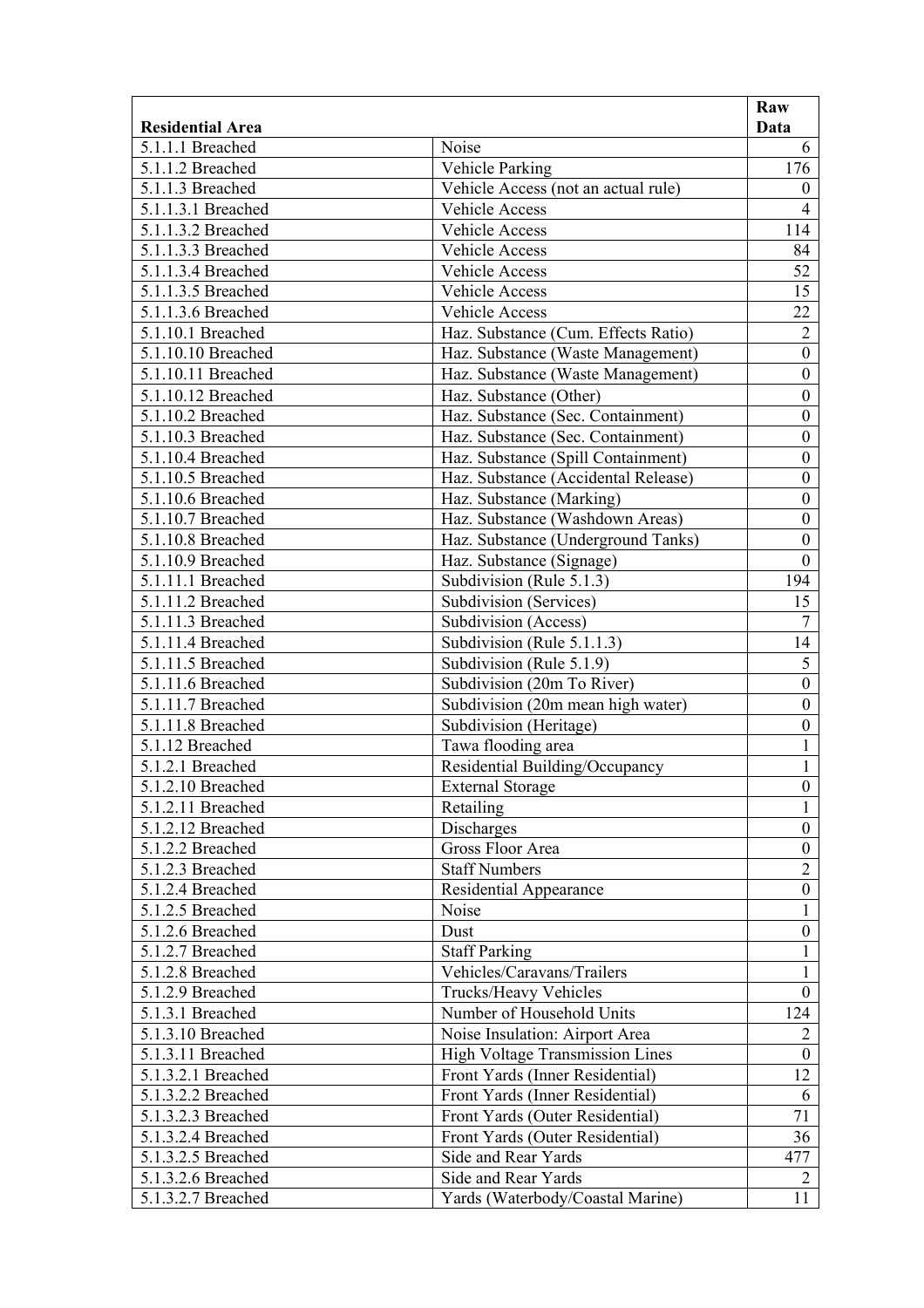| 5.1.3.2.8 Breached | Yards (Waterbody/Coastal Marine)        | $\overline{2}$          |
|--------------------|-----------------------------------------|-------------------------|
| 5.1.3.3.1 Breached | Site Coverage (Inner Residential)       | 45                      |
| 5.1.3.3.2 Breached | Site Coverage (Outer Residential)       | 532                     |
| 5.1.3.4.1 Breached | Building Height (Inner Residential)     | 16                      |
| 5.1.3.4.2 Breached | Building Height (Outer Residential)     | 123                     |
| 5.1.3.5 Breached   | <b>Sunlight Access</b>                  | 1117                    |
| 5.1.3.6 Breached   | Fence Height                            | 69                      |
| 5.1.3.7 Breached   | Hazard (Fault Line) Area                | $\overline{4}$          |
| 5.1.3.8 Breached   | Hazard (Flooding) Area                  | $\overline{2}$          |
| 5.1.3.9 Breached   | ????                                    | $\mathbf{1}$            |
| 5.1.8.1 Breached   | <b>Permanent Signs</b>                  | 11                      |
| 5.1.8.2 Breached   | <b>Temporary Signs</b>                  | $\overline{3}$          |
| 5.1.8.3 Breached   | Signs (Non Residential Buildings)       | 48                      |
| 5.1.9.1 Breached   | Earthworks (2.5M Vertically)            | 371                     |
| 5.1.9.2 Breached   | Earthworks (250m2 area)                 | 168                     |
| 5.1.9.3 Breached   | Earthworks (Flooding)                   | $\overline{3}$          |
| 5.1.9.4 Breached   | Earthworks (45 degrees)                 | 48                      |
| 5.1.9.5 Breached   | Earthworks (Waterbody/CMA)              | $\overline{7}$          |
| 5.1.9.6 Breached   | Earthworks (Waterbody/CMA)              | $\boldsymbol{0}$        |
| 5.2.1              | Early Childhood Centres                 | 5                       |
| 5.2.2              | Non-Residential (Display Window)        | $\overline{7}$          |
| 5.2.3              | <b>Residential Character Areas</b>      | 22                      |
| 5.2.4              | Two Household Units                     | $\overline{4}$          |
| 5.2.5a             | Subdivision (5 Or Less Allotments)      | 242                     |
| 5.2.5b             | Subdivision (Company Lease etc.)        | 83                      |
| 5.2.6              | Tawa flooding area exceeding conditions | $\overline{3}$          |
| 5.3.1              | <b>Residential Activities</b>           | 245                     |
| 5.3.10             | 2 Units (Thorndon/Mt Victoria)          | 8                       |
| 5.3.11             | Demolition (Thorndon/Mt. Victoria)      | 6                       |
| 5.3.12             | Tawa flooding area                      | $\boldsymbol{0}$        |
| 5.3.2              | Home Occupation                         |                         |
| 5.3.3              | Residential Building*                   | 1074                    |
| 5.3.4              | 3 Household Units                       | 79                      |
| 5.3.5              | Legal Road*                             | 224                     |
| 5.3.6              | Hazard (Fault Line) Area                | $\overline{2}$          |
| 5.3.7              | <b>High Voltage Lines</b>               | $\overline{\mathbf{3}}$ |
| 5.3.8              | Signs                                   | $\overline{3}$          |
| 5.3.9              | Earthworks                              | 358                     |
| 5.4.1              | Non Residential                         | 133                     |
| 5.4.2              | Demolition (Thorndon Character Area)    | $\boldsymbol{0}$        |
| 5.4.3              | Hazardous Substances                    | $\overline{2}$          |
| 5.4.4              | <b>Contaminated Sites</b>               | 10                      |
| 5.4.5              | Subdivision                             | 627                     |
| 5.4.6              | 3 Or More Units (Airnoise Boundary)     | 1                       |
| 5.4.7              | Former Landfill (Seatoun)               | $\overline{4}$          |
| 5.5                | Noncompliant Activity Under DP 5.5      | 862                     |
|                    |                                         |                         |

\*Data adjusted after errors found in rule 15.3.3. Many consents incorrectly attributed that that rule rather than 5.3.3 and 5.3.5. Tables correct, raw data not yet amended.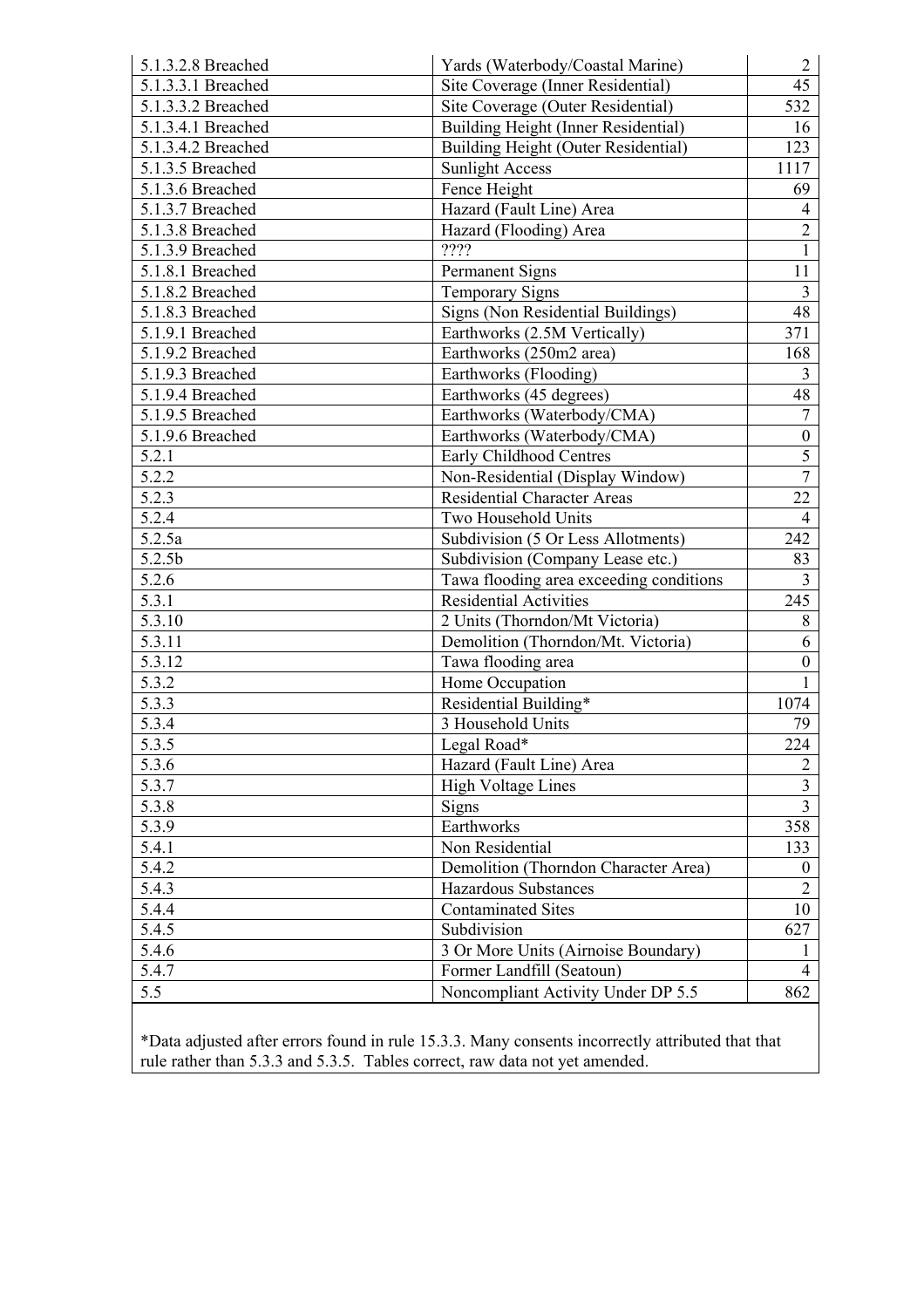| <b>Suburban Centres</b><br>Noise<br>7.1.1.1 Breached<br>Discharge of Contaminants<br>7.1.1.2 Breached | Data<br>$\mathfrak{Z}$<br>$\boldsymbol{0}$ |
|-------------------------------------------------------------------------------------------------------|--------------------------------------------|
|                                                                                                       |                                            |
|                                                                                                       |                                            |
|                                                                                                       |                                            |
| 7.1.1.3 Breached<br>Dust                                                                              | $\boldsymbol{0}$                           |
| Lighting<br>7.1.1.4 Breached                                                                          | $\boldsymbol{0}$                           |
| <b>Electromagnetic Radiation</b><br>7.1.1.5 Breached                                                  | $\boldsymbol{0}$                           |
| 7.1.1.6 Breached<br>Screening                                                                         | $\overline{\mathbf{3}}$                    |
| Parking, Servicing, Access<br>7.1.1.7 Breached                                                        | 59                                         |
| 7.1.1.8.1 Breached<br><b>Signs on Buildings</b>                                                       | 13                                         |
| 7.1.1.8.2 Breached<br>Free Standing Signs                                                             | $\overline{3}$                             |
| Hazardous Substance Cum. Effects Ratio<br>7.1.1.9.1 Breached                                          | $\overline{6}$                             |
| 7.1.1.9.10 Breached<br>Hazardous Substance Waste Management                                           | $\boldsymbol{0}$                           |
| Hazardous Substance Other<br>7.1.1.9.11 Breached                                                      | $\boldsymbol{0}$                           |
| 7.1.1.9.2 Breached<br>Hazardous Substance Sec. Containment                                            | $\boldsymbol{0}$                           |
| 7.1.1.9.3 Breached<br>Hazardous Substance Sec. Containment                                            | $\boldsymbol{0}$                           |
| 7.1.1.9.4 Breached<br>Hazardous Substance Spill Containment                                           | $\boldsymbol{0}$                           |
| Hazardous Substance Marking<br>7.1.1.9.5 Breached                                                     | $\boldsymbol{0}$                           |
| Hazardous Substance Washdown Areas<br>7.1.1.9.6 Breached                                              | $\boldsymbol{0}$                           |
| Hazardous Substance Underground Tanks<br>7.1.1.9.7 Breached                                           | $\boldsymbol{0}$                           |
| 7.1.1.9.8 Breached<br>Hazardous Substance Signage                                                     | $\boldsymbol{0}$                           |
| 7.1.1.9.9 Breached<br>Hazardous Substance Waste Management                                            | $\boldsymbol{0}$                           |
| 7.1.2.1 Breached<br><b>Building Height</b>                                                            | $8\,$                                      |
| Building Height (adj. Residential Area)<br>7.1.2.2.1 Breached                                         | 15                                         |
| Building Height (adj. Residential Area)<br>7.1.2.2.2 Breached                                         | $\overline{4}$                             |
| Yards (CMA)<br>7.1.2.3.1 Breached                                                                     | $\boldsymbol{0}$                           |
| 7.1.2.3.2 Breached<br>Yards (Waterbody/CMA)                                                           | $\boldsymbol{0}$                           |
| 7.1.2.3.3 Breached<br>Impervious Surfaces                                                             | $\mathbf{1}$                               |
| 7.1.2.4 Breached<br>Verandahs                                                                         | $\overline{7}$                             |
| 7.1.2.6.1 Breached<br>Display Windows                                                                 | $\mathbf{1}$                               |
| Display Windows<br>7.1.2.6.2 Breached                                                                 | $\boldsymbol{0}$                           |
| Hazard (Flooding) Area<br>7.1.2.7 Breached                                                            | $\mathbf{1}$                               |
| 7.1.3 Breached<br>Kiwi Point                                                                          | $\boldsymbol{0}$                           |
| Subdivision (Rule $7.1.2$ )<br>7.1.4.1 Breached                                                       | 6                                          |
| 7.1.4.2 Breached<br>Subdivision (Services)                                                            | $\mathbf{0}$                               |
| Subdivision (Access)<br>7.1.4.3 Breached                                                              | $\overline{0}$                             |
| 7.1.4.4 Breached<br>Subdivision (Rule 7.1.1.7.8)                                                      | $\boldsymbol{0}$                           |
| Subdivision (Earthworks)<br>7.1.4.5 Breached                                                          | $\mathbf{0}$                               |
| Subdivision (20M to River)<br>7.1.4.6 Breached                                                        | $\overline{0}$                             |
| 7.1.4.7 Breached<br>Subdivision (20M MHWS)                                                            | $\boldsymbol{0}$                           |
| Subdivision (Heritage)<br>7.1.4.8 Breached                                                            | $\boldsymbol{0}$                           |
| 7.1.4.9 Breached<br>Subdivision (COC)                                                                 | $\overline{2}$                             |
| 7.2.1<br>Thorndon/Newtown Character Areas                                                             | 22                                         |
| 7.2.2<br>Shelly Bay                                                                                   | $\overline{0}$                             |
| 7.2.3<br>Subdivision (Company Lease etc)                                                              | 11                                         |
| 7.2.4<br>Hazardous Substance                                                                          | 1                                          |
| 7.2.5<br>Tawa flood area-gtr 5m from Porirua Stm                                                      | $\overline{0}$                             |
| 7.3.1<br>Activities Not Meeting Permitted Condns.                                                     | 67                                         |
| 7.3.2<br>Buildings Not Meeting Permitted Condns.                                                      | 21                                         |
| 7.3.3<br>Shelly Bay                                                                                   | $\boldsymbol{0}$                           |
| 7.3.4<br>>120 Carparks                                                                                | $\overline{2}$                             |
| 7.3.5<br>>3 Units (Ground Level)                                                                      | 10                                         |
| 7.3.6<br>Critical Facility (Hazard Area)                                                              | $\mathbf{1}$                               |
| 7.3.7<br>Tawa flood area-gtr 5m from Porirua Stm                                                      | $\overline{0}$                             |
| Tawa flood area-gtr 5m from Takapu Stm<br>7.3.8                                                       | $\overline{0}$                             |